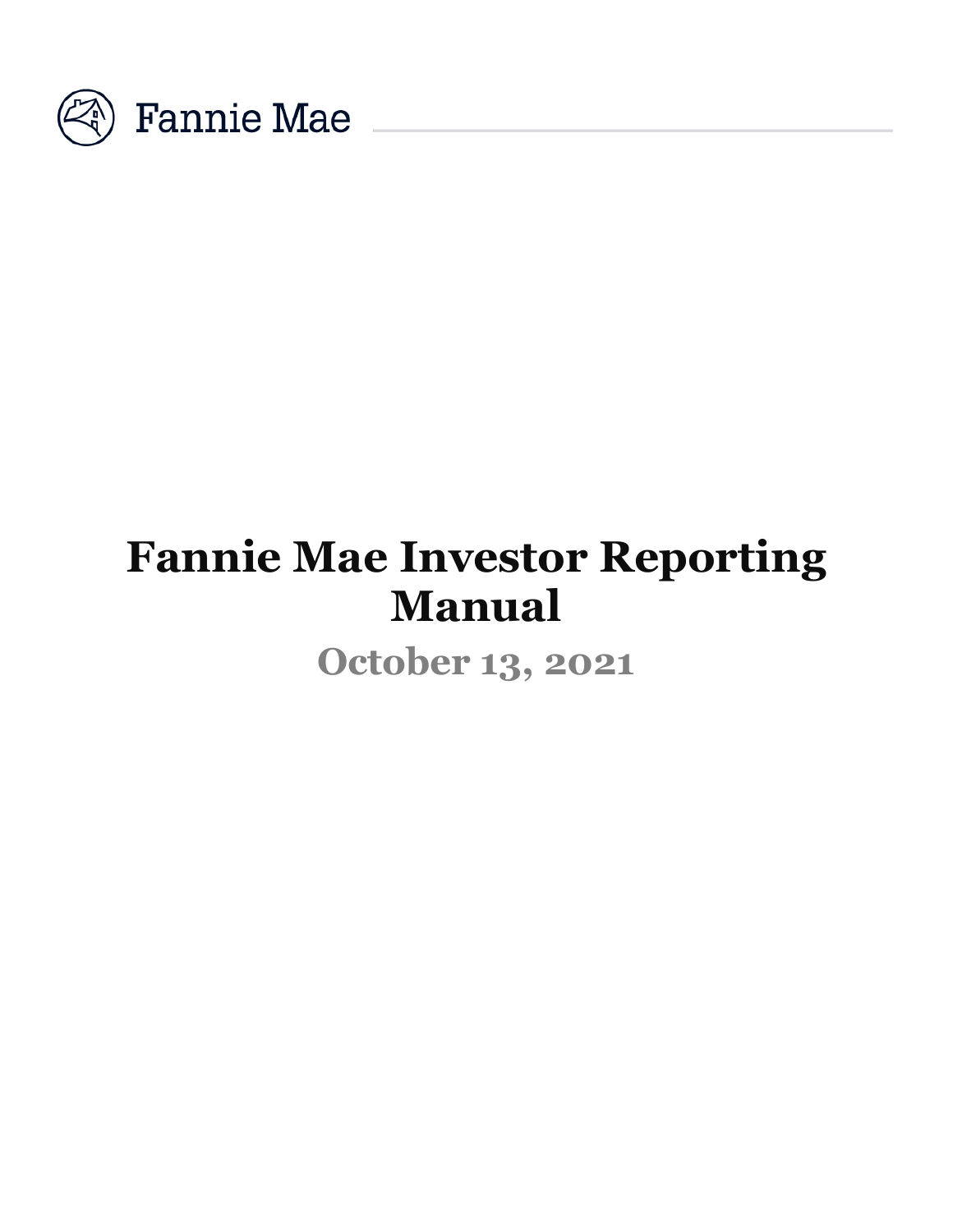

### **Fannie Mae Copyright Notice**

(1) © 2021 Fannie Mae. No part of this publication may be reproduced in any form or by any means without Fannie Mae's prior written permission, except as may be provided herein or unless otherwise permitted by law. Limited permission to reproduce this publication in print in whole or in part and limited permission to distribute electronically parts of this publication are granted to Fannie Mae-approved lenders, servicers, and other mortgage finance professionals, strictly for their own use in originating mortgages, selling mortgages to Fannie Mae, or servicing mortgages for Fannie Mae. Fannie Mae may revoke these limited permissions by written notice to any or all Fannie Mae-approved users.

Trademarks are the property of their respective owners.

A full version of this publication is available on Fannie Mae's website. If there should ever be a difference between this publication as it appears on the AllRegs® website and the version published by Fannie Mae, the difference is an error. In such event, the Fannie Mae version of this publication shall be deemed the correct authoritative version. Material discrepancies between the two versions, identified by Fannie Mae or otherwise brought to our attention, may be addressed by Announcement.

(2) Disclaimer: This publication is posted on the AllRegs website of Mortgage Resource Center, Inc., ("MRC") under license from and with the express permission of Fannie Mae. MRC is the exclusive third-party electronic publisher of this publication. Fannie Mae makes no representation or warranty regarding any of the features, functionality, or other contents of the AllRegs website.

You acknowledge and agree (individually and on behalf of the entity for which you are accessing this publication, "You") that You may not make any claim against Fannie Mae or MRC for any errors, and: (i) neither Fannie Mae nor MRC shall be liable to You for any losses or damages whatsoever resulting directly or indirectly from any errors, and (ii) MRC expressly disclaims any warranty as to the results to be obtained by You from use of the AllRegs website, and MRC shall not be liable to You for any damages arising directly or indirectly out of the use of the AllRegs website by You.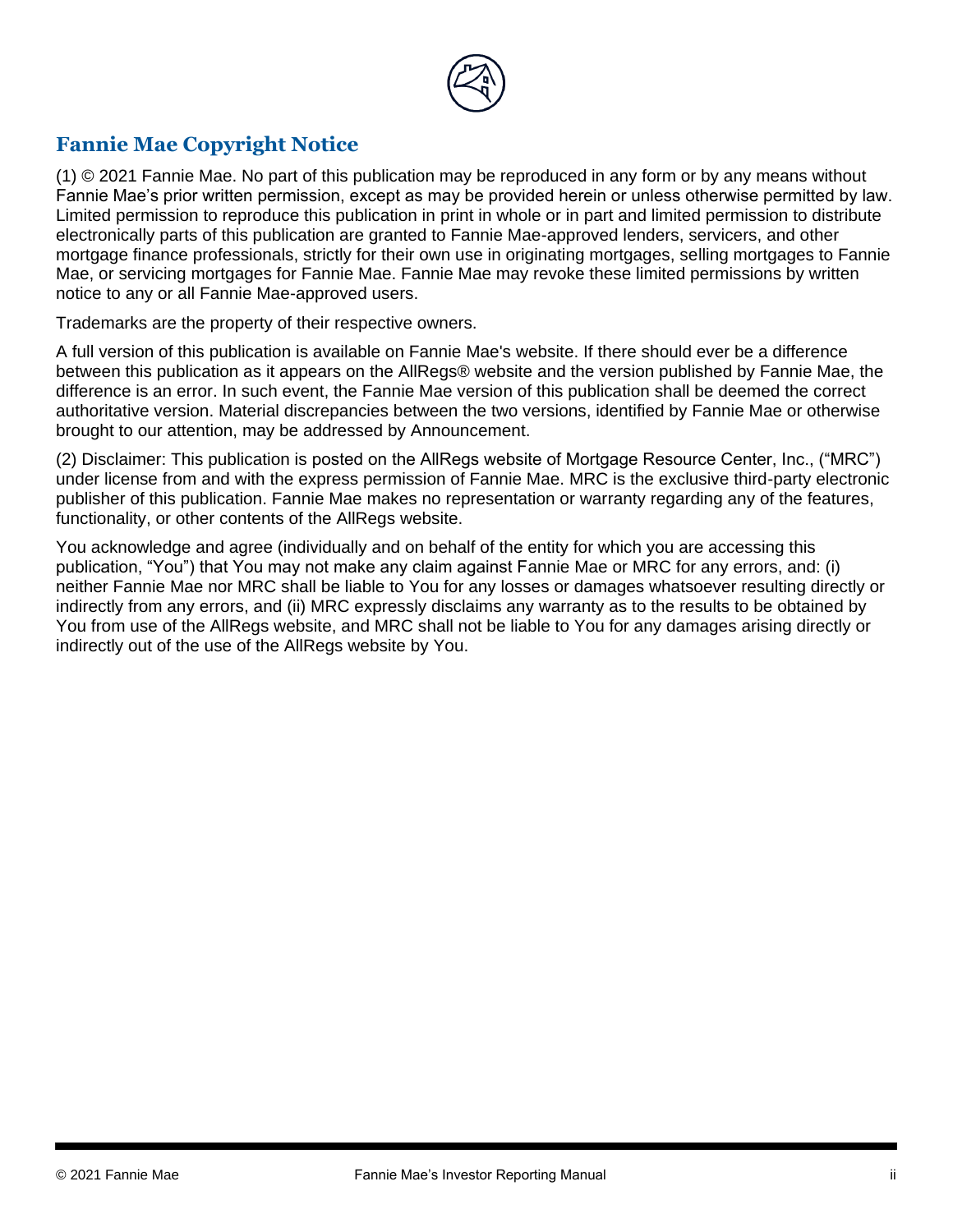# **Table of Contents**

| Recovering Advanced Interest on a Liquidated Delinquent Scheduled/Actual Mortgage Loan  20 |  |
|--------------------------------------------------------------------------------------------|--|
|                                                                                            |  |
|                                                                                            |  |
|                                                                                            |  |
|                                                                                            |  |
|                                                                                            |  |
|                                                                                            |  |
|                                                                                            |  |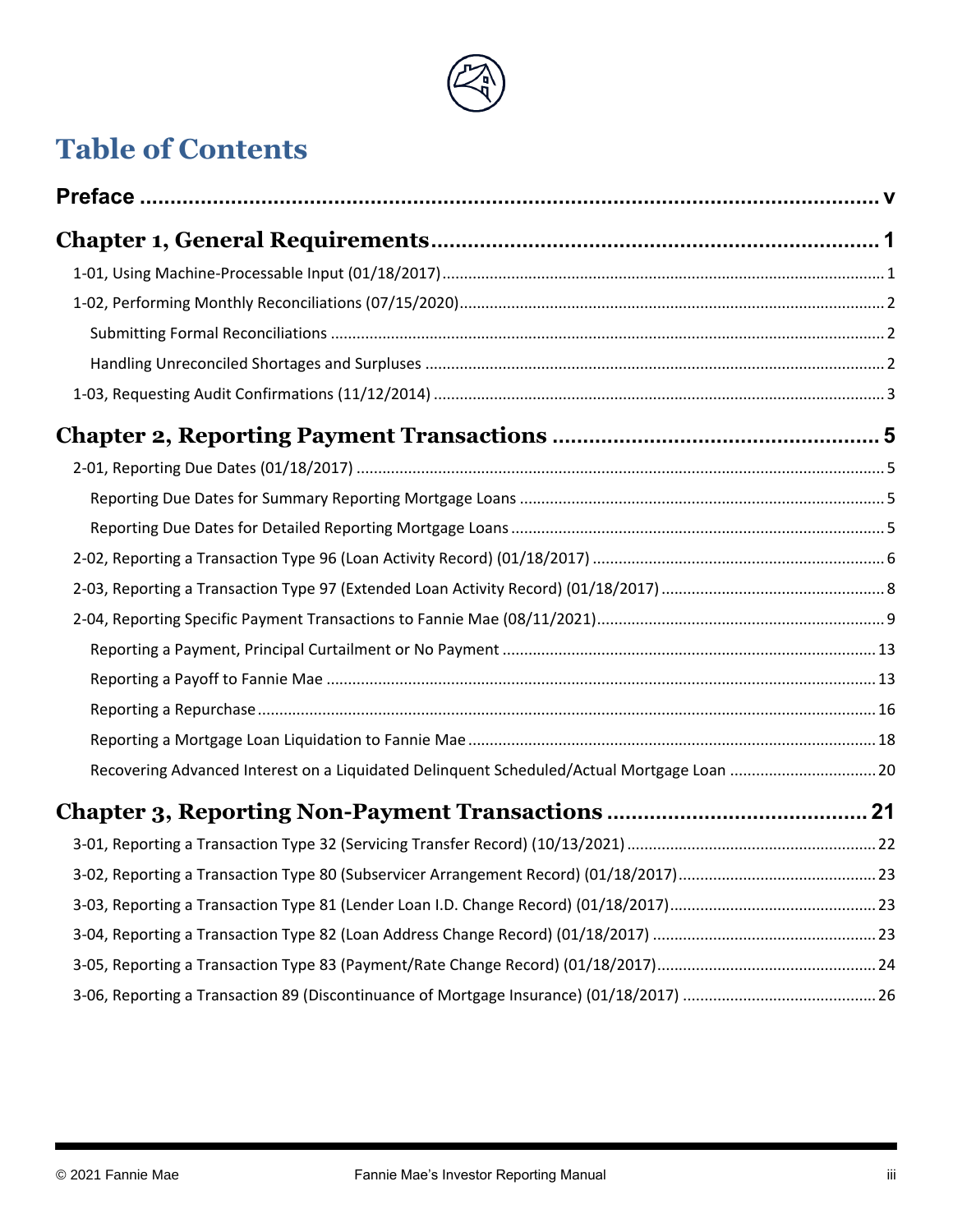

| 4-05, Reporting During the First Reporting Cycle for "Same Month" MBS Mortgage Loans (01/18/2017)31        |  |
|------------------------------------------------------------------------------------------------------------|--|
|                                                                                                            |  |
|                                                                                                            |  |
|                                                                                                            |  |
|                                                                                                            |  |
|                                                                                                            |  |
|                                                                                                            |  |
|                                                                                                            |  |
|                                                                                                            |  |
|                                                                                                            |  |
|                                                                                                            |  |
|                                                                                                            |  |
|                                                                                                            |  |
|                                                                                                            |  |
|                                                                                                            |  |
|                                                                                                            |  |
|                                                                                                            |  |
|                                                                                                            |  |
|                                                                                                            |  |
|                                                                                                            |  |
|                                                                                                            |  |
| Exhibit 6, Mapping Fannie Mae Investor Reporting System Records to EDI Investor Reporting Trans Set 203 56 |  |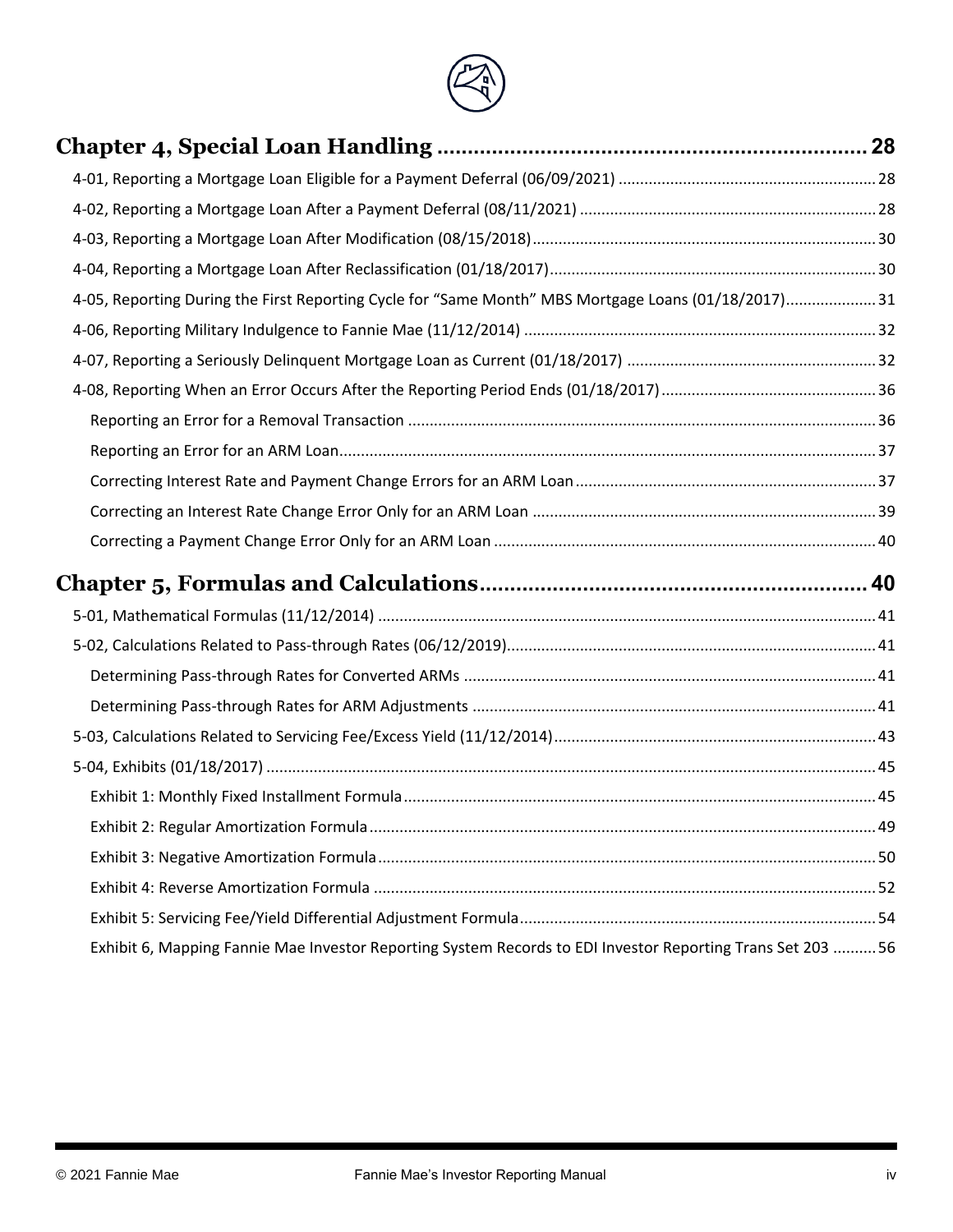

# <span id="page-4-0"></span>**Preface**

This *Investor Reporting Manual* (Manual) outlines Fannie Mae's requirements for the mortgage loan accounting system it uses for reporting on the status of one- to four-unit mortgage loans either held in its portfolio or pooled in an MBS. (The Fannie Mae investor reporting system is also used for multifamily mortgage loans that are in MBS pools). This Manual is incorporated into the *Servicing Guide* by reference. In the event that the *Manual* and the *Servicing Guide* are conflicting, the servicer must follow the requirements set forth in the *Servicing* Guide.

### **Content Organization**

This Manual is organized into the following chapters:

- Chapter 1: General Requirements
- Chapter 2: Reporting Payment Transactions
- Chapter 3: Reporting Non-Payment Transactions
- Chapter 4: Special Loan Handling
- Chapter 5: Formulas and Calculations

To learn more about the details on the content included in a chapter, see the Table of Contents.

### **Effective Dates for the Manual**

Each topic within the Manual is followed by a date shown in parentheses. With the publication of the new Manual, this date will represent the date of the most recent Servicing Announcement that amended content within an individual topic. The servicer must refer to the individual Announcement to locate the policy effective date.

### **Access Options**

The Manual is available on AllRegs and in Adobe® PDF format on Fannie Mae's website. Related Announcements, Lender Letters, and Notices may be obtained through a variety of mediums, including:

- using a free electronic version on the AllRegs website through a link from Fannie Mae's website;
- a subscription paid directly to AllRegs for an enhanced electronic version with additional features and a higher degree of functionality (than the free version); and
- in PDF format on Fannie Mae's website.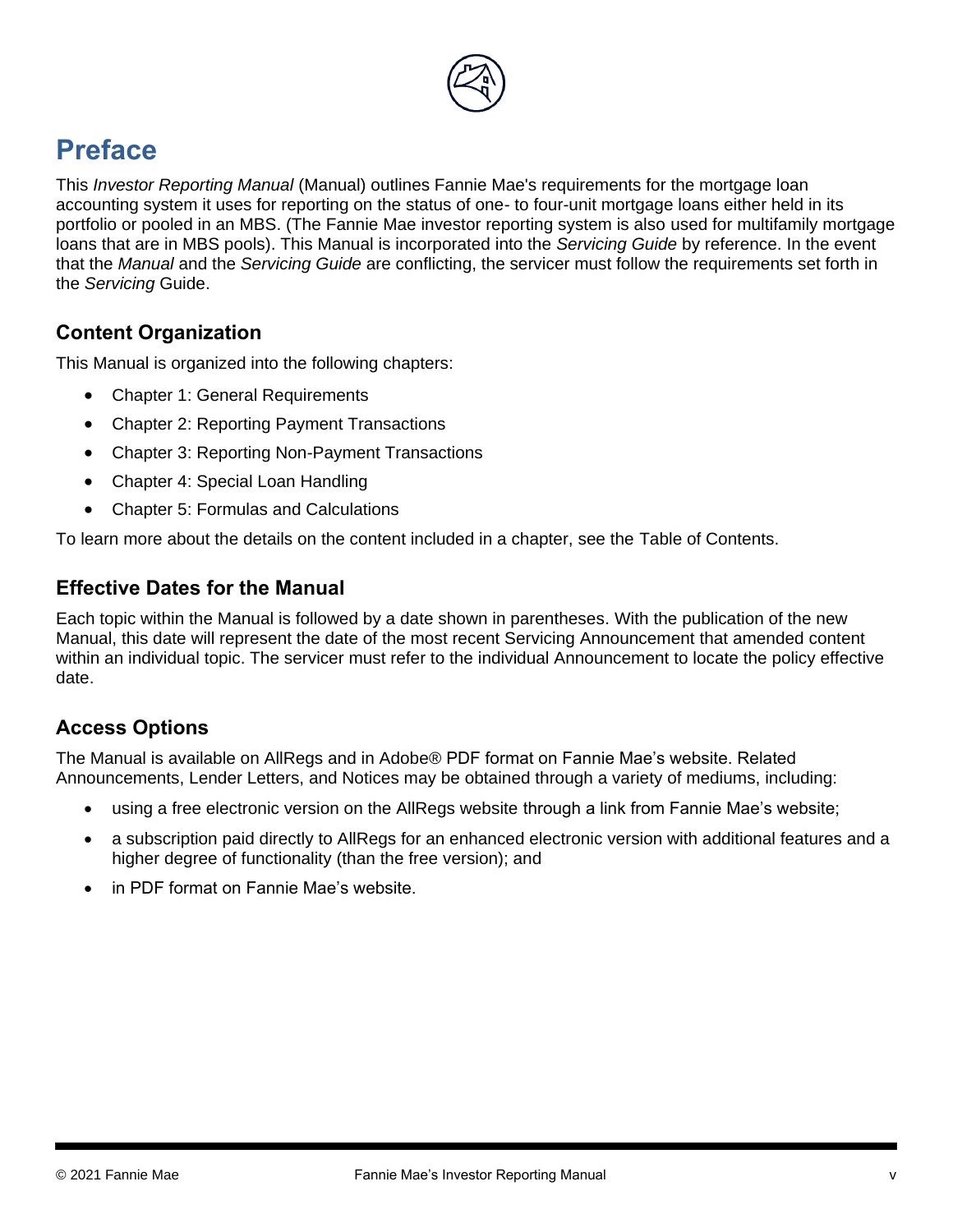

### **Amendments to the Manual**

Fannie Mae may at any time alter or waive any of the requirements of this Manual, impose other additional requirements, or rescind or amend any and all material set forth in this Manual. The servicer must ensure that its staff is thoroughly familiar with the content and requirements of the Manual as it now exists and as it may be changed.

### **Notification of Changes and Manual Updates**

Fannie Mae notifies servicers of changes and updates to its Manual policies and procedures, as communicated in Announcements, Lender Letters, and Notices, in two ways:

- posting the documents on Fannie Mae's website and the AllRegs website, and
- emailing notification of those postings to servicers that subscribe to Fannie Mae's email subscription service and select the option "Servicing News."

### **Forms, Exhibits, and Content Incorporated by Reference**

The Manual provides information about the specific forms servicers must use to fulfill Fannie Mae's requirements. Servicers can access the actual forms on Fannie Mae's website.

Some materials are only referenced in the Manual and are posted in their entirety on Fannie Mae's website. All forms and exhibits – whether it currently exists or is subsequently created – referenced in the Manual now or later are legally a part of this Manual, the *Servicing Guide* and Fannie Mae's contract with its servicers.

### **Technical Issues**

In the event of technical difficulties or system failures with Fannie Mae's website, the delivery of the "Servicing News" option of Fannie Mae's email subscription service, or the AllRegs website, users may contact the following resources:

- For Fannie Mae's website and Fannie Mae's email subscription service, use the "Contact Us" link on the website to ask questions or obtain more information or contact Fannie Mae's Single-Family Technology Support at 1-800-2FANNIE (1-800-232-6643).
- For the AllRegs website, submit an email support request from the website or contact AllRegs Customer Service at 1-800-848-4904.

### **When Questions Arise**

The Manual provides information about normal and routine investor reporting matters. Servicers must address questions relevant to a particular situation not covered in the Manual to its Fannie Mae Investor Reporting Representative.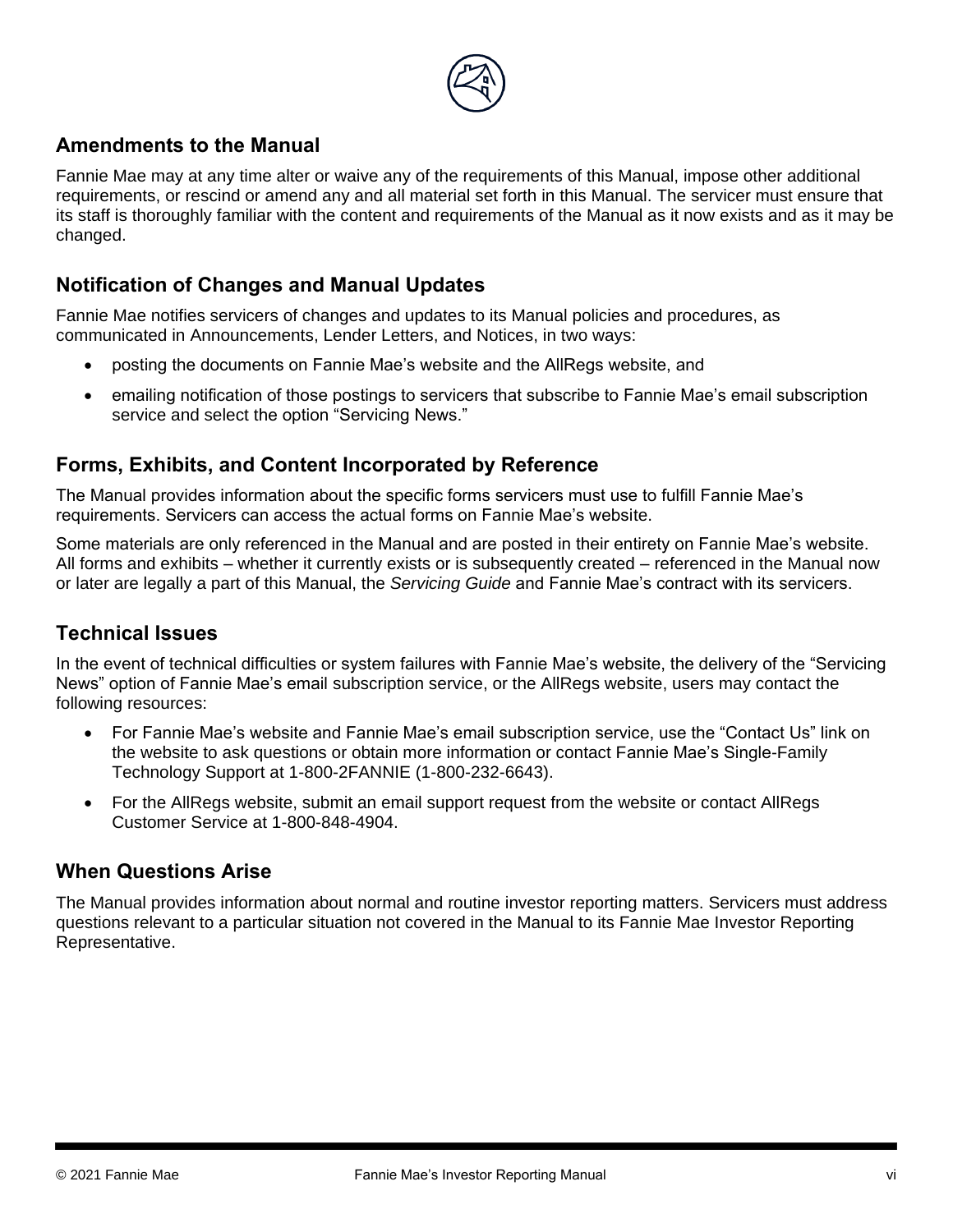

# <span id="page-6-0"></span>**Chapter 1, General Requirements**

The Fannie Mae investor reporting system is an integrated investor reporting system used to capture loan-level detail for all regularly amortizing mortgage loans serviced for Fannie Mae. Although all of these mortgage loans are accounted for under a single reporting system, Fannie Mae's investor reporting system separates mortgage loans by remittance type to ensure the servicer can easily recognize and account for procedural or policy differences.

# <span id="page-6-1"></span>**1-01, Using Machine-Processable Input (01/18/2017)**

The servicer must use an automated format to report all loan-level transactions. This includes reporting corrections to erroneous transactions previously reported to the Fannie Mae investor reporting system. The electronic transmission of Fannie Mae's investor reporting system reports can be accomplished by:

- Business-to-Business (B2B) electronic file transfer, or
- Fannie Mae's SURF™, a web application that is available for reporting the different types of transactions.

Access to SURF is available on Fannie Mae's website.

Fannie Mae also accepts a common format for the electronic data interchange (EDI) of investor reporting information. The action that a servicer must take to ensure it satisfies Fannie Mae's requirements for using the EDI format will vary depending on how it submits its Fannie Mae investor reporting system reports to Fannie Mae, as shown in the following table.

| If the servicer                                                                                                                    | Then the servicer must                                                                                                                                        |
|------------------------------------------------------------------------------------------------------------------------------------|---------------------------------------------------------------------------------------------------------------------------------------------------------------|
| submits its monthly loan-level Fannie Mae investor<br>reporting system reports through SURF or through<br>electronic file transfer | have its own EDI translation software or translation<br>services to convert its flat files to the ANSI X12 format.                                            |
| uses a service bureau to transmit its monthly Fannie<br>Mae investor reporting system reports                                      | confirm that its service bureau will have the appropriate<br>translation software in place before the servicer begins<br>reporting under the ANSI X12 format. |

Fannie Mae addresses its investor reporting system requirements in terms of the transaction types and data element identification that is part of the Fannie Mae investor reporting system record. To assist in converting this information into EDI references, see Exhibit 6: Mapping Fannie Mae Investor Reporting System Records to **[EDI Investor Reporting Trans Set 203](#page-61-0).**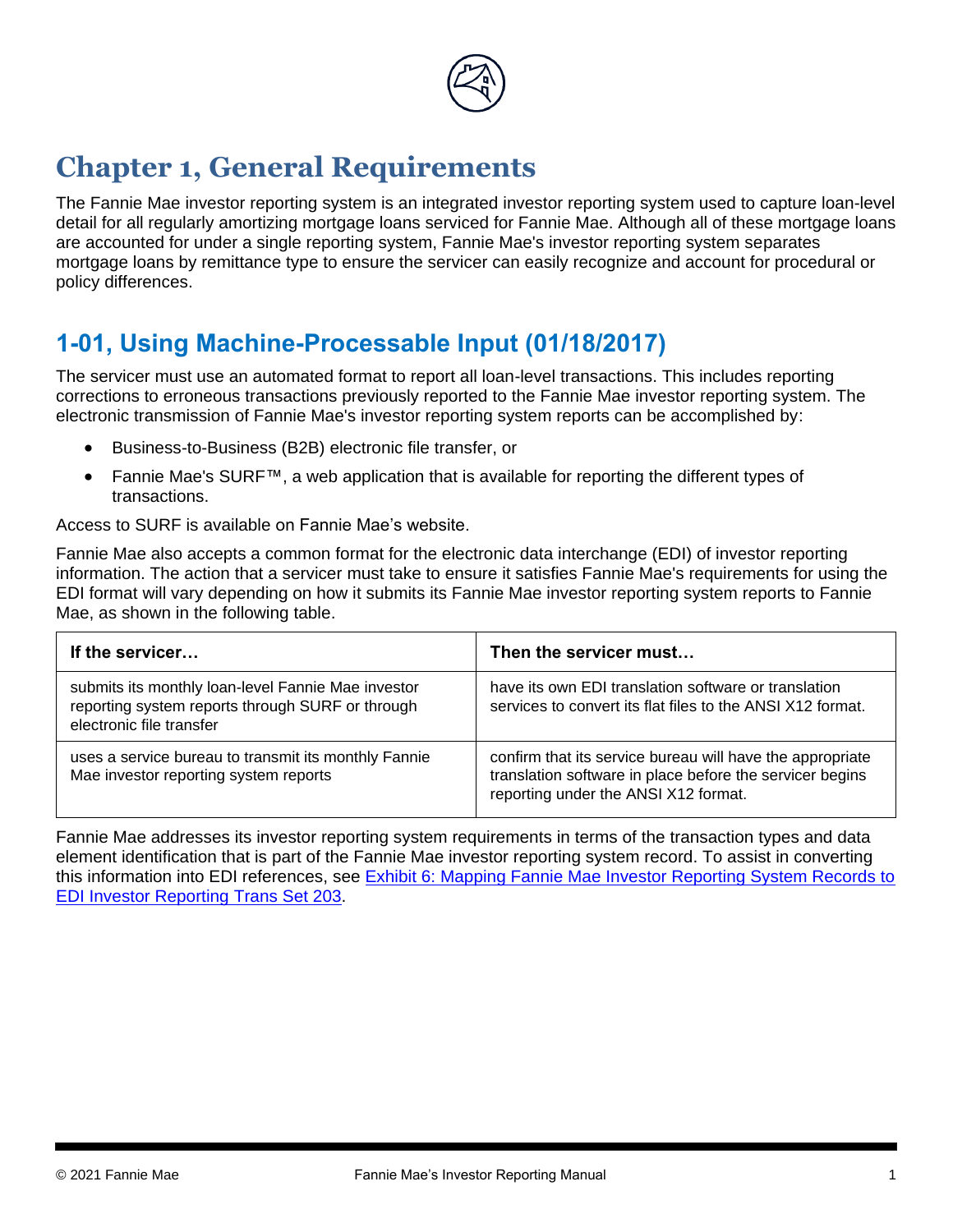

# <span id="page-7-0"></span>**1-02, Performing Monthly Reconciliations (07/15/2020)**

Each month, the servicer must reconcile the Fannie Mae investor reporting system records it receives from Fannie Mae to its internal records. Further instructions for the monthly reconciliation process are provided in the following table.

| Loan Type                                                                                     | The servicer must                                                                                                                                                                                     |  |  |
|-----------------------------------------------------------------------------------------------|-------------------------------------------------------------------------------------------------------------------------------------------------------------------------------------------------------|--|--|
| Portfolio mortgage loans with an<br>actual/actual remittance type                             | Compare loan-level balances, LPI dates, interest rates, and<br>pass-through rates carried in the servicer's records to those<br>that Fannie Mae has in its investor reporting system<br>database; and |  |  |
|                                                                                               | Reconcile the components of any shortage or surplus that exists<br>due to remittance differences between Fannie Mae records and the<br>servicer's loan-level reports.                                 |  |  |
| MBS mortgage loans with a<br>$\bullet$<br>scheduled/scheduled remittance<br>type, and         | Compare loan-level balances, LPI dates, interest rates, and pass-through<br>rates in the servicer's records to those in Fannie Mae's records.                                                         |  |  |
| portfolio mortgage loans with a<br>scheduled/scheduled or<br>scheduled/actual remittance type |                                                                                                                                                                                                       |  |  |

### <span id="page-7-1"></span>**Submitting Formal Reconciliations**

Reconciliations must be prepared using the following forms (or an acceptable equivalent format):

- *Schedule 1 Reconciliation of Mortgage Portfolio* [\(](https://www.fanniemae.com/content/guide_form/473.pdf)*[Form 473](https://www.fanniemae.com/content/guide_form/473.pdf)*),
- *Schedule 2 Reconciliation of Interest Rate/Pass-Through Rate* [\(](https://www.fanniemae.com/content/guide_form/473a.pdf)[Form 473A](https://www.fanniemae.com/content/guide_form/473a.pdf)), and
- *Schedule 3 Reconciliation of Shortage/Surplus* (*[Form 472](https://www.fanniemae.com/content/guide_form/472.pdf)*)
- *Reconciliation of Mortgage Portfolio—S/S MBS and MRS ([Form 512](https://www.fanniemae.com/content/guide_form/512.pdf)).*

### <span id="page-7-2"></span>**Handling Unreconciled Shortages and Surpluses**

A shortage or surplus in the Fannie Mae investor reporting system represents the cumulative difference between:

- the cash the servicer remitted to Fannie Mae, and
- the interest and principal the servicer reflected in its monthly loan-level reports as being applied to the portfolio mortgage loans serviced for Fannie Mae.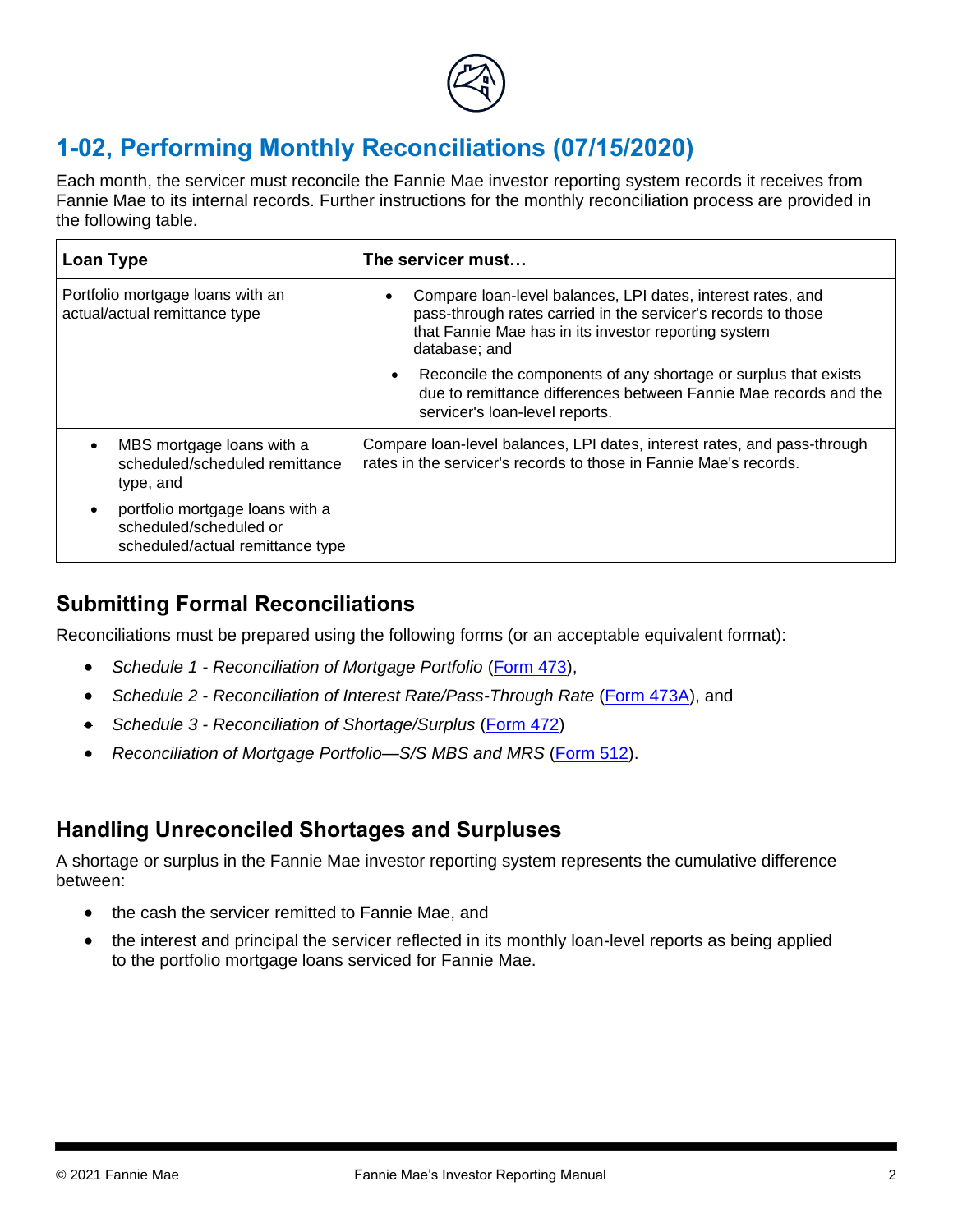

Unreconciled shortages are payable to Fannie Mae. The following table provides the servicer with instructions for the reconciliation of a shortage.

| The servicer must                                                                                                                                                                                                                                                                           |
|---------------------------------------------------------------------------------------------------------------------------------------------------------------------------------------------------------------------------------------------------------------------------------------------|
| Remit the amount of the unreconciled shortage to Fannie Mae immediately.                                                                                                                                                                                                                    |
| Contact its Fannie Mae Investor Reporting Representative (see Servicing Guide F-4-03, List of Contacts) for<br>Instructions on handling subsequent adjustments and corrections, before transmitting its Fannie Mae investor<br>reporting system transactions for the next reporting period. |

Unreconciled surpluses are income items for Fannie Mae. The following table provides additional information to the servicer regarding surpluses.

| If the servicer                                                                                                                      | And the servicer                                                                          | Then Fannie Mae                                                                                                                                                                                                                          |  |
|--------------------------------------------------------------------------------------------------------------------------------------|-------------------------------------------------------------------------------------------|------------------------------------------------------------------------------------------------------------------------------------------------------------------------------------------------------------------------------------------|--|
| is unable to reconcile the<br>surplus within 90 days after it<br>first appears on its Fannie Mae<br>investor reporting system report | cannot explain any<br>extenuating circumstances<br>related to the unreconciled<br>surplus | may adjust the servicer's shortage/surplus account<br>to zero out the surplus.<br><b>Note:</b> Fannie Mae will give the servicer advance<br>notification and advise it on how subsequent<br>adjustments and corrections must be handled. |  |

<span id="page-8-0"></span>Fannie Mae produces reports to assist the servicer in reconciling information generated from the Fannie Mae investor reporting system with its internal records. To ensure the accuracy of Fannie Mae's records, the servicer must reconcile the records reflected in the reports Fannie Mae generates to its internal records. Occasionally, Fannie Mae may ask the servicer to submit these reconciliations to Fannie Mae. For additional support or information on Fannie Mae-generated reports, servicers may contact their Investor Reporting Representative (see *[Servicing Guide](https://servicing-guide.fanniemae.com/THE-SERVICING-GUIDE/Part-F-Servicing-Guide-Procedures-Exhibits-Quick-Referen/Chapter-F-4-Servicing-Guide-Resources/F-4-03-List-of-Contacts/)* F-4[-03, List of Contacts](https://servicing-guide.fanniemae.com/THE-SERVICING-GUIDE/Part-F-Servicing-Guide-Procedures-Exhibits-Quick-Referen/Chapter-F-4-Servicing-Guide-Resources/F-4-03-List-of-Contacts/)).

#### **Related Announcements**

The following table provides references to Announcements that are related to this topic.

| <b>Announcements</b>     | <b>Issue Date</b> |
|--------------------------|-------------------|
| Announcement SVC-2020-03 | July 15, 2020     |

# **1-03, Requesting Audit Confirmations (11/12/2014)**

A servicer may instruct its external auditors to contact Fannie Mae directly about providing confirmation of the servicer's portfolio composition and outstanding balances as they are carried in Fannie Mae's records. Fannie Mae will respond to such requests as promptly as possible although there can be a delay of up to one month. The request for audit confirmation must be sent to: *Investor* Reporting Group Mailbox@FannieMae.com.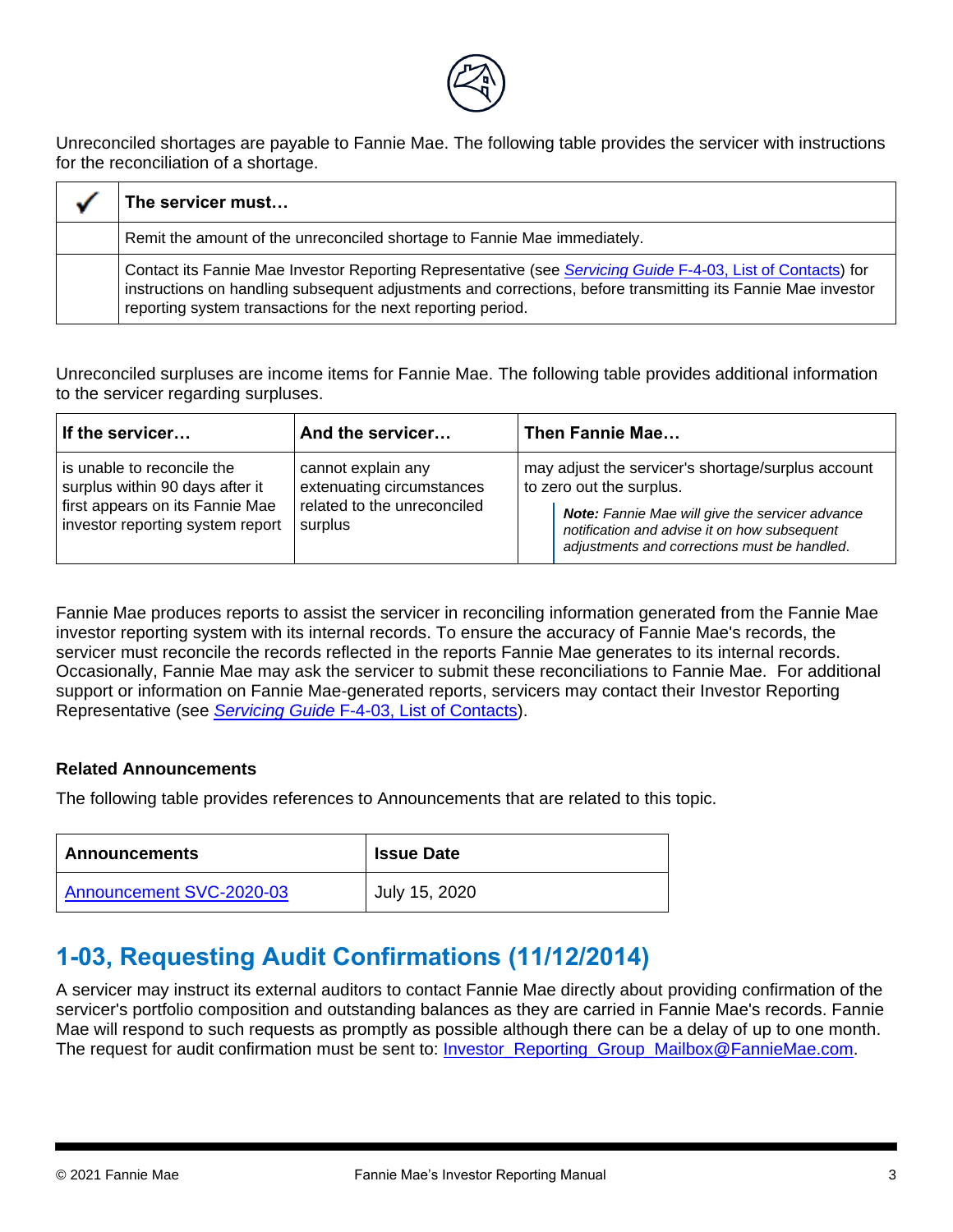

All requests for audit confirmations must include the information shown in the following table.

| <b>Requirements for Audit Confirmation Requests</b>                                                                   |
|-----------------------------------------------------------------------------------------------------------------------|
| The servicer's name and address.                                                                                      |
| An authorized signature of an officer of the financial institution.                                                   |
| The servicer's 9-digit Fannie Mae lender identification number.                                                       |
| The name and telephone number of the auditor's contact person (either with the servicer's institution or<br>auditor). |
| The effective date for the confirmation.                                                                              |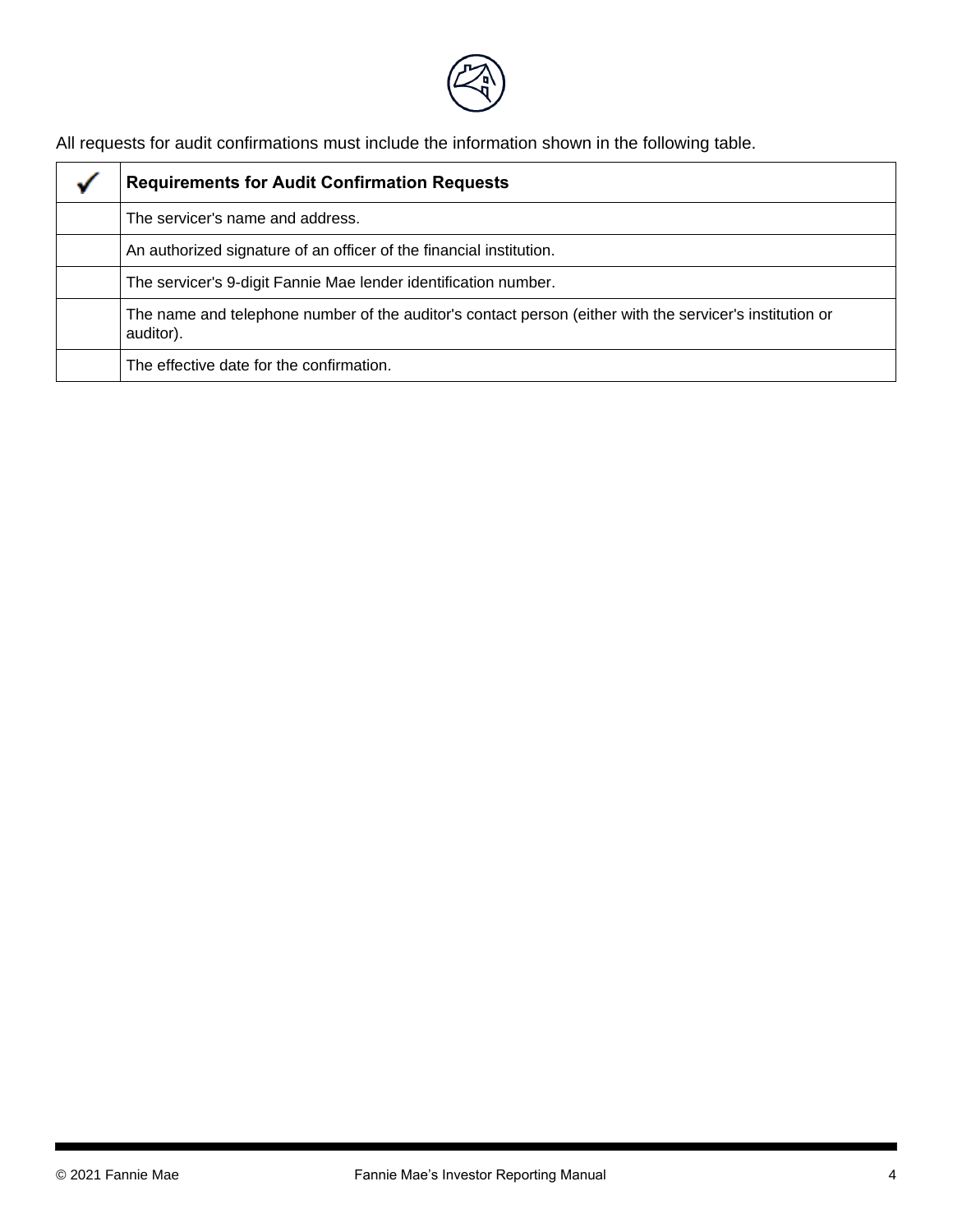

# <span id="page-10-0"></span>**Chapter 2, Reporting Payment Transactions**

A payment transaction is required for all summary reporting mortgage loans each month **regardless** of whether a payment is received or not. A payment transaction for detailed reporting mortgage loans is only required when a payment is received.

# <span id="page-10-1"></span>**2-01, Reporting Due Dates (01/18/2017)**

### <span id="page-10-2"></span>**Reporting Due Dates for Summary Reporting Mortgage Loans**

For summary reporting mortgage loans, the servicer is required to submit a monthly Loan Activity Record or (LAR) by 8 p.m. eastern time on the twenty-second calendar day of the month of the reporting period. The reports are due on the preceding business day if the twenty-second calendar day falls on a weekend or holiday. This due date is termed the "Interim Reporting End Date." A LAR must be reported regardless of whether payment was received from the borrower. Corrections to reported activity and any additional activity that occurs from the Interim Reporting End Date through the end of the reporting period must be submitted by 8 p.m. eastern time on the first business day of the month following the reporting period.

*Note: The servicer is authorized to submit loan activity daily as the activity occurs. Activity recorded by Fannie Mae is not cumulative; the last LAR processed successfully is the activity recorded.*

The following example illustrates the reporting requirement. The published Investor Reporting and Remitting Calendar posted on Fannie Mae's website details the dates for every month.

*Example: For the June 2017 reporting period, the servicer must report all payment or no payment activity that occurred between June 1 and June 21 and transmit the transaction types that reflect this activity in time to reach Fannie Mae by June 22 (interim reporting end date). The servicer must report all activity that occurred between June 22 and June 30 and transmit the transaction types that reflect this activity in time to reach Fannie Mae by July 3 – BD1 (July 1 and 2 are weekend days).*

The servicer is required to submit removal transactions (i.e. payoffs, repurchases, foreclosures, short sales, deeds-in-lieu, and third party sales) by 8 p.m. eastern time on the first business day after the servicer processes the removal transaction on their system, when that business day is not the second business day of the month following the reporting period. If that business day is the second business day of the month, following the reporting period, the removal transaction must be submitted to Fannie Mae by 5 p.m. eastern time. Removal transaction corrections must be submitted in time to reach Fannie Mae by 5 p.m. eastern time on the second business day of the month following the reporting period in which the activity occurred.

*Note: Bulk submission of transactions cannot be performed via B2B electronic file transfer or through SURF™ upload function after 3 p.m. eastern time on the second business day of the month.*

### <span id="page-10-3"></span>**Reporting Due Dates for Detailed Reporting Mortgage Loans**

For detailed reporting mortgage loans, the servicer is required to submit the payment activity as it is received from the borrower. Both a LAR 96 and a LAR 97 must be submitted in accordance with the timing outlined in *Reporting Due Dates for Summary Reporting Mortgage Loans*.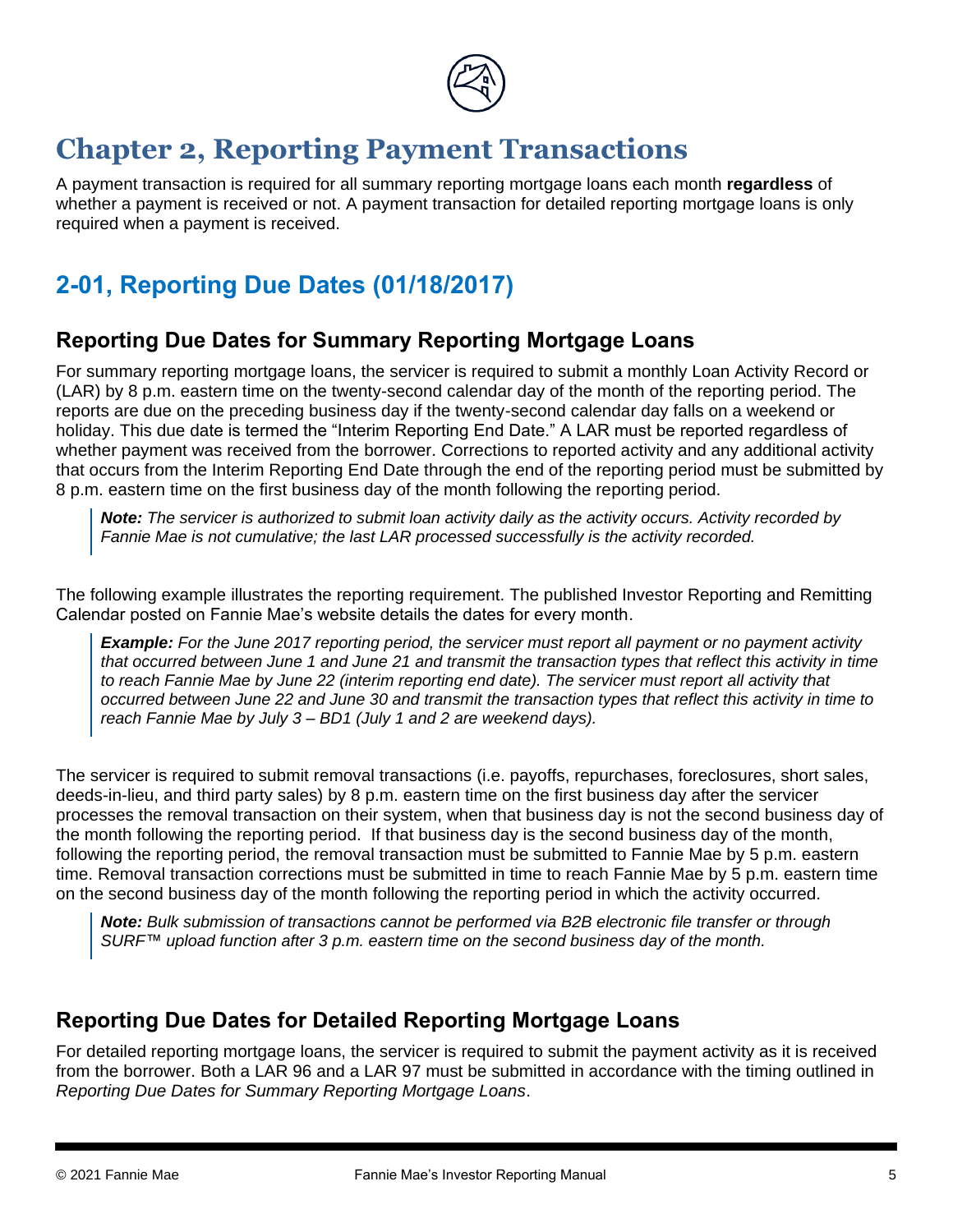

# <span id="page-11-0"></span>**2-02, Reporting a Transaction Type 96 (Loan Activity Record) (01/18/2017)**

The servicer must use Transaction Type 96 (LAR) to provide loan-level detail for each mortgage loan on the servicer's trial balance. The loan-level information can be broken down into three categories described in the following table.

| <b>Transaction Type</b><br>96 (LAR) Category | <b>Description</b>                                                                                                                                                                                                                                                                                | Information that must be reported                                                                                                                         |
|----------------------------------------------|---------------------------------------------------------------------------------------------------------------------------------------------------------------------------------------------------------------------------------------------------------------------------------------------------|-----------------------------------------------------------------------------------------------------------------------------------------------------------|
| Payment amount                               | Relates to the status of a borrower payment. The<br>LAR should reflect receipt and application of the<br>mortgage loan payment if the borrower made a<br>full payment. If the borrower did not make a full<br>payment, then a LAR must be reported to reflect<br>non-receipt of the full payment. | The LPI date, UPB, and the remittance<br>amount (distributed between interest and<br>principal).                                                          |
| Mortgage loan activity<br>type               | Provides information about the activity that has<br>occurred on the mortgage loan for the reporting<br>time period - payment, payoff, repurchase, or<br>other liquidation                                                                                                                         | An action code—there are several codes<br>available. See 2-04, Reporting Specific<br><b>Payment Transactions to Fannie Mae for</b><br>additional details. |
|                                              |                                                                                                                                                                                                                                                                                                   | An action date to specify when the<br>reported action occurred.                                                                                           |
| Fee collection                               | Relates to any special fees-such as late<br>charges, assumption fees, or prepayment<br>premiums-that were collected from the borrower<br>during the reporting period                                                                                                                              | The combined total of the special fees, if<br>applicable.                                                                                                 |

Record specifications and additional descriptions for Transaction Type 96 are shown in the following table.

| <b>Data Element</b>              | Position(s) | Length | <b>Description</b>                                                      |
|----------------------------------|-------------|--------|-------------------------------------------------------------------------|
| Lender Number                    | $1 - 9$     | (9)    | <b>Numeric</b>                                                          |
| Investor                         | 10          | (1)    | Alphanumeric; Always F = Fannie Mae                                     |
| Record Identifier                | $11 - 12$   | (2)    | Numeric; Always 96                                                      |
| Source Code                      | 13          | (1)    | Numeric; Always zero (0)                                                |
| Fannie Mae Loan<br><b>Number</b> | $14 - 23$   | (10)   | <b>Numeric</b>                                                          |
| LPI Date                         | 24-27       | (4)    | Numeric; MMYY format                                                    |
| <b>UPB</b>                       | 28-38       | (11)   | Alphanumeric; S9(9)V99; zone signed; code \$50,000.01 as<br>0000500000A |
| Interest                         | 39-49       | (11)   | Alphanumeric; S9(9)V99; zone signed; code \$800.02 as<br>0000008000B    |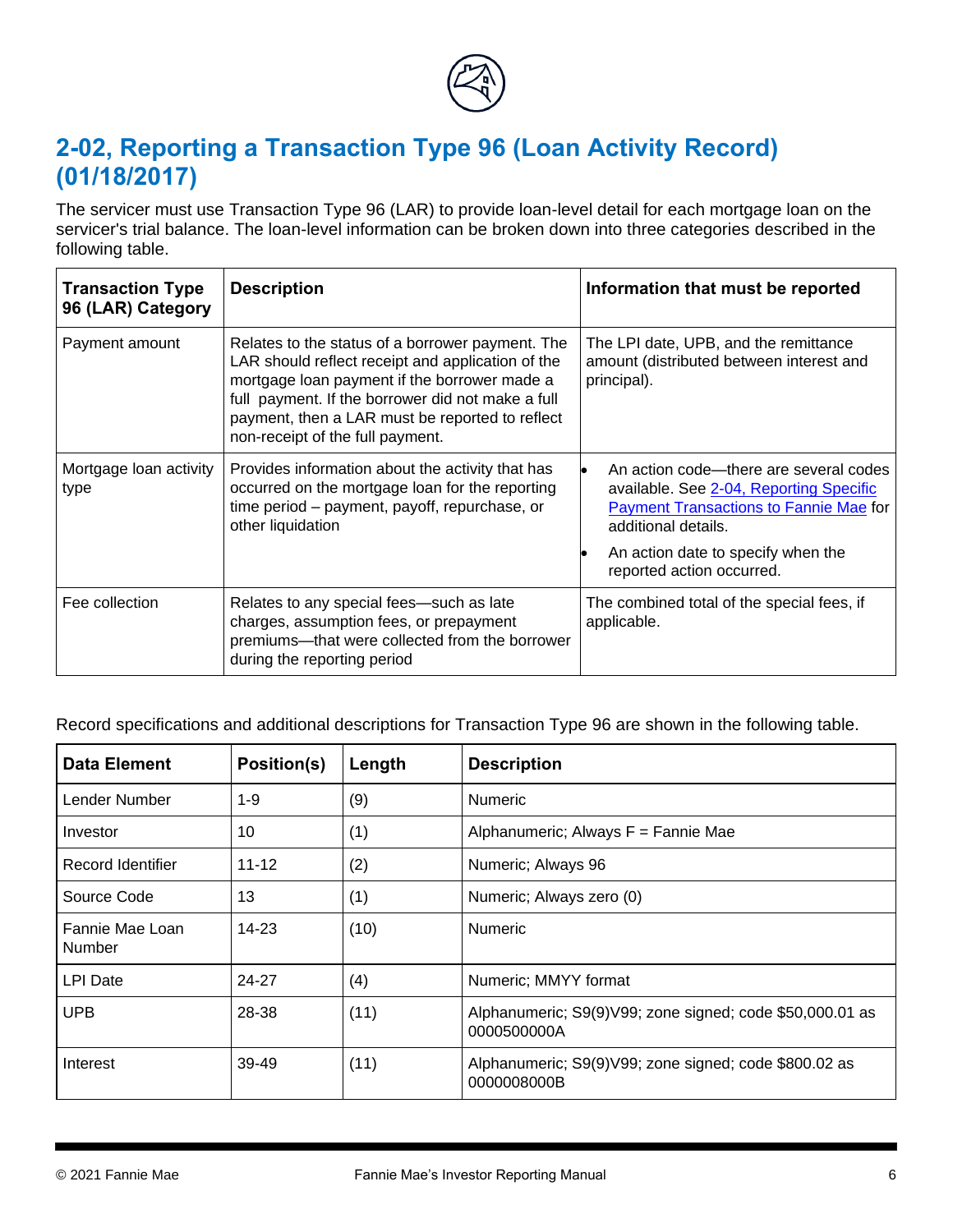

| <b>Data Element</b> | Position(s) | Length | <b>Description</b>                                                  |  |
|---------------------|-------------|--------|---------------------------------------------------------------------|--|
| Principal           | 50-60       | (11)   | Alphanumeric; S9(9)V99; zone signed; code -\$9.91 as<br>0000000099J |  |
| Action Code         | 61-62       | (2)    | <b>Numeric</b>                                                      |  |
| <b>Action Date</b>  | 63-68       | (6)    | Numeric; MMDDYY format                                              |  |
| <b>Other Fees</b>   | 69-76       | (8)    | Alphanumeric; S9(6)V99; zone signed; may be zero-filled             |  |
| Filler              | 77-80       | (4)    | Alphanumeric; blanks or zeroes                                      |  |

The following table provides the zone signed mappings.

| <b>Zone Sign</b> | <b>Numeric Value</b> | <b>Zone Sign</b> | <b>Numeric Value</b> |
|------------------|----------------------|------------------|----------------------|
|                  | $+0$                 |                  | $-0$                 |
|                  | $+1$                 |                  | -1                   |
| B                | $+2$                 | К                | $-2$                 |
|                  | $+3$                 | L                | $-3$                 |
|                  | $+4$                 | M                | $-4$                 |
|                  | $+5$                 | N                | $-5$                 |
|                  | $+6$                 | O                | -6                   |
| G                | $+7$                 | P                | $-7$                 |
| н                | $+8$                 | Q                | -8                   |
|                  | $+9$                 | R                | -9                   |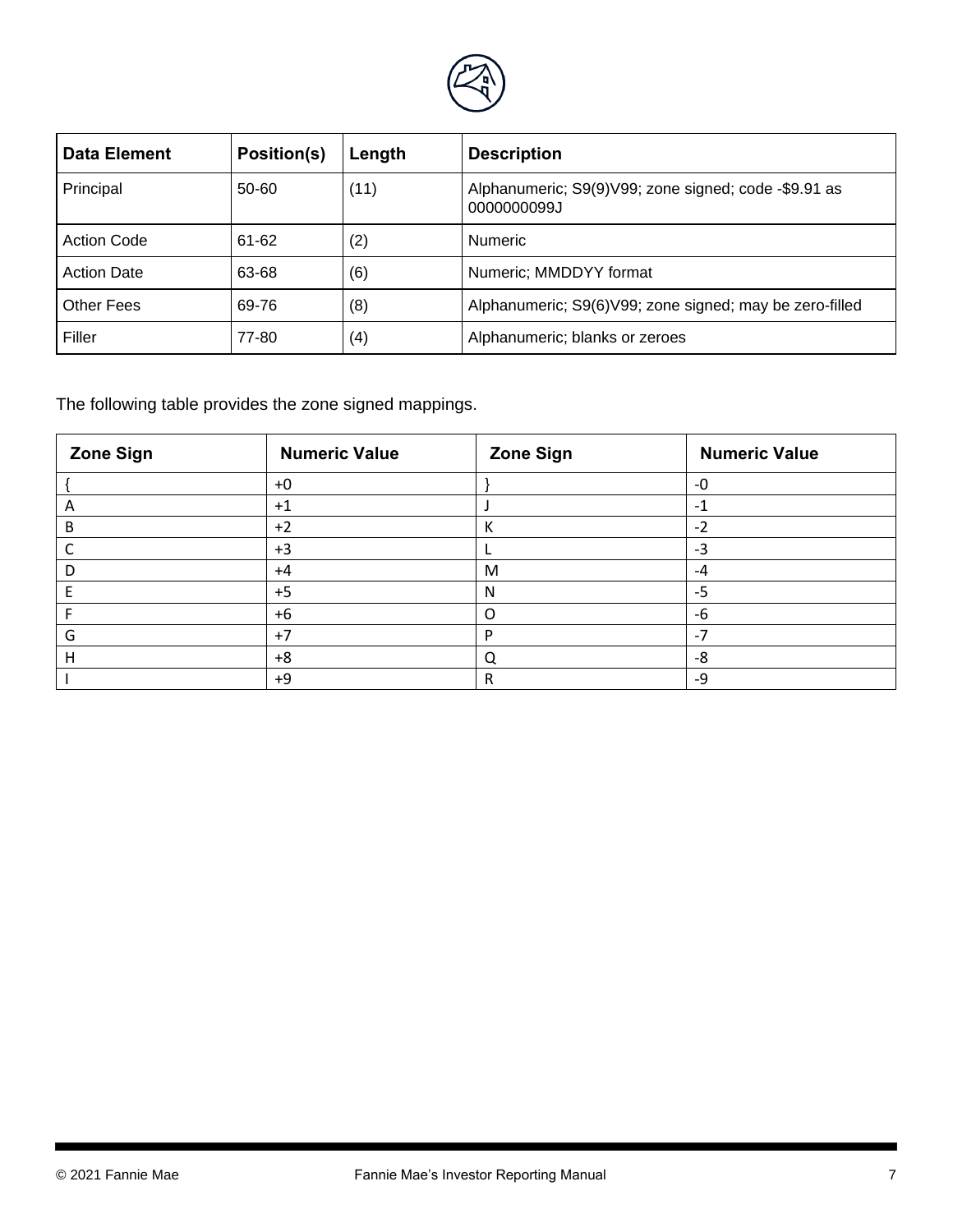

# <span id="page-13-0"></span>**2-03, Reporting a Transaction Type 97 (Extended Loan Activity Record) (01/18/2017)**

Transaction Type 97 (Extended Loan Activity Record) is an extended LAR that includes the date of payment. This date must be included in reporting for all daily simple interest mortgage loans and actual/actual biweekly loans. This transaction must be reported in addition to a Transaction 96 for these mortgage loan types. The interest accrual is driven by the date of payment. Record specifications and descriptions for Transaction Type 97 are shown in the following table.

| <b>Data Element</b>           | <b>Position</b> | Length | <b>Description</b>                                                                                                                      |
|-------------------------------|-----------------|--------|-----------------------------------------------------------------------------------------------------------------------------------------|
| Lender Number                 | $1 - 9$         | (9)    | Numeric (Must be the Servicer Number assigned for DSI<br>loans or actual/actual biweekly mortgage loans)                                |
| Investor                      | 10              | (1)    | Alphanumeric; Always F = Fannie Mae                                                                                                     |
| Record Identifier             | $11 - 12$       | (2)    | Numeric; Always 97                                                                                                                      |
| Reversal Flag                 | 13              | (1)    | Numeric;<br>Zero (0) - normal<br>One (1) - reversal                                                                                     |
| Fannie Mae Loan Number        | $14 - 23$       | (10)   | Numeric (The unique 10-digit Fannie Mae assigned Ioan<br>number)                                                                        |
| <b>Gross Actual Payment</b>   | 24-34           | (11)   | Numeric; 9(9)v99; Full payment amount sent by borrower<br>(P&I). If reporting principal curtailment, this is the<br>curtailment amount. |
| <b>Payment Effective Date</b> | $35-42$         | (8)    | Numeric; MMDDYYYY (Effective date the payment is<br>being applied). Must equal reported LAR 96 action date,<br>month and year.          |
| Filler                        | 43-72           | (30)   | Alphanumeric, blanks or zeroes                                                                                                          |
| Full LPI Date                 | 73-80           | (8)    | Numeric; MMDDYYYY Month and year must agree with<br>the month and year reported in LAR 96 position 24 (LPI<br>date).                    |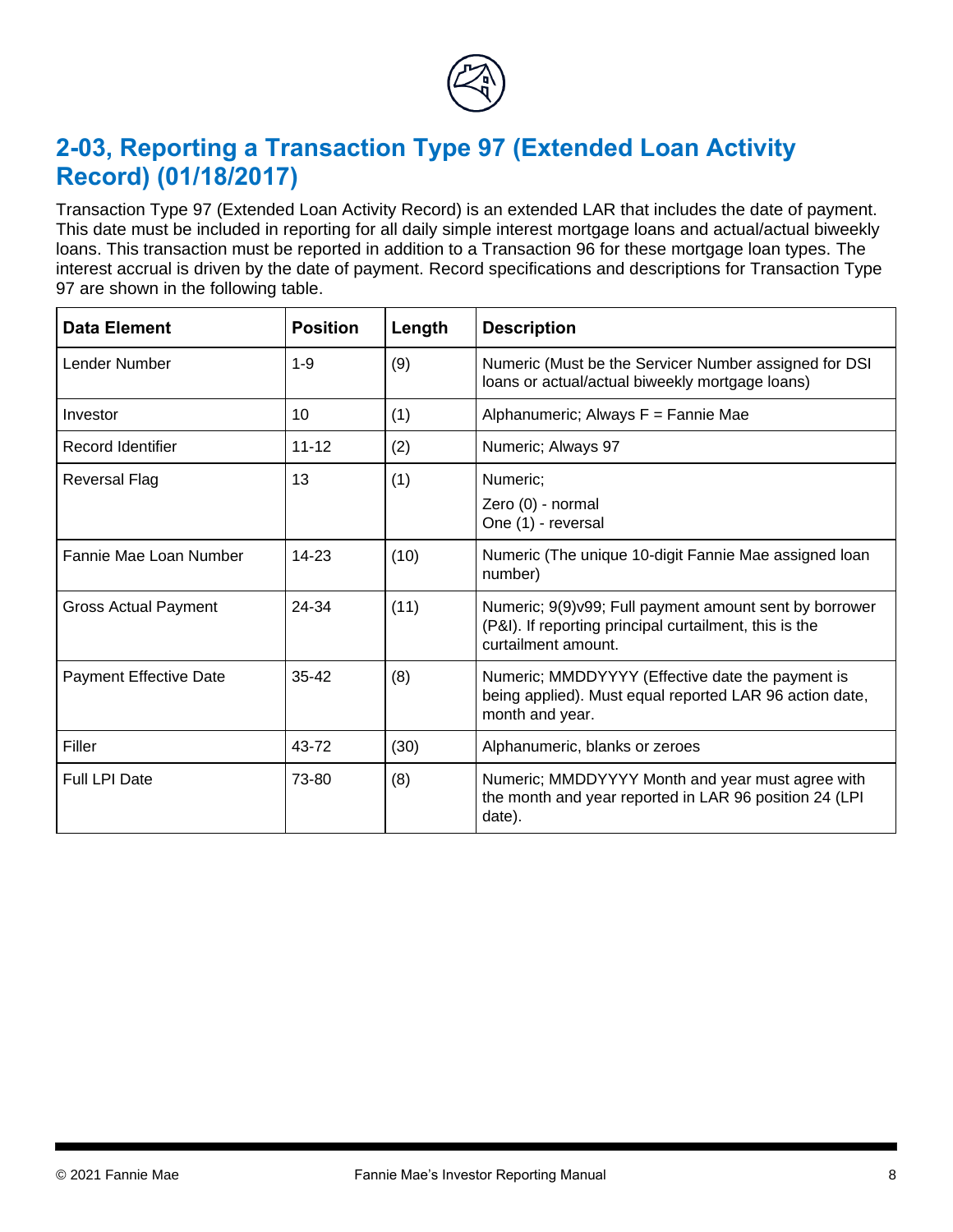

# <span id="page-14-0"></span>**2-04, Reporting Specific Payment Transactions to Fannie Mae (08/11/2021)**

### <span id="page-14-1"></span>**Reporting a Payment, Principal Curtailment or No Payment**

Each reporting period the servicer is required to inform Fannie Mae of any borrower payment activity (or no payment) that occurred for the Reporting Period. This information includes the Loan Activity Status, the Payment Collection Activity, and any Fees that were collected, if applicable. For all payment transactions that are not liquidations, the servicer must report the following for the Loan Activity Status:

- Action Code = either 00 for eighty character fixed width file format or 02 for ANSI X12 file format.
- Action Date = any date within the month of the Reporting Period for which the activity is to be applied (monthly reporting).

*Note: When reporting an Action Code of 00 or 02, the Action Date Month and Year must be aligned to the Activity Period being reported.*

In order to report the Payment Collection activity, the servicer must know the characteristics of the mortgage loan and how it was delivered to Fannie Mae. The calculation of P&I will vary depending on the remittance type and reporting method. The different calculation methods are explained below.

### **Calculating Monthly Principal Payments**

| If the mortgage loan is                                                                                                   | To determine the principal remittance amount for a monthly<br>payment mortgage loan, the servicer must                                          |
|---------------------------------------------------------------------------------------------------------------------------|-------------------------------------------------------------------------------------------------------------------------------------------------|
| actual/actual or a scheduled/actual<br>remittance type                                                                    | subtract the current month's actual UPB from the prior month's actual UPB<br>and multiply the result by Fannie Mae's percentage interest.       |
| scheduled/scheduled remittance type<br>(regardless of whether it is a portfolio<br>mortgage loan or an MBS mortgage loan) | subtract the current month's scheduled UPB from the prior month's<br>scheduled UPB and multiply the result by Fannie Mae's percentage interest. |

### **Calculating Biweekly Principal Payments**

| If the mortgage loan is                      | To determine the principal remittance amount for a biweekly<br>mortgage loan, the servicer must                                                    |
|----------------------------------------------|----------------------------------------------------------------------------------------------------------------------------------------------------|
| a scheduled/actual biweekly mortgage<br>loan | subtract the current month's actual UPB from the prior month's actual UPB<br>and multiply the result by Fannie Mae's percentage interest.          |
| an actual/actual biweekly mortgage loan      | subtract the current actual UPB from the UPB as of the last reported loan<br>activity and multiply the result by Fannie Mae's percentage interest. |

### **Calculating Monthly Interest Payments**

Interest payments due to Fannie Mae each month for monthly payment mortgage loans vary depending on the remittance type of the mortgage loan. For an actual/actual remittance type mortgage loan, the servicer must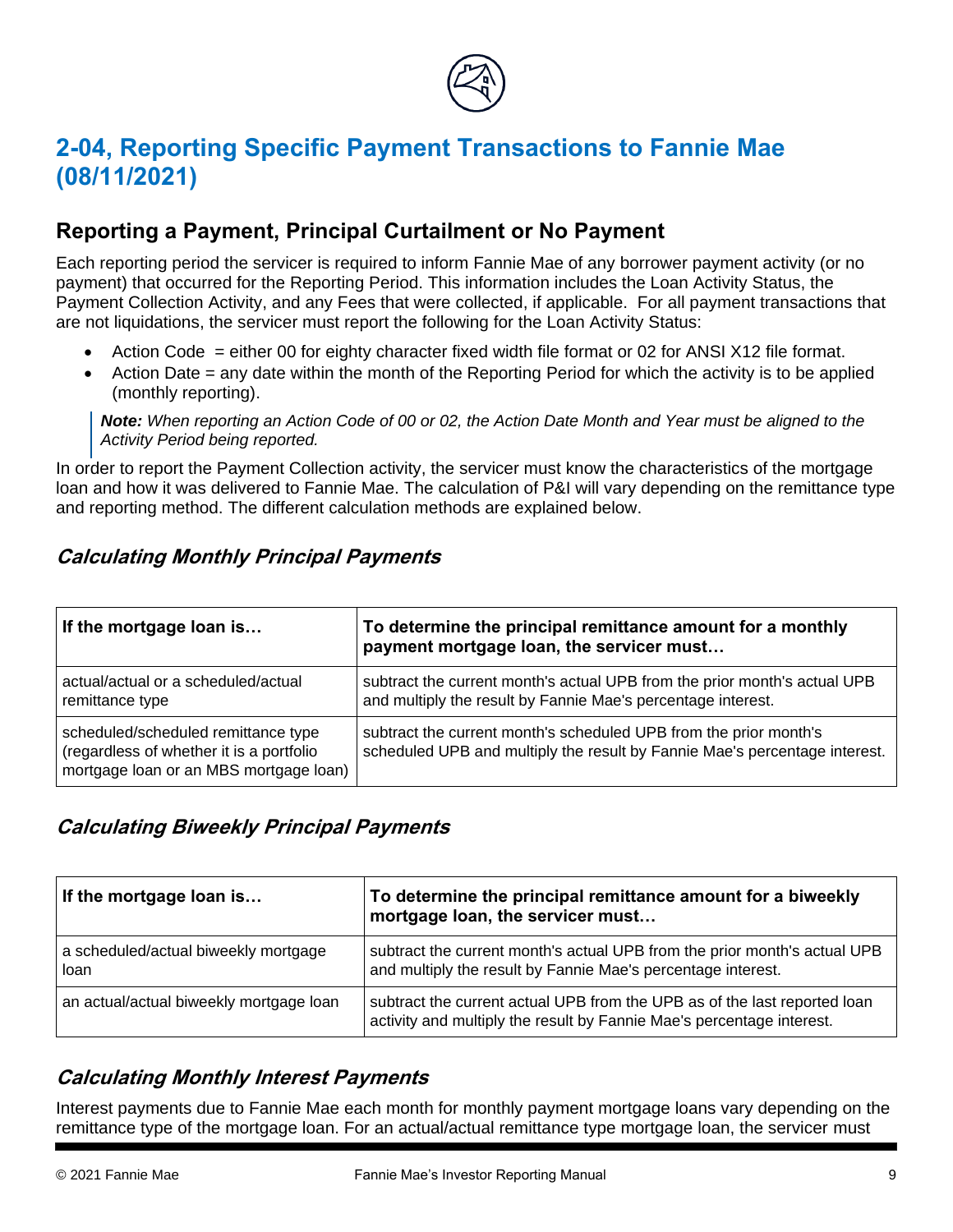

send Fannie Mae interest only if it is actually collected from the borrower. For a scheduled/actual or a scheduled/scheduled remittance type mortgage loan, the servicer must send Fannie Mae interest whether or not it is collected from the borrower. The calculations used for determining the amount of interest due are similar, except that the interest for a scheduled/scheduled remittance type mortgage loan will be based on a scheduled UPB since principal payments for that type of mortgage loan must be sent to Fannie Mae whether or not they are collected.

The following table provides further instructions to determine the interest payment for a monthly payment mortgage loan depending upon the mortgage loan remittance type.

| If the mortgage loan is                                   | Then the servicer must use this calculation                                                                                                                                 |
|-----------------------------------------------------------|-----------------------------------------------------------------------------------------------------------------------------------------------------------------------------|
| an actual/actual or a scheduled/actual remittance<br>type | (Prior Month's Actual UPB x Pass-through Rate) ÷ 12 x Fannie Mae's<br>Percentage Interest = Pass-through Interest Remittance Amount                                         |
| a scheduled/scheduled remittance type                     | (Prior Month's Scheduled UPB x Pass-through Rate) $\div$ 12 x Fannie<br>Mae's Percentage Interest = Scheduled Interest Remittance Amount                                    |
| actual/actual remittance type that is prepaid             | (Prior Month's Actual UPB x Pass-through Rate) $\div$ 12 x (number of<br>months prepaid) x (Fannie Mae's Percentage Interest) = Pass-<br>through Interest Remittance Amount |
| is a scheduled/actual remittance type that is<br>prepaid  | (Prior Month's Actual UPB x Pass-through Rate) $\div$ 12 x (Fannie<br>Mae's Percentage Interest) = Pass-through Interest Remittance<br>Amount.                              |

*Note: The receipt of a principal curtailment in a given month will not affect the interest calculation for that month. The servicer must compute interest for the current month based on the previous month's ending UPB (if the mortgage loan has an actual/actual or a scheduled/actual remittance type) or on the prior month's scheduled UPB (if the mortgage loan has a scheduled/scheduled remittance type).*

### **Calculating Biweekly Interest Payments**

Interest payments related to scheduled/actual biweekly mortgage loans must be sent to Fannie Mae each month whether or not they are collected from the borrower. Interest payments related to actual/actual biweekly mortgage loans must be reported to Fannie Mae as received. Because biweekly mortgage loans in Fannie Mae's portfolio are accounted for as the scheduled/actual and actual/actual remittance types and those in MBS pools as the scheduled/scheduled remittance type, the calculations for determining the amount of interest due differ slightly (since the interest for an MBS mortgage loan is based on a scheduled UPB because the payments had to be sent to Fannie Mae even though they may not have been collected from the borrower).

The following table provides further instructions to determine the interest payment for a biweekly mortgage loan depending upon the mortgage loan remittance type.

| If the biweekly mortgage loan is   | Then the servicer must use this calculation                                                                                            |
|------------------------------------|----------------------------------------------------------------------------------------------------------------------------------------|
| a scheduled/actual remittance type | (Prior Month's Actual UPB x Pass-through Rate) ÷ 12 x Fannie<br>Mae's Percentage Interest = Pass-through Interest Remittance<br>Amount |
| an actual/actual remittance type   | (Actual UPB x Pass-through Rate/365) x 14 days x Fannie Mae's<br>Percentage Interest = Pass-through Interest Remittance Amount*        |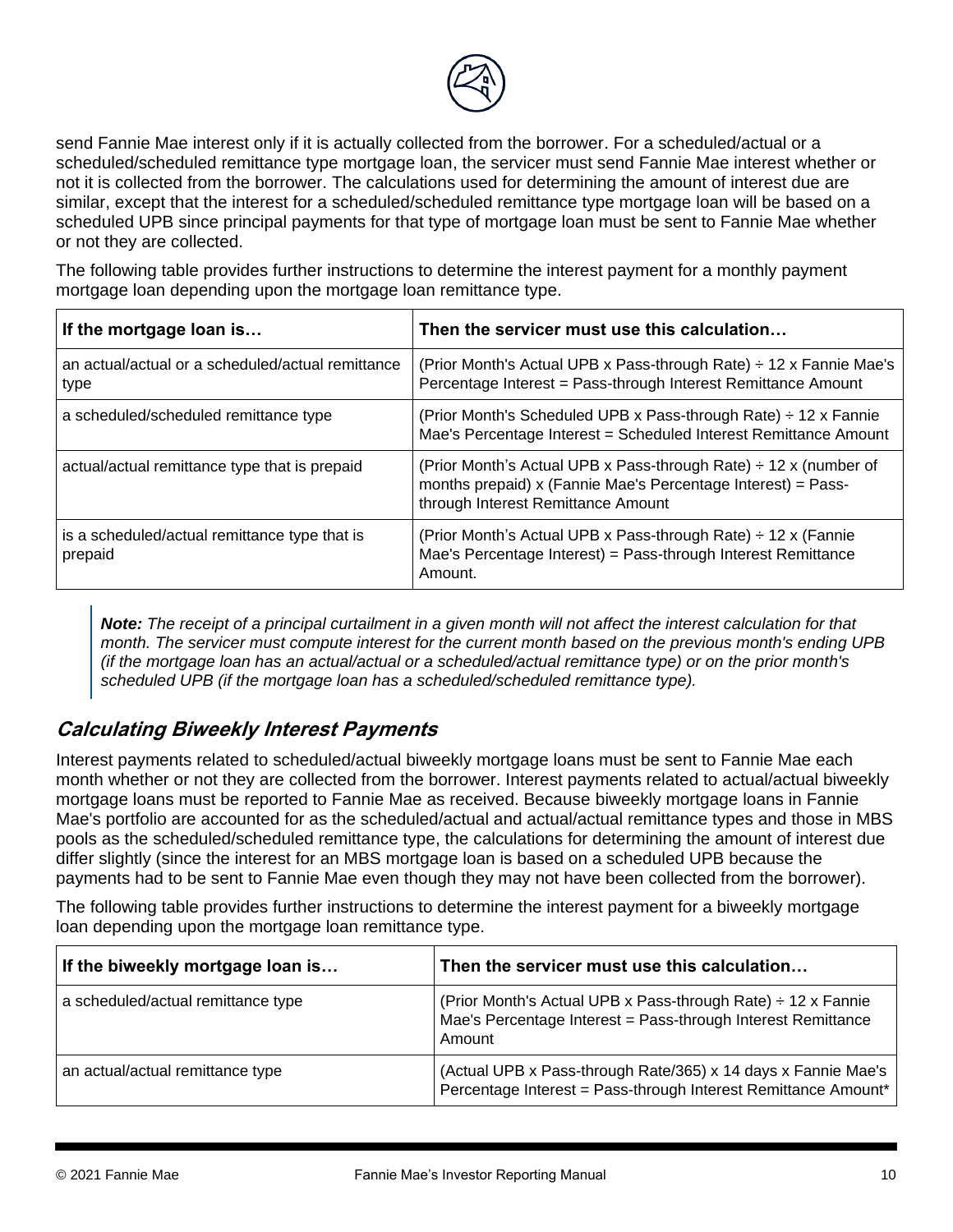

| If the biweekly mortgage loan is                           | Then the servicer must use this calculation                                                                                                 |
|------------------------------------------------------------|---------------------------------------------------------------------------------------------------------------------------------------------|
| a scheduled/scheduled remittance type MBS<br>mortgage loan | (Prior Month's Scheduled UPB x Pass-through Rate) $\div$ 12 x<br>Fannie Mae's Percentage Interest = Scheduled Interest<br>Remittance Amount |

Interest on the regularly scheduled biweekly payment, which is reported separately from the principal curtailment, is calculated as described in the following table.

| <b>Step</b>    | <b>Servicer Actions</b>                                                                                                                  |
|----------------|------------------------------------------------------------------------------------------------------------------------------------------|
|                | Use the UPB prior to receipt of the principal curtailment and calculate interest up to but not including the date<br>of the curtailment. |
| $\overline{2}$ | Use the UPB after the principal curtailment to calculate the remaining interest for the payment period.                                  |
| 3              | Report the total interest calculated.                                                                                                    |

*Note: Actual/actual biweekly loans are amortized every 14 days using a 365-day basis year for interest calculation.* 

### **Calculating Actual UPB**

The actual UPB of a mortgage loan in a given month is calculated the same way for all remittance or delivery types except actual/actual biweekly. To determine the current month's actual UPB of a mortgage loan except actual/actual biweekly, the servicer must use the following calculation:

|     | Previous Month's UPB                        |
|-----|---------------------------------------------|
|     | <b>Current Month's Principal Collection</b> |
| $=$ | Current Month's UPB                         |

To determine the current actual UPB of an actual/actual biweekly mortgage loan, the servicer must use this calculation:

|     | Previous reported UPB       |
|-----|-----------------------------|
|     | Current principal collected |
| $=$ | Current UPB                 |

This current UPB must equal the UPB on the servicer's trial balance at the end of the activity month.

### **Calculating Scheduled UPB**

The servicer must calculate a scheduled UPB only for:

• monthly payment portfolio mortgage loans that are the scheduled/scheduled remittance type, and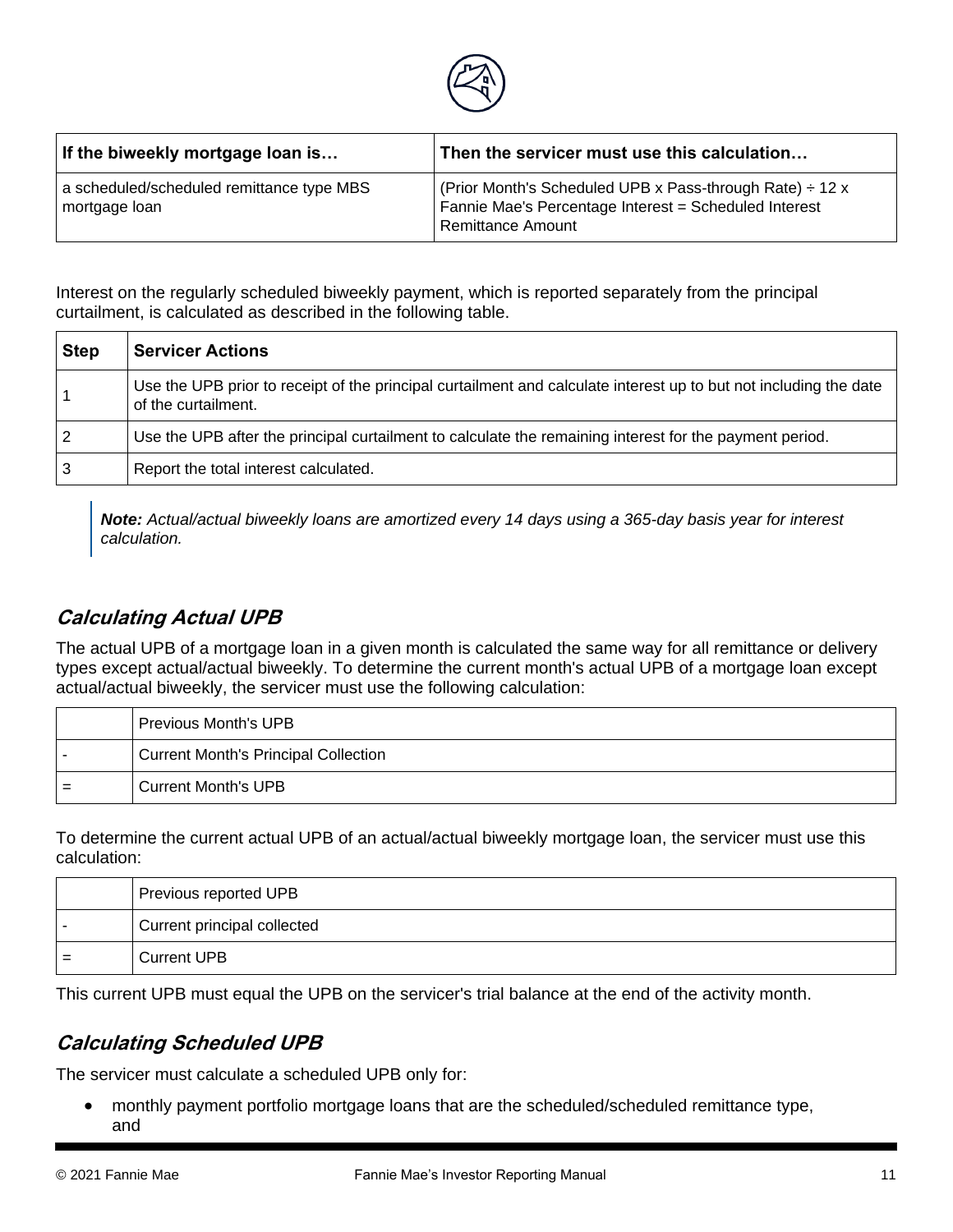

• biweekly and monthly payment scheduled/scheduled remittance type mortgage loans that are in MBS pools.

The calculations are the same for both delivery types; however, they will differ depending on the due date of the mortgage loan installments and whether the mortgage loan payments are:

- current,
- delinquent, or
- prepaid.

A. Monthly payments due on first day of month. When a monthly payment mortgage loan has payments due on the first day of each month, the scheduled UPB is generally equal to the actual UPB of the mortgage loan amortized to one month beyond the reporting period. The different calculation methods are explained in the following table.

| If the mortgage loan is    | The servicer must calculate the ending scheduled UPB as follows:                                                              |  |
|----------------------------|-------------------------------------------------------------------------------------------------------------------------------|--|
| current                    | (Ending Actual UPB x Note Rate) $\div$ 12 = Gross Interest Amount<br>1.                                                       |  |
|                            | 2.<br>Monthly Installment – Gross Interest Amount = Principal                                                                 |  |
|                            | Ending Actual UPB - Principal = Ending Scheduled UPB<br>3.                                                                    |  |
| delinquent                 | Repeat steps $1 - 3$ shown above for each month the mortgage loan is<br>1.<br>delinquent, then                                |  |
|                            | Add the additional month required to take the amortization one month beyond<br>2.<br>the reporting period.                    |  |
| prepaid for one month      | No calculation is necessary. The scheduled UPB is equal to the actual UPB.                                                    |  |
| prepaid two or more months | Ending Actual UPB + Monthly Installment = Adjusted UPB<br>1.                                                                  |  |
|                            | Interest Rate $\div$ 12 = Interest Factor (to 9 decimal places)<br>2.                                                         |  |
|                            | 3.<br>Adjusted UPB $\div$ (1+Interest Factor) = Scheduled UPB                                                                 |  |
|                            | <b>Note:</b> These steps must be repeated for each prepaid installment (beyond<br>one) that needs to be "reversed amortized." |  |

**B. Monthly payments due on any other day of the month.** When a monthly payment mortgage loan has payments due on any day other than the first day of each month, the scheduled UPB will differ based on the mortgage loan status. The different calculation methods are explained in the following table.

| If the mortgage loan is | The servicer must calculate the ending scheduled UPB as follows:           |
|-------------------------|----------------------------------------------------------------------------|
| Current                 | No calculation is necessary. The scheduled UPB is equal to the actual UPB. |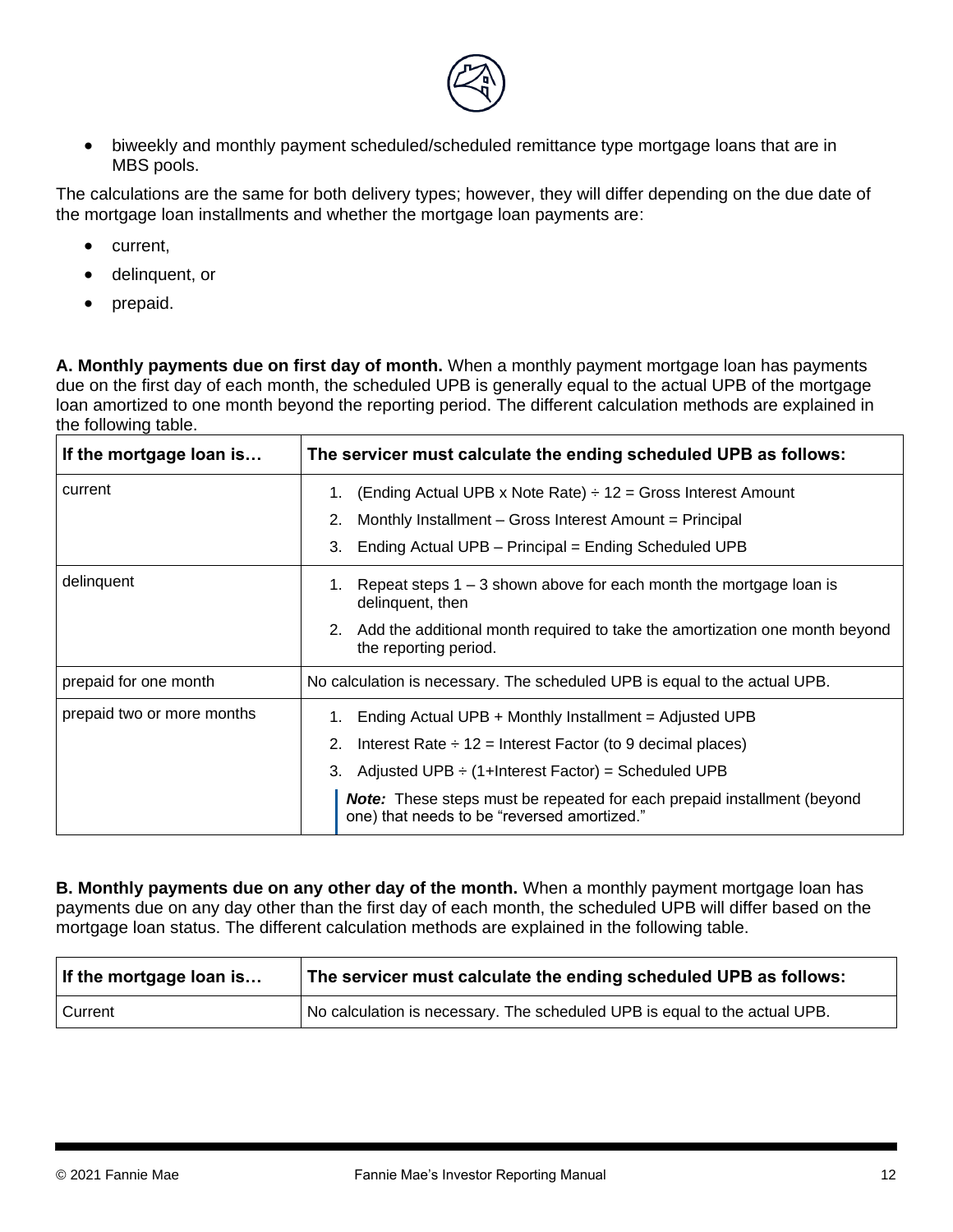

| If the mortgage loan is | The servicer must calculate the ending scheduled UPB as follows:                                                                                                                       |
|-------------------------|----------------------------------------------------------------------------------------------------------------------------------------------------------------------------------------|
| delinquent              | (Ending Actual UPB x Note Rate) $\div$ 12 = Gross Interest Amount                                                                                                                      |
|                         | Monthly Installment - Gross Interest Amount = Principal<br>2.                                                                                                                          |
|                         | Ending Actual UPB - Principal = Ending Scheduled UPB<br>3.                                                                                                                             |
|                         | <b>Note:</b> These steps must be repeated for each delinquent installment that<br>needs to be amortized to bring the balance to the correct scheduled UPB for<br>the reporting period. |
| Prepaid                 | Ending Actual UPB + Monthly Installment = Adjusted UPB<br>1.                                                                                                                           |
|                         | Interest Rate $\div$ 12 = Interest Factor (to 9 decimal places)<br>2.                                                                                                                  |
|                         | Adjusted UPB $\div$ (1 + Interest Factor) = Scheduled UPB<br>3.                                                                                                                        |
|                         | <b>Note:</b> These steps must be repeated for each prepaid installment that needs<br>to be "reverse amortized."                                                                        |

**C. Biweekly payments.** When a mortgage loan provides for biweekly payments, the scheduled UPB is equal to the actual UPB after all biweekly payments due on or before the first day of the month following the reporting month are credited (whether or not they were actually collected).

**D. Calculations Related to Daily Simple Interest Loans.** Interest accrues daily (based upon a 365-day year) up to but not including the date a payment is received that reduces principal. Then, starting on the date the principal was reduced, interest accrues on the new balance. The following example provides an illustration of the calculation the servicer must complete.

#### *Example:*

• *Balance as of March 5 (and assuming interest is fully satisfied to this date): \$10,000.00*

- • *Payment of \$500.00 received on March 24 (effective date = March 24 with interest accrued through March 23)*
- • *Interest rate = 5.5%*

*Fannie Mae's system will calculate interest on \$10,000.00 for 19 days (March 5 to March 24) @ 5.5%.*

*10,000.00 x 0.055/365 x 19 = 28.63*

*\$28.63 would be applied to interest and \$471.37 would go to principal, bringing the new UPB to \$9,528.63.* 

*1TStarting on March 24, Fannie Mae's system would calculate interest on the new UPB, \$9,528.63.*

When a payment is made by the borrower, the servicer must satisfy accrued interest first, then principal with the payment effective, driving the interest calculation.

### <span id="page-18-0"></span>**Reporting a Payoff to Fannie Mae**

Upon receiving P&I that will satisfy the outstanding UPB of the mortgage loan, the servicer must submit a LAR with an Action Code 60 on the first business day after the servicer processes the transaction on its system.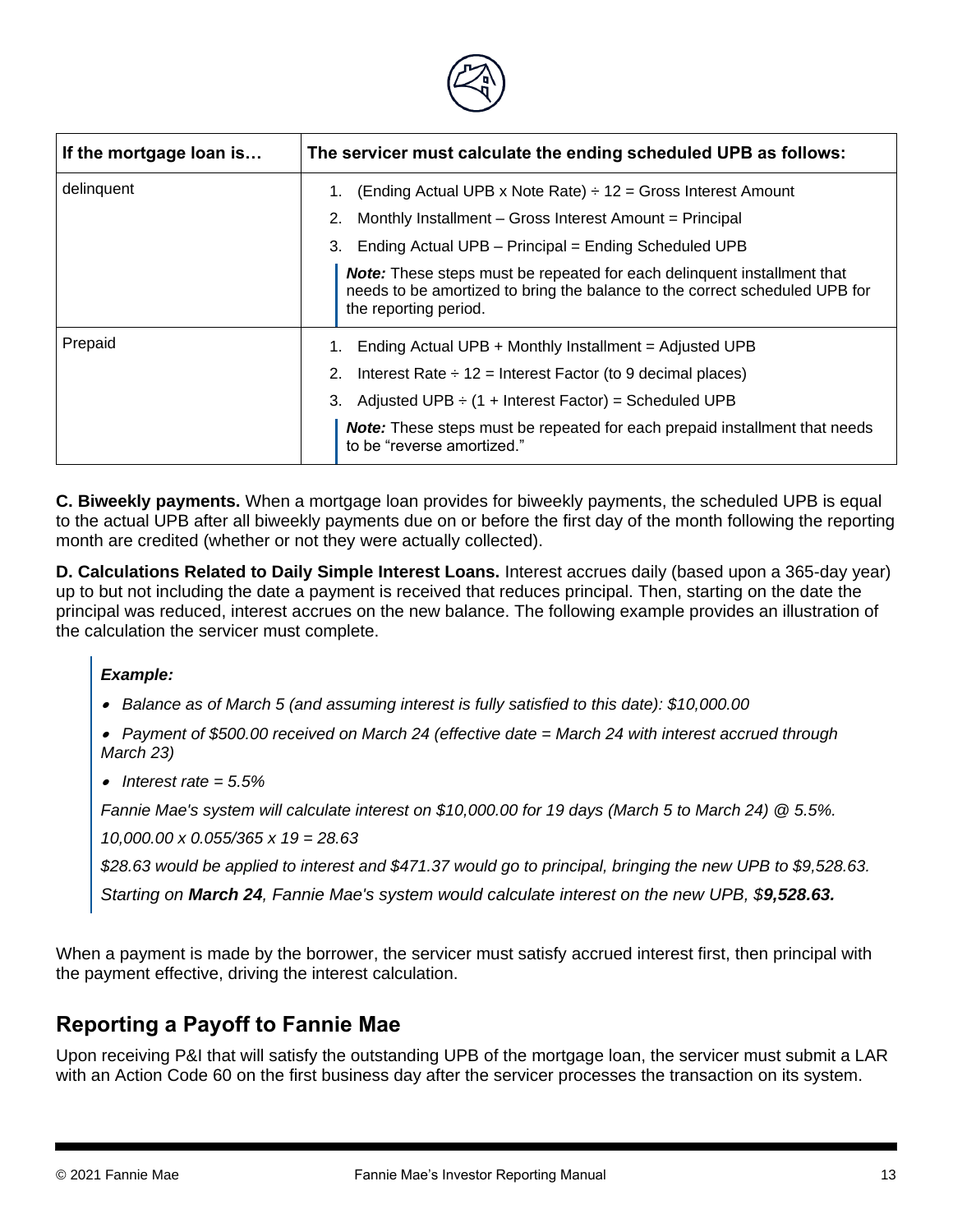

### **Calculating the Principal Balance Paid Off**

The amount of principal paid when a borrower pays off his or her mortgage loan is the same regardless of the remittance or delivery type of the mortgage loan. However, the principal payment to Fannie Mae will differ depending on whether the servicer is required to send Fannie Mae:

- actual principal collections, or
- scheduled principal reductions.

The different calculation methods are explained in the following table.

| If the mortgage loan is                                                                                                     | To determine the principal balance paid off, the<br>servicer must                                      |
|-----------------------------------------------------------------------------------------------------------------------------|--------------------------------------------------------------------------------------------------------|
| an actual/actual (except actual/actual biweekly) or<br>scheduled/actual remittance type                                     | multiply the prior month's actual UPB by Fannie Mae's<br>percentage interest.                          |
| a scheduled/scheduled remittance type (regardless of<br>whether it is a portfolio mortgage loan or an MBS<br>mortgage loan) | multiply the prior month's scheduled UPB by Fannie Mae's<br>percentage interest.                       |
| an actual/actual biweekly mortgage loan                                                                                     | multiply the actual UPB, as of the last reported loan activity,<br>by Fannie Mae's percentage interest |

*Note: If the mortgage loan has principal forbearance, the servicer must add the forbearance amount to the UPB before multiplying by Fannie Mae's percentage interest.*

### **Calculating Interest Paid Off**

The amount of interest collected when a borrower pays off his or her mortgage loan is determined by:

- the type of mortgage loan, and
- the date of the payoff.

The interest due Fannie Mae, however, also will differ depending on the remittance type of the mortgage loan.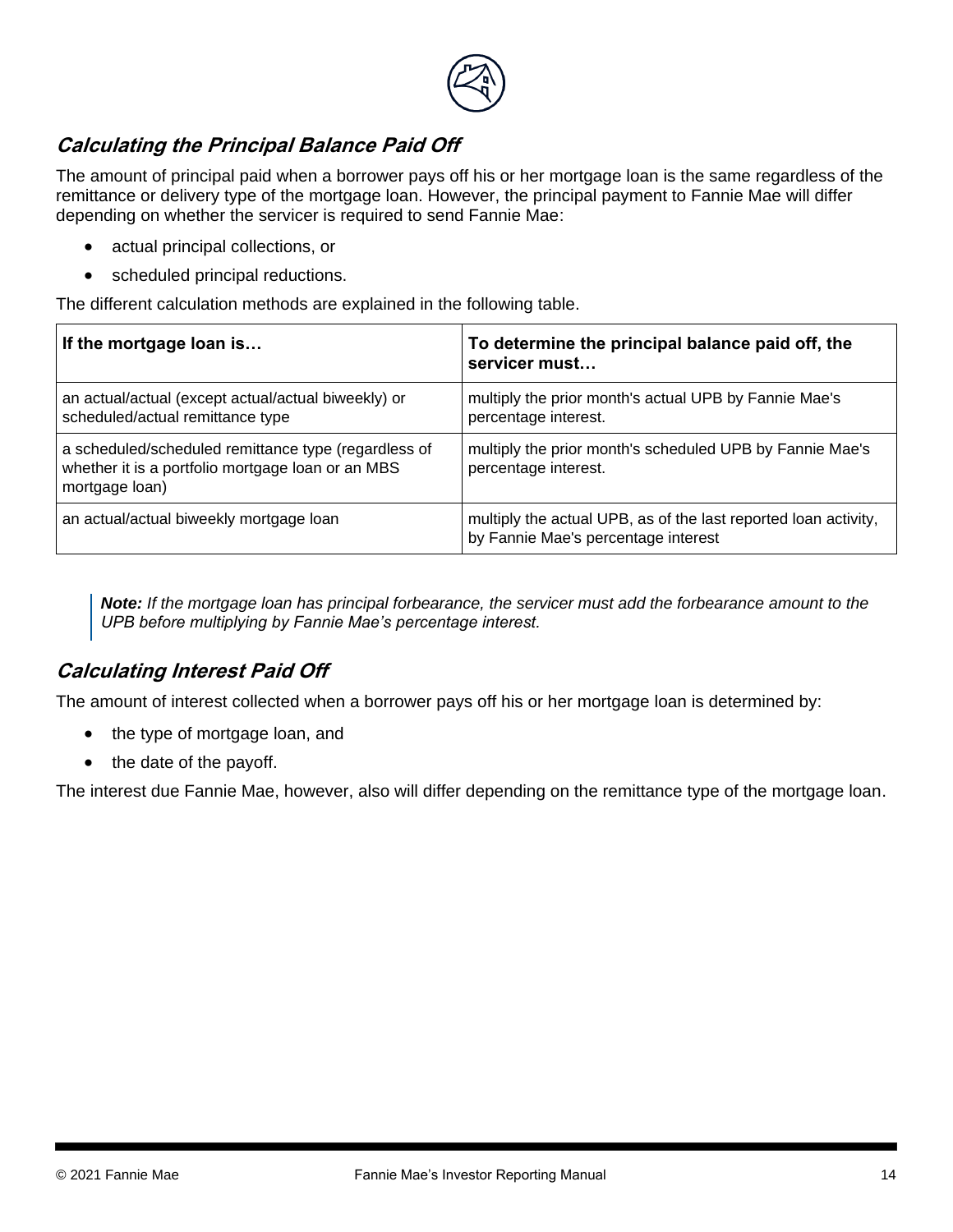

The various calculation methods for mortgage loans that are actual/actual remittance type are shown in the following table.

| If the mortgage loan is actual/actual<br>remittance type and                               | Then the servicer must compute interest                                                                                                                                                                                                    |  |
|--------------------------------------------------------------------------------------------|--------------------------------------------------------------------------------------------------------------------------------------------------------------------------------------------------------------------------------------------|--|
| a VA, RD, FHA Title I, FHA mortgage loans<br>closed on or after 1/21/2015, or conventional | from the LPI date up to, but not including, the date the payoff funds are<br>received, using this calculation:                                                                                                                             |  |
| first- or second lien mortgage loan                                                        | (Prior Month's UPB x Pass-through Rate) $\div$ 12 = One<br>Month's Interest                                                                                                                                                                |  |
|                                                                                            | (Prior Month's UPB x Pass-through Rate) $\div$ 365 = One<br>Day's Interest                                                                                                                                                                 |  |
|                                                                                            | One Month's Interest x Number of Full Months of Interest<br>Due (if mortgage loan is delinguent) = $Accrued$ Monthly<br><b>Interest Due</b>                                                                                                |  |
|                                                                                            | One Day's Interest x Number of Days of Partial Month of<br>Interest Due = Accrued Daily Interest Due                                                                                                                                       |  |
|                                                                                            | (Accrued Monthly Interest Due + Accrued Daily Interest<br>Due) x Fannie Mae's Percentage Interest = Total Payoff<br>Interest                                                                                                               |  |
| an FHA mortgage loan or HUD-guaranteed<br>Section 184 mortgage loan                        | from the LPI due date up to the date of payoff (if the funds are received<br>on an installment due date) or through the end of the month due date (if<br>the funds are received after an installment due date), using this<br>calculation: |  |
|                                                                                            | (Prior Month's UPB x Pass-through Rate) $\div$ 12 = One<br>Month's Interest                                                                                                                                                                |  |
|                                                                                            | (One Month's Interest x Number of Full Months of Interest<br>Due) x Fannie Mae's Percentage Interest = Total Payoff<br>Interest                                                                                                            |  |
|                                                                                            | <b>Note:</b> When the installment due date of an FHA mortgage loan<br>falls on a non-work day, the receipt of the payoff funds shall be<br>considered received on the installment due date if received on the<br>next working day.         |  |

*Note: A full month of interest will be based on a 360-day year, while a partial month's interest will be based on a 365-day year.*

For mortgage loans that are scheduled/actual remittance type and for mortgage loans that are scheduled/scheduled remittance type, the type of mortgage loan and the date of the payoff has no effect on the interest due Fannie Mae. The calculations to be used for scheduled/actual and scheduled/scheduled remittance types are shown in the following table.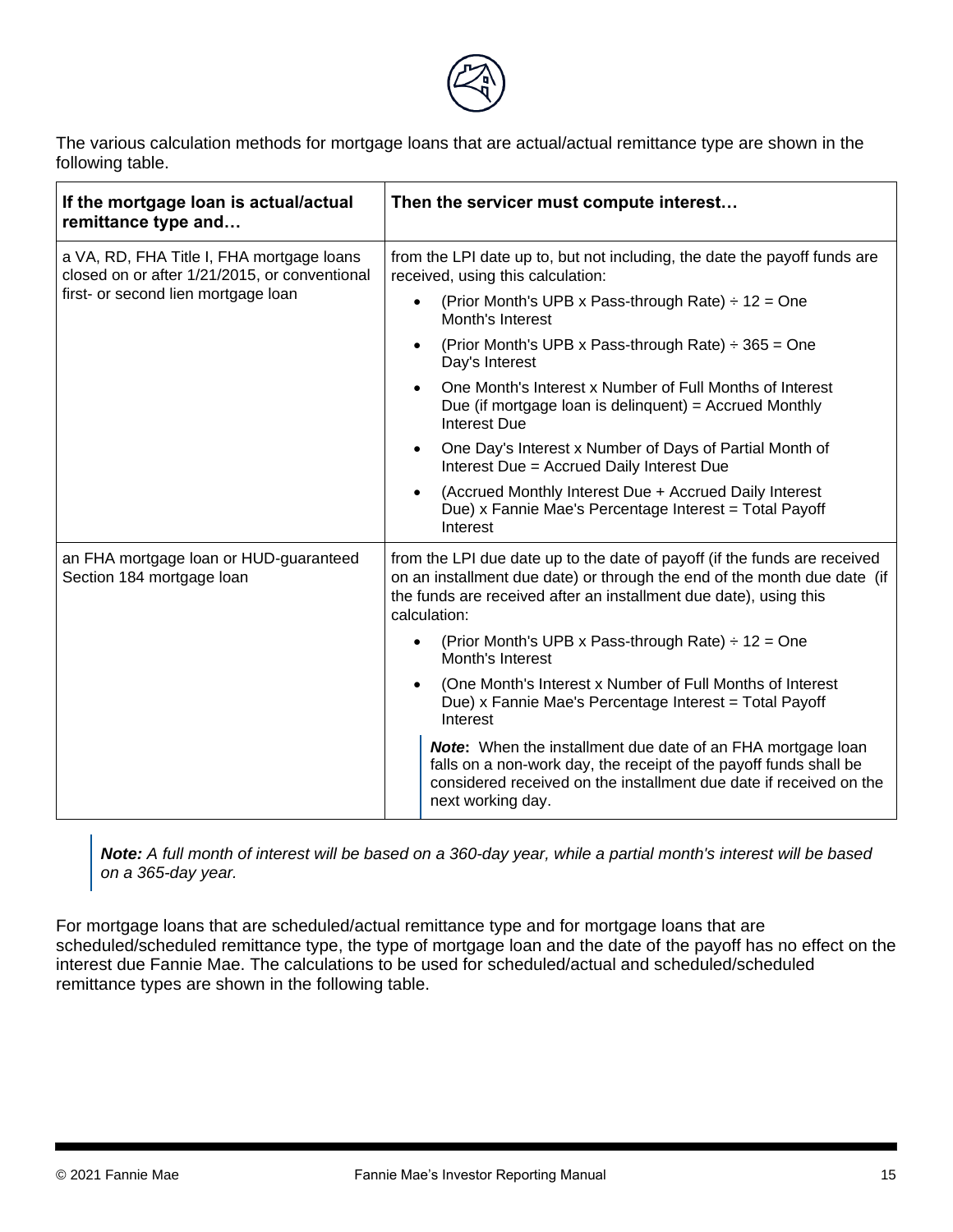

| If the mortgage loan is             | Then Fannie Mae is due                                                                                                                                                                                                                                                             |  |
|-------------------------------------|------------------------------------------------------------------------------------------------------------------------------------------------------------------------------------------------------------------------------------------------------------------------------------|--|
| scheduled/actual remittance type    | one-half of one month's interest, this servicer must calculate this<br>amount as follows:<br>(Prior Month's UPB x Pass-through Rate) : 24 x Fannie Mae's<br>Percentage Interest = Payoff Interest                                                                                  |  |
|                                     |                                                                                                                                                                                                                                                                                    |  |
|                                     | <b>Note:</b> The interest calculation for FHA Title I loans that are the<br>scheduled/actual remittance type is the same as the calculation<br>for FHA Title I loans that are the actual/actual remittance type<br>(as discussed in the preceding table).                          |  |
| scheduled/scheduled remittance type | one full month's interest, the servicer must calculate this amount as<br>follows:<br>(Prior Month's Scheduled UPB x Pass-through Rate) $\div$ 12 x Fannie<br>Mae's Percentage Interest = Scheduled Payoff Interest (also see<br>Servicing Guide C-3-02, Remitting Payoff Proceeds. |  |
|                                     |                                                                                                                                                                                                                                                                                    |  |

### <span id="page-21-0"></span>**Reporting a Repurchase**

As outlined in the *Servicing Guide*, Fannie Mae must approve a mortgage loan to be repurchased. Once approved, the servicer must adhere to the following guidelines when submitting the repurchase LAR transaction.

| <b>Action</b><br>Code | The servicer must report this Action Code                                                                    | <b>With an Action Date</b>                  |
|-----------------------|--------------------------------------------------------------------------------------------------------------|---------------------------------------------|
| 65                    | In the next Transaction Type 96 it transmits to Fannie<br>Mae through Fannie Mae's investor reporting system | that is within the current activity period. |
| -67                   | Repurchasing an ARM loan where the modification<br>feature is being exercised                                | that is within the current activity period. |

### **Calculating the Principal to Repurchase**

Mortgage loans sold to Fannie Mae as cash purchases may have been purchased at par, at a discount or at a premium price. Mortgage loans sold to Fannie Mae as part of a SWAP MBS pool are purchased at par. When determining the principal that needs to be repurchased, the price of the mortgage loan will need to be considered. The following table explains how to calculate the principal to report on the LAR Transaction Code 96.

| If the mortgage loan is                                                                                                  | To determine the principal to be repurchased, the<br>servicer must                                                                           |
|--------------------------------------------------------------------------------------------------------------------------|----------------------------------------------------------------------------------------------------------------------------------------------|
| an actual/actual (excluding biweekly) or a<br>scheduled/actual remittance type portfolio<br>mortgage loan (sold as cash) | multiply the prior month's actual UPB by the original<br>purchase price, then<br>multiply the result by Fannie Mae's percentage<br>interest. |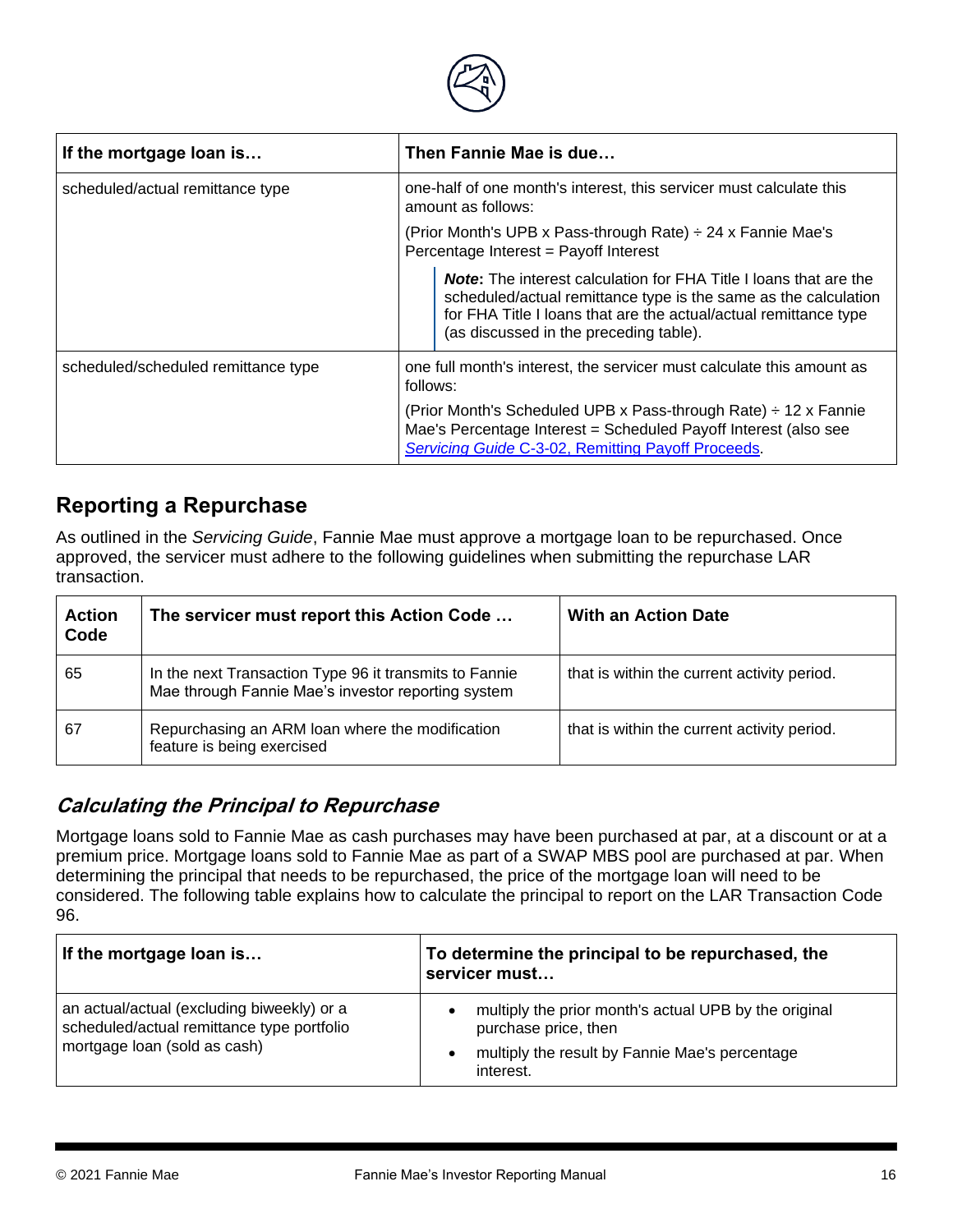

| If the mortgage loan is                                                                 | To determine the principal to be repurchased, the<br>servicer must                                                                                             |
|-----------------------------------------------------------------------------------------|----------------------------------------------------------------------------------------------------------------------------------------------------------------|
| a scheduled/scheduled remittance type portfolio<br>mortgage loan (sold as cash)         | multiply the prior month's scheduled UPB by the<br>original purchase price, then<br>multiply the result by Fannie Mae's percentage<br>interest.                |
| an actual/actual biweekly mortgage loan                                                 | multiply the UPB as of the last reported loan activity,<br>by the original purchase price, then<br>multiply the result by Fannie Mae's percentage<br>interest. |
| a scheduled/scheduled remittance type loan sold<br>into SWAP MBS security               | multiply the prior month's scheduled UPB by Fannie<br>Mae's percentage interest.                                                                               |
| an actual/actual remittance type loan that was<br>reclassified from a SWAP MBS security | multiply the prior month's actual UPB by Fannie<br>Mae's percentage interest.                                                                                  |

*Note: If the mortgage loan has principal forbearance, the servicer must add the forbearance amount to the UPB before multiplying by the purchase price and/or Fannie Mae's percentage interest.*

### **Calculating Interest Repurchased**

When an actual/actual remittance type mortgage loan is repurchased, Fannie Mae is due interest from the LPI date up to, but not including, the repurchase date. However, when a scheduled/actual or a scheduled/scheduled remittance type mortgage loan is repurchased, Fannie Mae is due a full month of interest in all cases. A full month of interest will be based on a 360-day year, while a partial month's interest will be based on a 365-day year. The following table provides additional instructions for calculating the repurchase interest due Fannie Mae based on the remittance type of the mortgage loan.

| If the mortgage loan is                                                 | Then the servicer must calculate repurchase interest as follows                                                                 |  |
|-------------------------------------------------------------------------|---------------------------------------------------------------------------------------------------------------------------------|--|
| an actual/actual remittance type                                        | (Prior Month's UPB x Pass-through Rate) $\div$ 12 = One Month's<br>Interest                                                     |  |
|                                                                         | (Prior Month's UPB x Pass-through Rate) $\div$ 365 = One Day's<br>Interest                                                      |  |
|                                                                         | One Month's Interest x Number of Full Months of Interest Due (if<br>mortgage loan is delinquent) = Accrued Monthly Interest Due |  |
|                                                                         | One Day's Interest x Number of Days of Partial Month of Interest<br>Due = Accrued Daily Interest Due                            |  |
|                                                                         | (Accrued Monthly Interest Due + Accrued Daily Interest Due) x<br>Fannie Mae's Percentage Interest = Total Repurchase Interest   |  |
| a scheduled/actual remittance type                                      | (Prior Month's UPB x Pass-through Rate) ÷ 12 x Fannie Mae's Percentage<br>Ownership = Repurchase Interest                       |  |
| a scheduled/scheduled remittance<br>type portfolio or MBS mortgage loan | (Prior Month's Scheduled UPB x Pass-through Rate) ÷ 12 x Fannie Mae's<br>Percentage Interest = Scheduled Repurchase Interest    |  |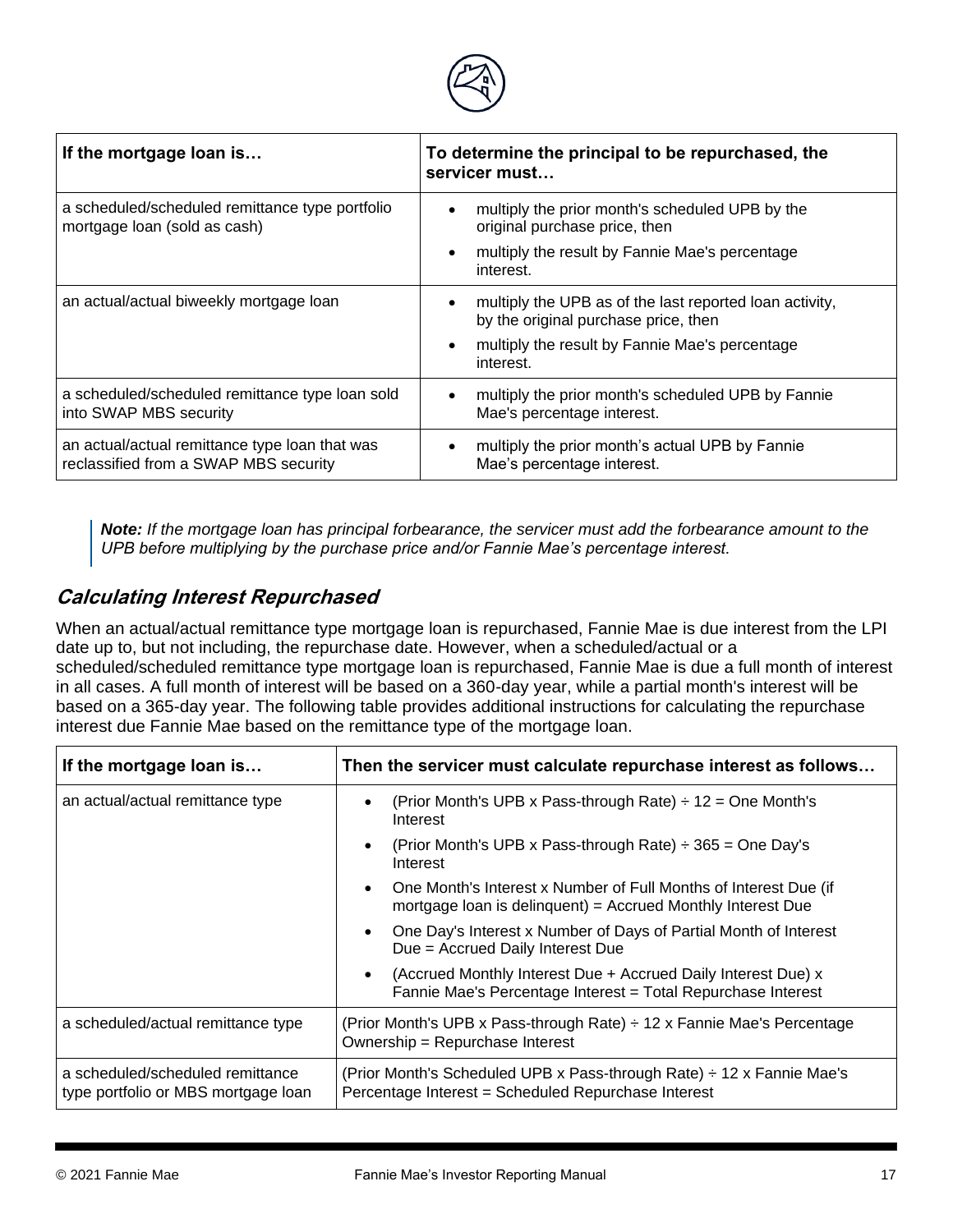

### <span id="page-23-0"></span>**Reporting a Mortgage Loan Liquidation to Fannie Mae**

A loan liquidation is classified as an event that removes the mortgage loan from the Fannie Mae investor reporting system without full payment. Actions included in this category are Foreclosure Sales, a Mortgage Release, Third Party Sale, Short Sale, etc. The Action Codes and related descriptions are provided in the following table.

| <b>Action</b><br>Code | The servicer must report this Action Code for                                                                                                                                                                                                                                            |
|-----------------------|------------------------------------------------------------------------------------------------------------------------------------------------------------------------------------------------------------------------------------------------------------------------------------------|
| 70                    | Charge-off/Liquidated Held for Sale for Uninsured Properties:                                                                                                                                                                                                                            |
|                       | including those in redemption,<br>$\bullet$                                                                                                                                                                                                                                              |
|                       | acquired through a Mortgage Release, or<br>$\bullet$                                                                                                                                                                                                                                     |
|                       | for a VA No Upset case.                                                                                                                                                                                                                                                                  |
|                       | Note: The servicer must transmit a Transaction Type 96 LAR to Fannie Mae if the servicer<br>repurchases an acquired property after it submits an REOgram™ to Fannie Mae.                                                                                                                 |
|                       | <b>Note:</b> The servicer must not report an action code that reflects "repurchase" or "payoff" since the<br>liquidation actually relates to the disposition of the property that was "held for sale." The servicer also<br>must report the repurchase proceeds as "special remittance." |
| 71                    | Liquidated Third-Party Sale / Condemnation / Short Sale, including when:                                                                                                                                                                                                                 |
|                       | a third-party purchaser has acquired the property,<br>$\bullet$                                                                                                                                                                                                                          |
|                       | a condemnation of the property has occurred,<br>$\bullet$                                                                                                                                                                                                                                |
|                       | a short sale has been completed, or<br>$\bullet$                                                                                                                                                                                                                                         |
|                       | Fannie Mae authorized the charge-off of the second-lien mortgage debt.<br>$\bullet$                                                                                                                                                                                                      |
| 72                    | Charge-off/Liquidated - Foreclosure Sale Held for Insured Properties:                                                                                                                                                                                                                    |
|                       | including those in redemption, or                                                                                                                                                                                                                                                        |
|                       | for a property acquired through a Mortgage Release pending conveyance to FHA/VA/MI.                                                                                                                                                                                                      |

*1T***Note:** *Upon completion of a foreclosure and acceptance of the foreclosure LAR, Fannie Mae will reimburse the servicer for advanced P&I for scheduled/scheduled remittance type mortgage loans for which Fannie Mae bears the foreclosure loss risk or those which are shared risk with Fannie Mae responsible for marketing the property.*

### **Calculating the Principal to Liquidate the Mortgage Loan**

The amount of principal required to be reported to Fannie Mae to effectively pay off the mortgage loan varies based on the remittance type of the mortgage loan. The different calculation methods are explained in the following table.

| If the mortgage loan is                                                                 | The principal amount to report to liquidate the<br>loan is                         |
|-----------------------------------------------------------------------------------------|------------------------------------------------------------------------------------|
| an actual/actual (except actual/actual biweekly) or<br>scheduled/actual remittance type | the prior month's actual UPB multiplied by Fannie Mae's<br>percentage interest.    |
| a scheduled/scheduled remittance type                                                   | the prior month's scheduled UPB multiplied by Fannie<br>Mae's percentage interest. |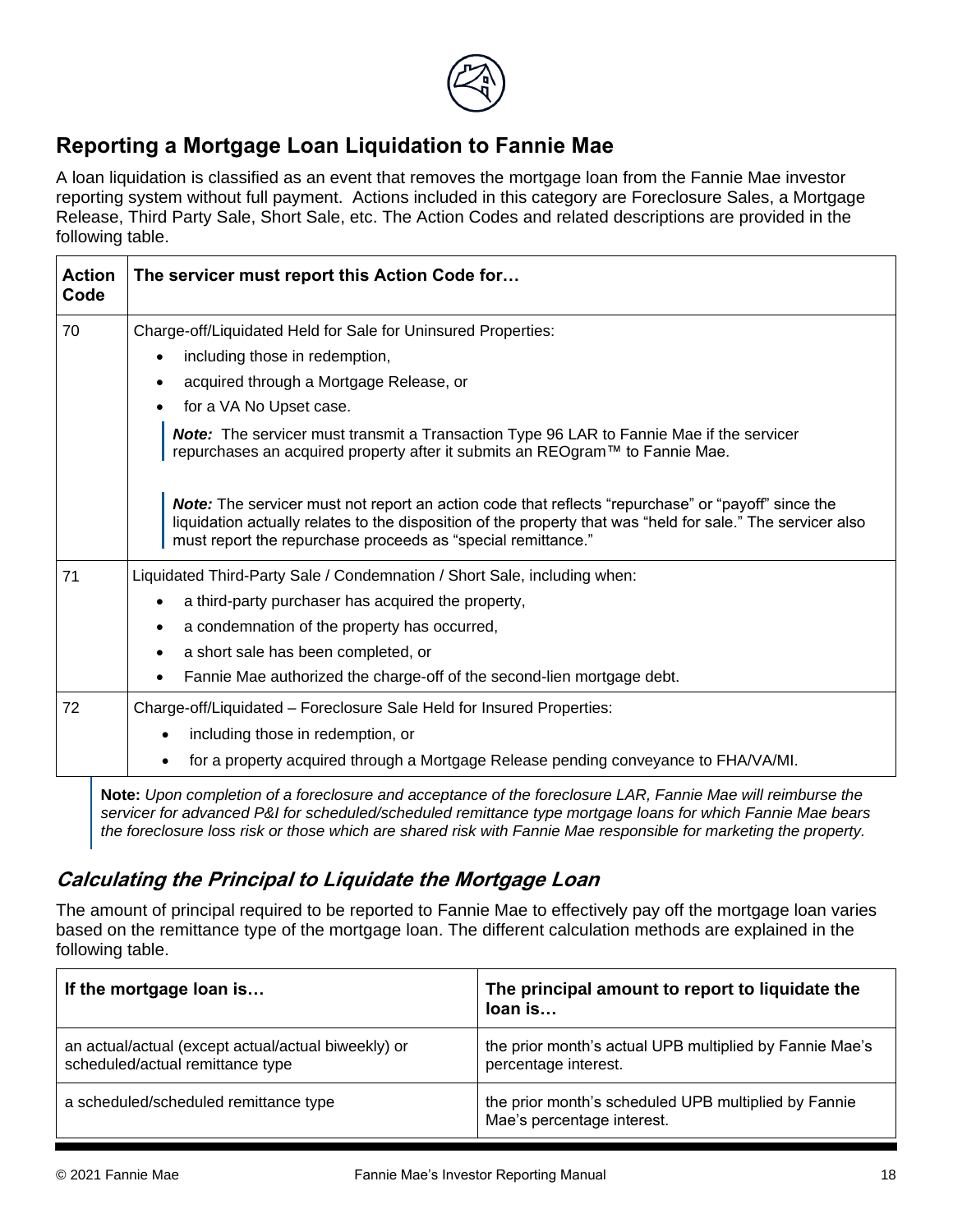

| If the mortgage loan is                 | The principal amount to report to liquidate the<br>loan is                                                             |
|-----------------------------------------|------------------------------------------------------------------------------------------------------------------------|
| an actual/actual biweekly mortgage loan | the prior month's actual UPB, as of the last reported loan<br>activity multiplied by Fannie Mae's percentage interest. |

*Note: For an actual/actual, scheduled/actual or an actual/actual biweekly remittance type loan, if there is movement in the Loan's LPI date or Actual UPB, the change in the UPB will need to be accounted for in the principal amount to be reported.*

*Also, if the mortgage loan has principal forbearance, the servicer must add the forbearance amount to the UPB before multiplying by the purchase price and/or Fannie Mae's percentage interest.*

### **Calculating the Interest to Liquidate the Mortgage Loan**

The amount of interest the servicer must report when a mortgage loan is liquidated is also dependent upon the remittance type of the mortgage loan. The calculation method used to determine the amount of interest to report is shown in the following table.

| If the mortgage loan is                                    | The principal amount to report to liquidate the<br>loan is                                                                                                              |
|------------------------------------------------------------|-------------------------------------------------------------------------------------------------------------------------------------------------------------------------|
| an actual/actual remittance type (excludes biweekly loans) | No LPI Movement                                                                                                                                                         |
|                                                            | \$0.00                                                                                                                                                                  |
|                                                            | <b>Forward LPI Movement</b>                                                                                                                                             |
|                                                            | Sum of the (Prior period Actual UPB x Pass-<br>through Rate) / 12 for the number of payment<br>made times Fannie Mae's Percentage Interest                              |
|                                                            | Backward LPI Movement                                                                                                                                                   |
|                                                            | Sum of the (Prior period Actual UPB x Pass-<br>through Rate) / 12 for the number of payment<br>made times Fannie Mae's Percentage Interest<br>times $(-1)$              |
| an actual/actual biweekly mortgage loan                    | No LPI Movement                                                                                                                                                         |
|                                                            | \$0.00                                                                                                                                                                  |
|                                                            | <b>Forward LPI Movement</b>                                                                                                                                             |
|                                                            | Sum of the (Prior period Actual UPB x Pass-<br>through Rate) / 24 for the number of payment<br>made times Fannie Mae's Percentage Interest                              |
|                                                            | <b>Backward LPI Movement</b>                                                                                                                                            |
|                                                            | Sum of the (Prior period Actual UPB x Pass-<br>$\bullet$<br>through Rate) / 24 for the number of payment<br>made times Fannie Mae's Percentage Interest<br>times $(-1)$ |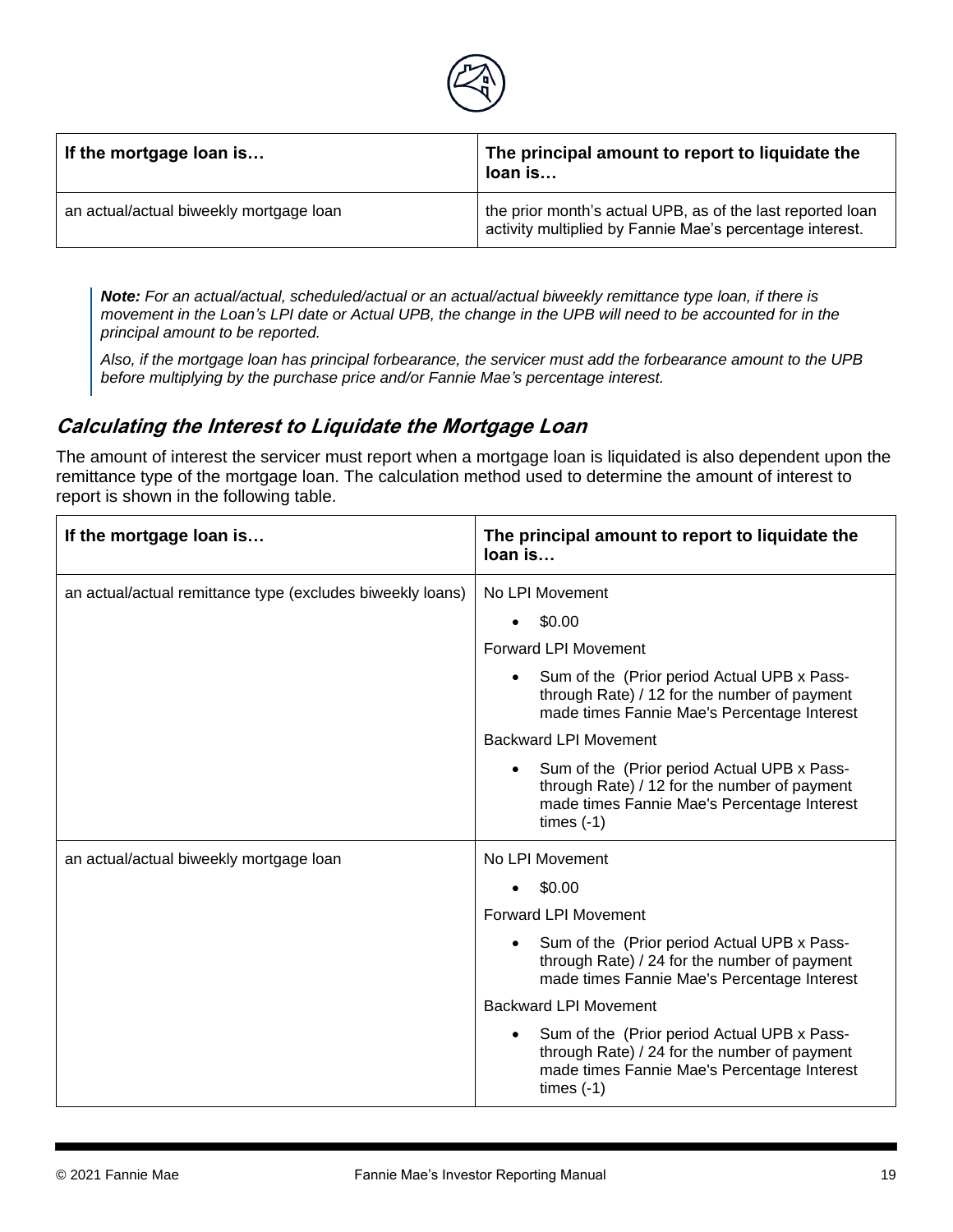

| If the mortgage loan is               | The principal amount to report to liquidate the<br>loan is                                                                                                                                                                                                                                         |
|---------------------------------------|----------------------------------------------------------------------------------------------------------------------------------------------------------------------------------------------------------------------------------------------------------------------------------------------------|
| a scheduled/actual remittance type    | Advancing                                                                                                                                                                                                                                                                                          |
|                                       | The prior month's scheduled UPB multiplied by<br>Fannie Mae's percentage interest times the<br>Lender Pass Through Rate / 12                                                                                                                                                                       |
|                                       | Recovering                                                                                                                                                                                                                                                                                         |
|                                       | If there is no LPI movement, then interest amount<br>to report is $=$ the Total Advanced Interest<br>multiplied by (-1).                                                                                                                                                                           |
|                                       | With forward LPI movement, then (prior scheduled<br>$\bullet$<br>UPB multiplied by Fannie Mae's percentage<br>interest times the Lender Pass Through Rate / 12)<br>times the number of periods from the prior LPI<br>date to the reported LPI date                                                 |
|                                       | With backward LPI movement, then ((total<br>$\bullet$<br>advanced interest plus (prior scheduled UPB<br>multiplied by Fannie Mae's percentage interest<br>times the Lender Pass Through Rate / 12) times<br>the number of periods form the prior LPI date to<br>the Reported LPI date) times (-1). |
|                                       | Not advancing                                                                                                                                                                                                                                                                                      |
|                                       | Regardless of LPI movement, then<br>interest amount is = (prior actual UPB $*$<br>Lender Pass Through Rate / 12) times (-1)                                                                                                                                                                        |
| a scheduled/scheduled remittance type | The prior month's scheduled UPB multiplied by Fannie<br>Mae's percentage interest times the Lender Pass Through<br>Rate / 12.                                                                                                                                                                      |

### <span id="page-25-0"></span>**Recovering Advanced Interest on a Liquidated Delinquent Scheduled/Actual Mortgage Loan**

For scheduled/actual remittances, the servicer must pass through one more months' worth of interest than the number of delinquent installments.

The servicer must pass through to Fannie Mae:

- one month's interest for the reporting period that includes the LPI date for the mortgage loan, and
- one month's interest for each successive month of delinquency.

For delinquent mortgage loans, the servicer is authorized to recover its advances for delinquent interest during the fourth month of delinquency. To recover this interest advance, the servicer must report a negative interest remittance amount for the mortgage loan when reporting the Transaction Type 96 LAR for the month in which the mortgage loan becomes four months delinquent. This amount represents the first three months of advanced interest. Fannie Mae will reimburse the servicer for the additional month of interest it advances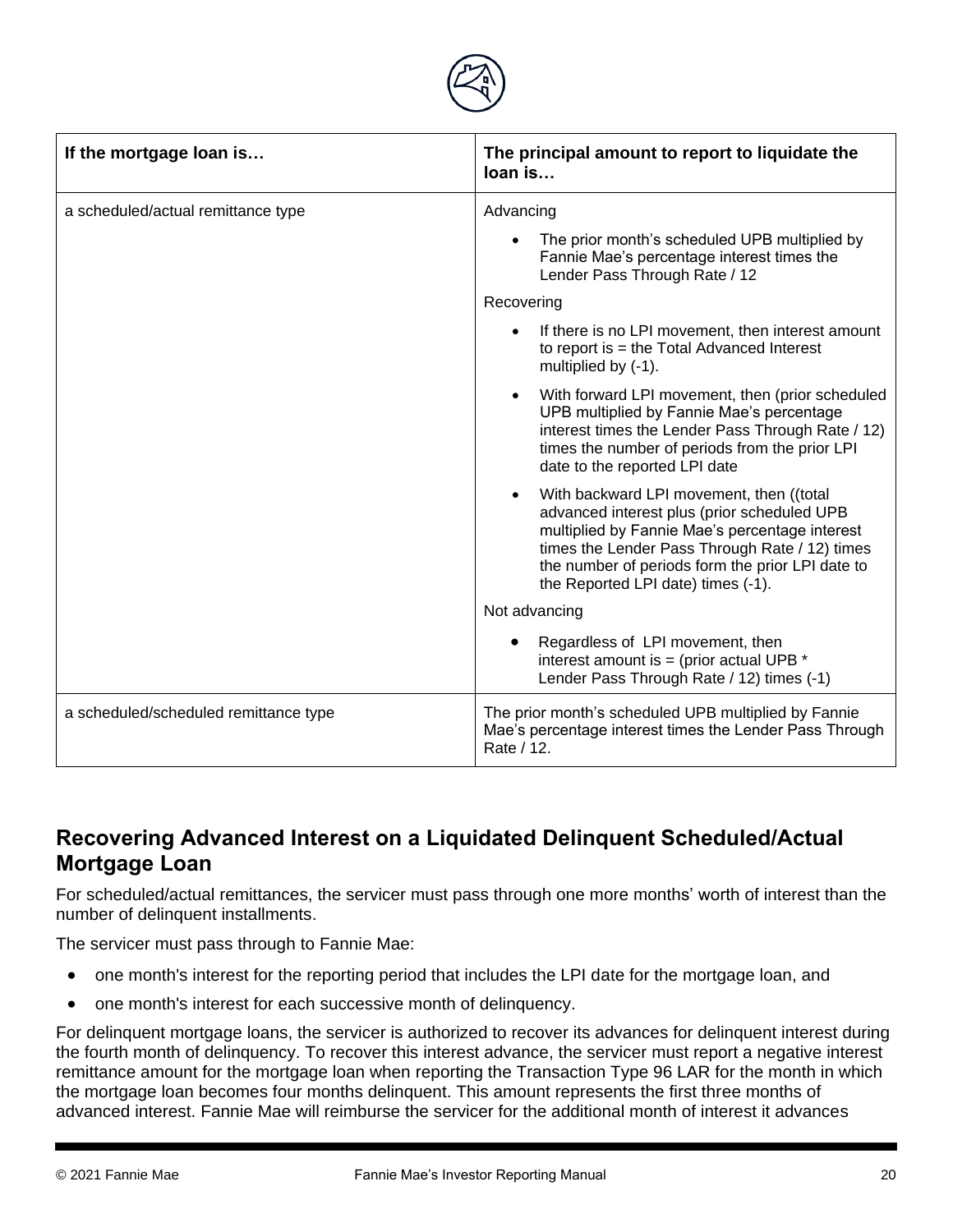

(fourth month) after the servicer reports the loan liquidation (as Action Code 70, 71, or 72) with Transaction Type 96 (Summary Loans) or Transaction Type 96 and 97 (Detailed Reporting Loans) LAR.

The following table illustrates the correct timing for reporting delinquencies, advancing interest, and recovering advanced interest for an S/A whole mortgage loan or a participation pool mortgage loan (other than one that was part of a concurrent mortgage loan sale) that had an LPI date of April 2017:

| Mortgage LPI                   | <b>Reporting Period</b>                                                      |                                              |             |                  |                      |
|--------------------------------|------------------------------------------------------------------------------|----------------------------------------------|-------------|------------------|----------------------|
| Date: April 2017               | <b>April 2017</b><br><b>May 2017</b><br><b>June 2017</b><br><b>July 2017</b> |                                              |             |                  | August 2017          |
| Mortgage Status                | Current                                                                      | 1 mo. Delq.                                  | 2 mo. Delq. | 3 mo. Delq.      | 4 mo. Delq.          |
| Interest Sent to<br>Fannie Mae | 1 mo.                                                                        | $1 \text{ mo}$ .                             | 1 mo.       | $1 \text{ mo}$ . | $-3$ mos. $*$        |
|                                |                                                                              | Delinquent Interest<br>Advanced for 3 Months |             |                  | Interest<br>Recovery |

<span id="page-26-0"></span>*Note: The remaining one month of interest will be paid to servicer after it reports the liquidation of the mortgage loan.*

#### **Related Announcements**

The following table provides references to Announcements that are related to this topic.

| <b>Announcements</b>     | <b>Issue Date</b> |
|--------------------------|-------------------|
| Announcement SVC-2021-05 | August 11, 2021   |
| Announcement SVC-2018-01 | February 14, 2018 |

# **Chapter 3, Reporting Non-Payment Transactions**

In addition to Payment Transactions, the servicer is required to update Fannie Mae's records with other mortgage loan information. These reportable non-payment transactions include:

- Transaction Type 32 (Servicing Transfer Record),
- Transaction Type 81 (Lender Loan I.D. Change Record),
- Transaction Type 82 (Loan Address Change Record),
- Transaction Type 83 (Payment/Rate Change Record), and
- Transaction Type 89 (Discontinuance of Mortgage Insurance).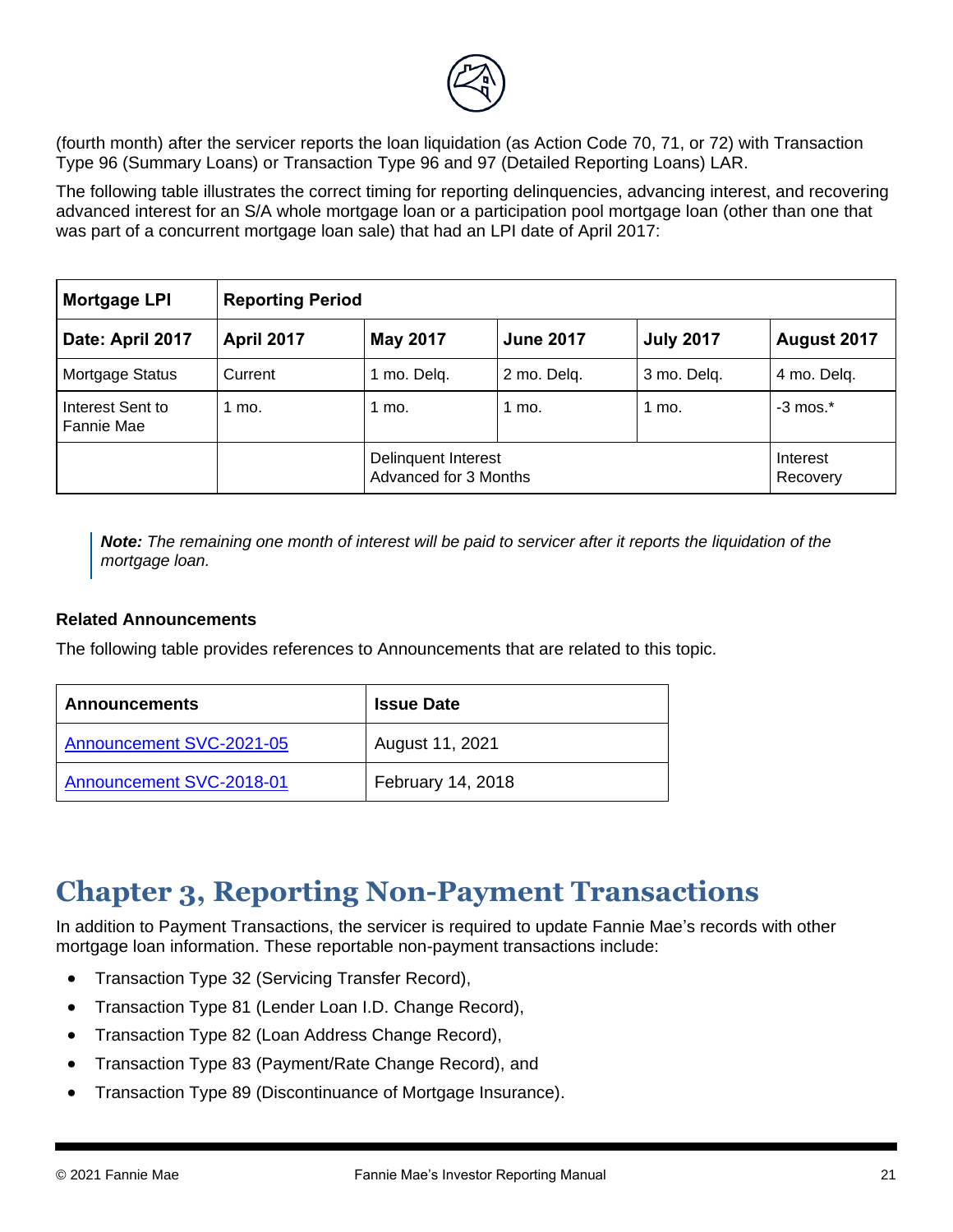

# <span id="page-27-0"></span>**3-01, Reporting a Transaction Type 32 (Servicing Transfer Record) (10/13/2021)**

A servicer that has received approval for transfer of servicing must transmit loan-level information for the mortgage loans that will be included in the transfer to the Fannie Mae investor reporting system. The following table provides additional instructions regarding these transactions.

|                                                                                                                                                                                                                                     | The servicer must                                                                                                                                                     |  |
|-------------------------------------------------------------------------------------------------------------------------------------------------------------------------------------------------------------------------------------|-----------------------------------------------------------------------------------------------------------------------------------------------------------------------|--|
|                                                                                                                                                                                                                                     | Complete a Request for Approval of Servicing or Subservicing Transfer (Form 629) and email it to the<br>Regional Office at least 60 days prior to the Effective Date. |  |
|                                                                                                                                                                                                                                     | <b>Note:</b> Form 629 is only required for external transfers where the first five digits are different and it does<br>not impact a sub-servicer transfer.            |  |
|                                                                                                                                                                                                                                     | Finalize the transfer request by the $25th$ calendar day of the month prior to the transfer effective date.                                                           |  |
| Use Transaction Type 32 (Servicing Transfer Record) to provide this information.                                                                                                                                                    |                                                                                                                                                                       |  |
| Submit this loan-level information in time for Fannie Mae to receive it no later than 15 days before the effective<br>date of the transfer; although it may be submitted as early as six months before the proposed effective date. |                                                                                                                                                                       |  |

<span id="page-27-1"></span>

| <b>Data Element</b>               | Position(s) | Length | <b>Description</b>                                                                       |
|-----------------------------------|-------------|--------|------------------------------------------------------------------------------------------|
| Transferor Lender Number          | $1 - 9$     | (9)    | <b>Numeric</b>                                                                           |
| <b>Blank</b>                      | 10          | (1)    | Alphanumeric; blank                                                                      |
| Record Identifier                 | $11 - 12$   | (2)    | Numeric; Always 32                                                                       |
| Source Code                       | 13          | (1)    | Numeric; Always zero (0)                                                                 |
| Fannie Mae Loan Number            | 14-23       | (10)   | Numeric; Fannie Mae Ioan number                                                          |
| <b>Request Effective Date</b>     | 24-29       | (6)    | Numeric; CCYYMM format; for a transfer that is<br>effective January 31, 2003, use 200301 |
| Transferee Lender Number          | 30-38       | (9)    | <b>Numeric</b>                                                                           |
| Lender Loan I.D.                  | 39-53       | (15)   | Alphanumeric                                                                             |
| <b>Transfer Request Type Code</b> | 54-55       | (2)    | Numeric; as detailed below:<br>00 - Non-MBS Loan<br>10 - MBS Loan                        |

Record specifications and descriptions for Transaction Type 32 are shown in the following table.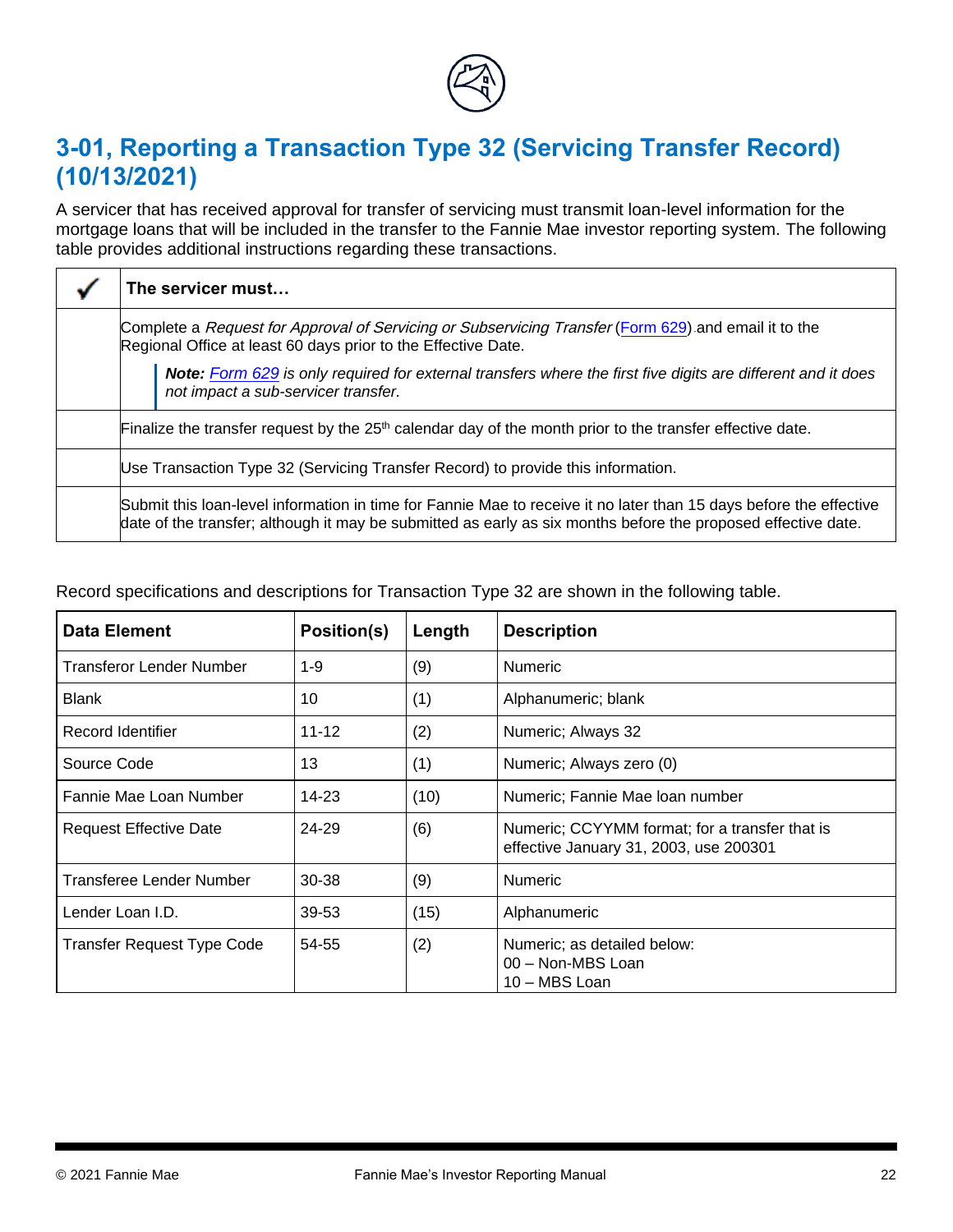

#### **Related Announcements**

The following table provides references to Announcements that are related to this topic.

| <b>Announcements</b>     | <b>Issue Date</b> |
|--------------------------|-------------------|
| Announcement SVC-2021-07 | October 13, 2021  |

# **3-02, Reporting a Transaction Type 80 (Subservicer Arrangement Record) (02/15/2017)**

This topic has been deleted.

### <span id="page-28-0"></span>**3-03, Reporting a Transaction Type 81 (Lender Loan I.D. Change Record) (01/18/2017)**

Transaction Type 81 (Lender Loan I.D. Change Record) must be used to add, delete, or change the information Fannie Mae is carrying in its records for the servicer's unique identifier for the mortgage loan. The servicer can determine the I.D. that Fannie Mae is carrying in its records by reviewing the trial balance report that Fannie Mae provides. (See *Detailed Reporting Trial Balance Report (DRTB) Job Aid*, which is available on Fannie Mae's website.) Record specifications and descriptions for Transaction Type 81 are shown in the following table.

| <b>Data Element</b>    | Position(s) | Length | <b>Description</b>                  |
|------------------------|-------------|--------|-------------------------------------|
| Lender Number          | $1 - 9$     | (9)    | <b>Numeric</b>                      |
| Investor               | 10          | (1)    | Alphanumeric; Always F = Fannie Mae |
| Record Identifier      | $11 - 12$   | (2)    | Numeric; Always 81                  |
| Source Code            | 13          | (1)    | Numeric; Always zero (0)            |
| Fannie Mae Loan Number | $14 - 23$   | (10)   | <b>Numeric</b>                      |
| New Lender Loan I.D.   | 24-38       | (15)   | Alphanumeric                        |
| Filler                 | 39-80       | (42)   | Alphanumeric; Blanks                |

# <span id="page-28-1"></span>**3-04, Reporting a Transaction Type 82 (Loan Address Change Record) (01/18/2017)**

Transaction Type 82 (Loan Address Change Record) must be used to update Fannie Mae's records to reflect changes or corrections to a property address. Changes that must be reported include:

• the renumbering or renaming of streets,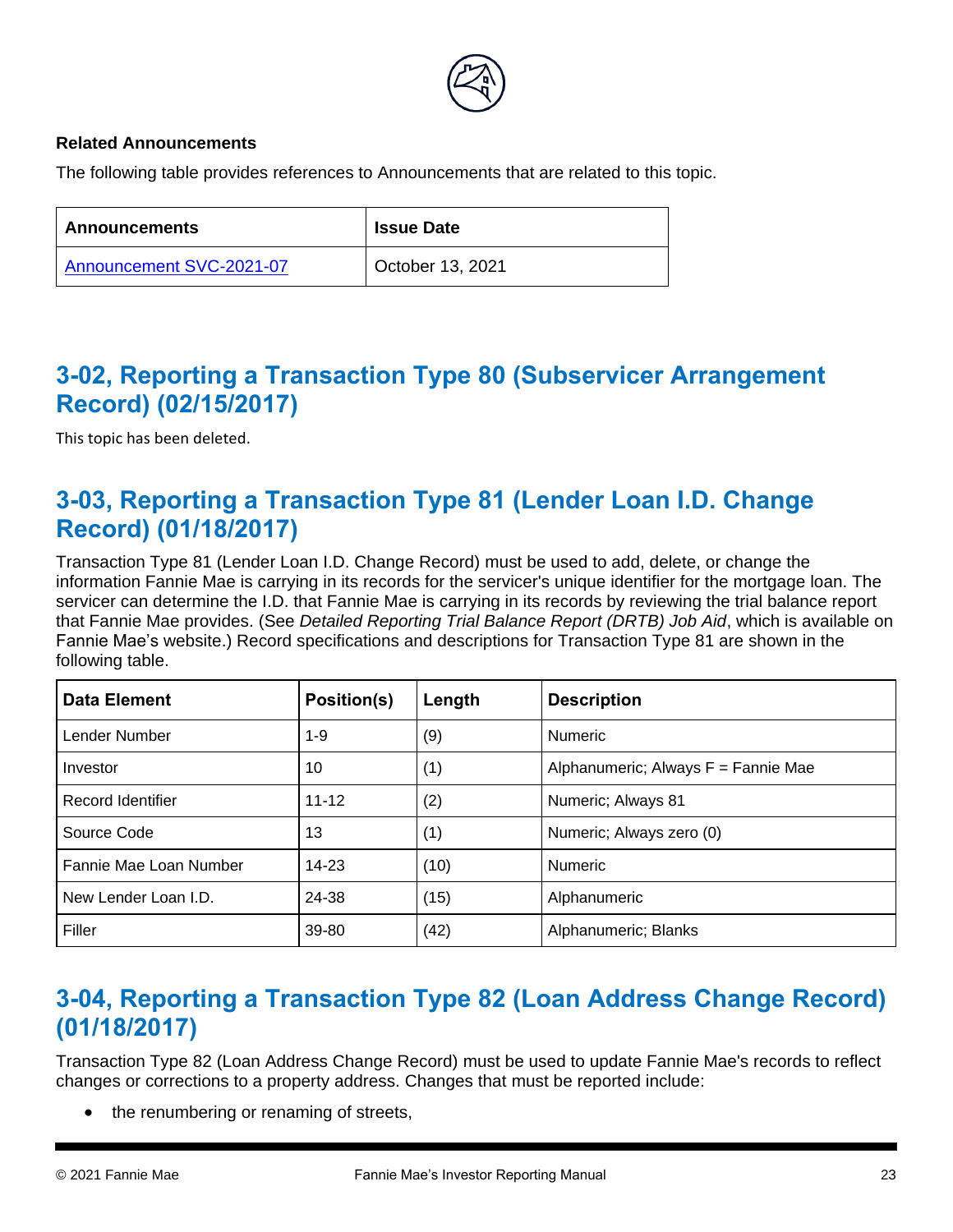

- changing an address from a lot and block description to a house number and street, and
- changing ZIP codes because of postal realignments.

Record specifications and descriptions for Transaction Type 82 are shown in the following table.

| <b>Data Element</b>    | Position(s) | Length | <b>Description</b>                                                                                                                                                                     |
|------------------------|-------------|--------|----------------------------------------------------------------------------------------------------------------------------------------------------------------------------------------|
| Lender Number          | 1-9         | (9)    | <b>Numeric</b>                                                                                                                                                                         |
| Investor               | 10          | (1)    | Alphanumeric; Always F = Fannie Mae                                                                                                                                                    |
| Record Identifier      | $11 - 12$   | (2)    | Numeric; Always 82                                                                                                                                                                     |
| Source Code            | 13          | (1)    | Numeric; Always zero (0)                                                                                                                                                               |
| Fannie Mae Loan Number | 14-23       | (10)   | <b>Numeric</b>                                                                                                                                                                         |
| <b>New Street</b>      | 24-55       | (32)   | Alphanumeric; combination of house or building number,<br>street type ( $La = Lane$ , $Ave = Avenue$ , etc.), street<br>direction (NE, NW, SE, SW), and unit number, if<br>applicable. |
| City                   | 56-70       | (15)   | Alphabetic; truncate if necessary                                                                                                                                                      |
| Zip Code               | 71-75       | (5)    | <b>Numeric</b>                                                                                                                                                                         |
| <b>Blank</b>           | 76-80       | (5)    | Alphanumeric; Blanks                                                                                                                                                                   |

# <span id="page-29-0"></span>**3-05, Reporting a Transaction Type 83 (Payment/Interest Rate Change Record) (01/18/2017)**

The Transaction Type 83 is used to update Fannie Mae's loan records of changes to the rate and/or payment for a mortgage loan. Changes to the rate or payment that must be reported include:

- Scheduled Interest Rate Change/Payment Changes
- Scheduled Interest Rate Changes Only
- Scheduled Payment Changes Only
- ARM to Fixed Rate Loan Conversions
- Borrower Requested Payment Recast (excludes I/O loans in Interest Only period)

The following table provides a list of servicer requirements for reporting Transaction Type 83 (Trans 83).

| If the loan has a                                  | The servicer must                                                                                                                                                                                                              |
|----------------------------------------------------|--------------------------------------------------------------------------------------------------------------------------------------------------------------------------------------------------------------------------------|
| Scheduled Interest Rate Change / Payment<br>Change | Report the Transaction Type 83 to Fannie Mae prior to 8 PM eastern<br>standard time on the 5 <sup>th</sup> Business Day after the Scheduled Interest Rate<br>Calculation Date (Rate Effective Date minus the Look Back Period. |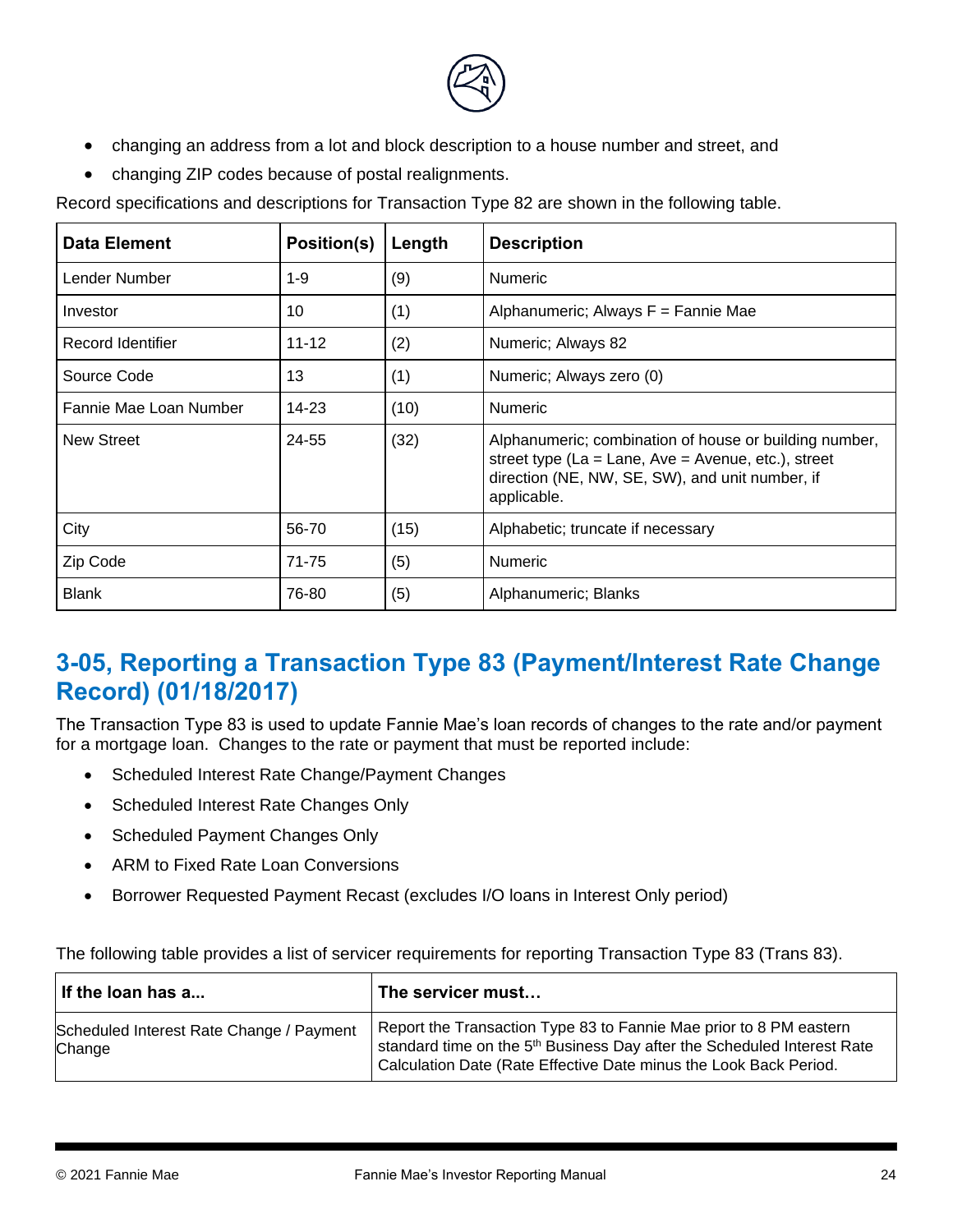

| If the loan has a                        | The servicer must                                                                                                                                                                                                                                                                                                                                                                                                                                                                     |  |  |  |
|------------------------------------------|---------------------------------------------------------------------------------------------------------------------------------------------------------------------------------------------------------------------------------------------------------------------------------------------------------------------------------------------------------------------------------------------------------------------------------------------------------------------------------------|--|--|--|
| Scheduled Interest Rate Change Only      | Report the Transaction Type 83 to Fannie Mae prior to 8 PM eastern<br>standard time on the 5 <sup>th</sup> Business Day after the Scheduled Interest Rate<br>Calculation Date (Rate Effective Date minus the Look Back Period).                                                                                                                                                                                                                                                       |  |  |  |
| Scheduled Payment Change Only            | Report the Transaction Type 83 to Fannie Mae prior to 8 PM eastern<br>standard time on the 5 <sup>th</sup> Business Day after the Scheduled Payment<br><b>Calculation Date</b>                                                                                                                                                                                                                                                                                                        |  |  |  |
| <b>ARM to Fixed Conversion</b>           | Report a Transaction Type 83 for the conversion by no later than the due<br>date of the Fannie Mae investor reporting system reports for the reporting<br>period that includes the effective date for the new monthly payment, but<br>may report the Transaction Type 83 to Fannie Mae when it transmits its<br>first Fannie Mae investor reporting system reports after it knows the<br>effective date of the conversion and the new converted interest rate and<br>monthly payment. |  |  |  |
| Unscheduled Interest Rate/Payment Change | Use the Transaction Type 83 to report any unscheduled change event for<br>a loan, including:                                                                                                                                                                                                                                                                                                                                                                                          |  |  |  |
|                                          | a change to the loan's P&I due to a principal curtailment<br>made by the borrower, or                                                                                                                                                                                                                                                                                                                                                                                                 |  |  |  |
|                                          | a change to the loan's interest rate and P&I due to the<br>borrower's qualifying for an interest rate reduction (such as<br>a Timely Payment Reward loan).                                                                                                                                                                                                                                                                                                                            |  |  |  |

Record specifications and descriptions for Transaction Type 83 are included in the following table.

| <b>Data Element</b>           | Position(s) | Length | <b>Description</b>                                                         |
|-------------------------------|-------------|--------|----------------------------------------------------------------------------|
| Lender Number                 | $1 - 9$     | (9)    | <b>Numeric</b>                                                             |
| Investor                      | 10          | (1)    | Alphanumeric; Always F = Fannie Mae                                        |
| Record Identifier             | $11 - 12$   | (2)    | Numeric; Always 83                                                         |
| Source Code                   | 13          | (1)    | Numeric; Always zero (0)                                                   |
| Fannie Mae Loan Number        | 14-23       | (10)   | <b>Numeric</b>                                                             |
| Effective with Payment Due on | 24-27       | (4)    | Numeric; MMYY format                                                       |
| <b>Index Value</b>            | 28-33       | (6)    | Alphanumeric; 99v9999; Index Value or blank;<br>code 6.5% as 065000        |
| New Interest Rate             | 34-39       | (6)    | Alphanumeric; 99v9999; Interest Rate or blank;<br>code 8.25% as 082500     |
| Pass-Through Rate             | $40 - 45$   | (6)    | Alphanumeric; 99v9999; Pass-Through Rate or<br>blank; code 7.25% as 072500 |
| New Payment                   | 46-54       | (9)    | Alphanumeric; New Payment Amount or blank;<br>code \$700.25 as 000070025   |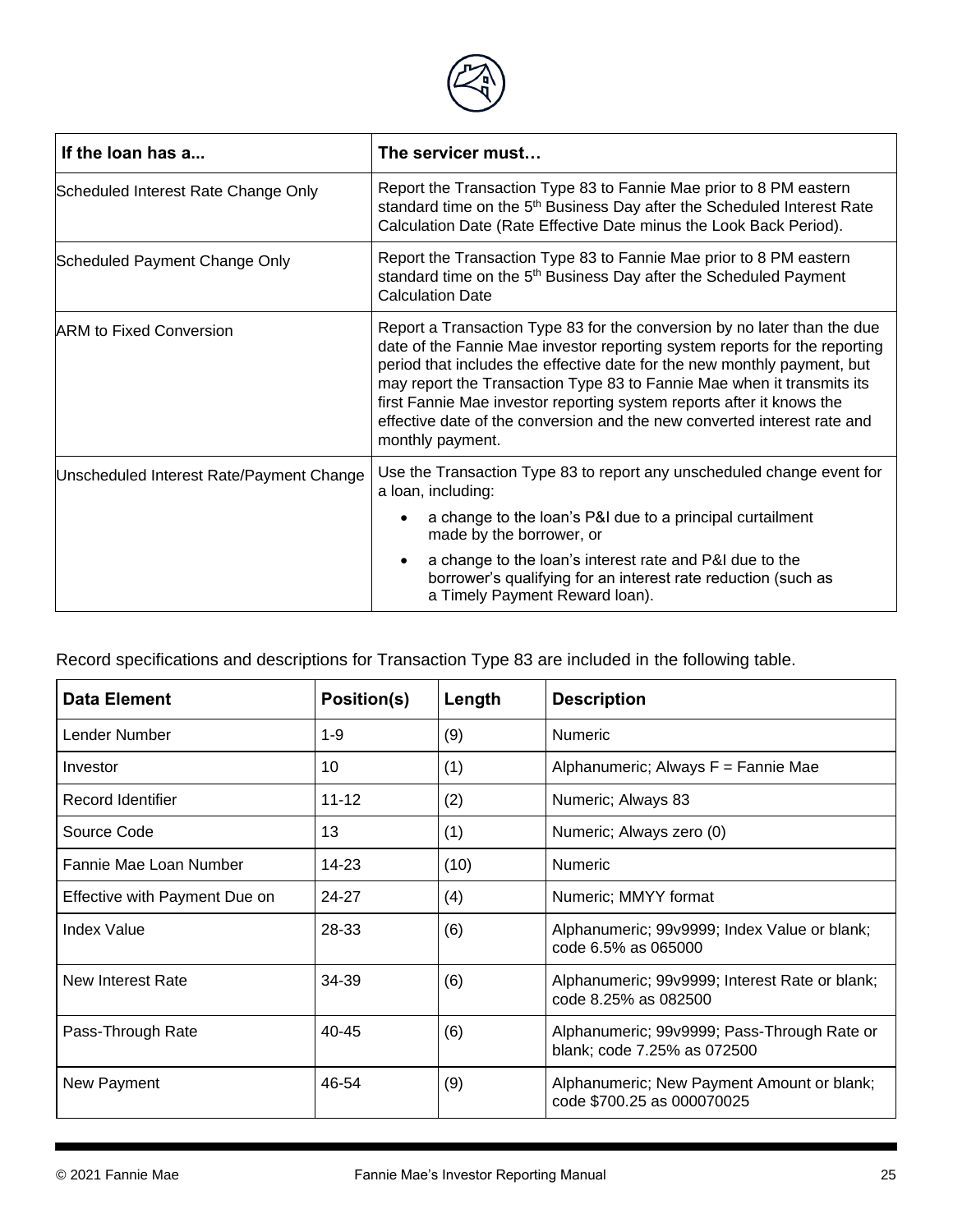

| Data Element            | <b>Position(s)</b> | Length | <b>Description</b>                                         |
|-------------------------|--------------------|--------|------------------------------------------------------------|
| <b>Extended Term</b>    | 55-57              | (3)    | Alphanumeric; Extended Term or blank                       |
| Converted to Fixed Rate | 58                 | (1)    | Alphanumeric; Uppercase Y if converted;<br>otherwise blank |
| Filler                  | 59-80              | (22)   | Alphanumeric; Blanks                                       |

# <span id="page-31-0"></span>**3-06, Reporting a Transaction 89 (Discontinuance of Mortgage Insurance) (01/18/2017)**

The servicer must notify Fannie Mae about an automatic termination or a borrower-initiated cancellation of mortgage insurance coverage via a Transaction Type 89. The termination or cancellation must be reported by the last reporting day of the reporting period in which the effective date of the termination occurs.

The reason for the MI Discontinuance is distinguished by action codes. The proper action code that must be reported differs based on whether the MI is automatically terminated or is canceled based on the borrower's request to do so.

Action codes are further described in the following table.

| <b>Action Code</b> | The servicer must use this code                                                                                                                                                                                                    |
|--------------------|------------------------------------------------------------------------------------------------------------------------------------------------------------------------------------------------------------------------------------|
| 51                 | to report a borrower-initiated cancellation based on the original value of<br>the property (or, in the case of a second-lien mortgage loan, the value of<br>the property at the time the second-lien mortgage loan was originated) |
| 52                 | to report a borrower-initiated cancellation based on the current appraised<br>value of the property                                                                                                                                |
| 53                 | to report an automatic termination (regardless of whether the termination<br>is based on the scheduled LTV ratio or the date that is the mid-point of the<br>amortization period).                                                 |
| 54                 | to report termination due to high risk.                                                                                                                                                                                            |

Record specifications and descriptions for Transaction Type 89 are included in the following table.

| <b>Data Element</b>    | <b>Position(s) Length</b> |      | <b>Description</b>                  |  |
|------------------------|---------------------------|------|-------------------------------------|--|
| Lender Number          | $1 - 9$                   | (9)  | Numeric                             |  |
| Investor               | 10                        | (1)  | Alphanumeric; Always F = Fannie Mae |  |
| Record Identifier      | $11 - 12$                 | (2)  | Numeric; Always 89                  |  |
| Source Code            | 13                        | (1)  | Numeric; Always zero (0)            |  |
| Fannie Mae Loan Number | $14 - 23$                 | (10) | Numeric                             |  |
| <b>Action Code</b>     | 24-25                     | (2)  | Numeric                             |  |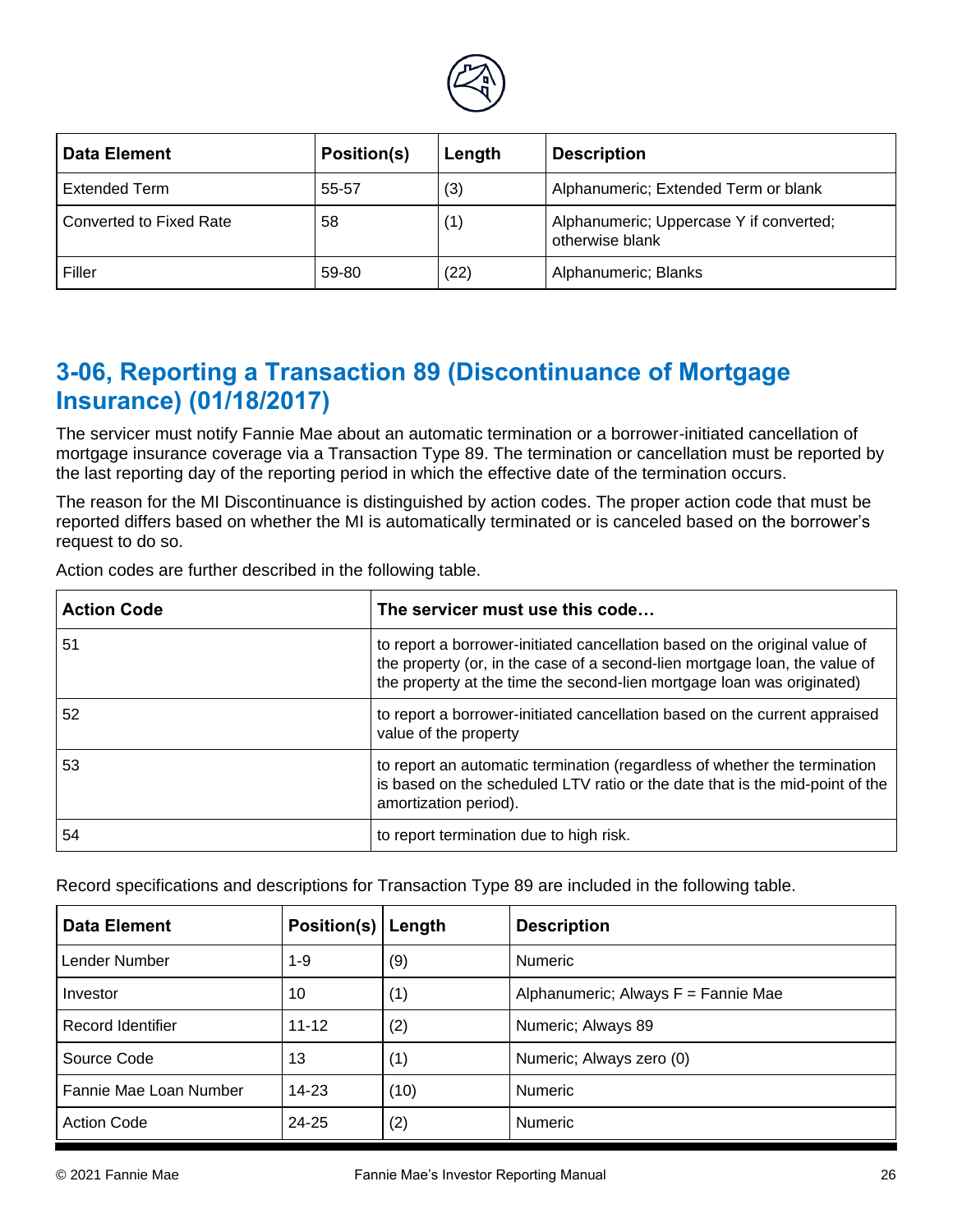

| <b>Data Element</b> | <b>Position(s)</b> Length |      | <b>Description</b>             |  |
|---------------------|---------------------------|------|--------------------------------|--|
| <b>Action Date</b>  | 26-31                     | (6)  | Numeric; MMDDYY format         |  |
| Filler              | 32-80                     | (49) | Alphanumeric; Blanks or zeroes |  |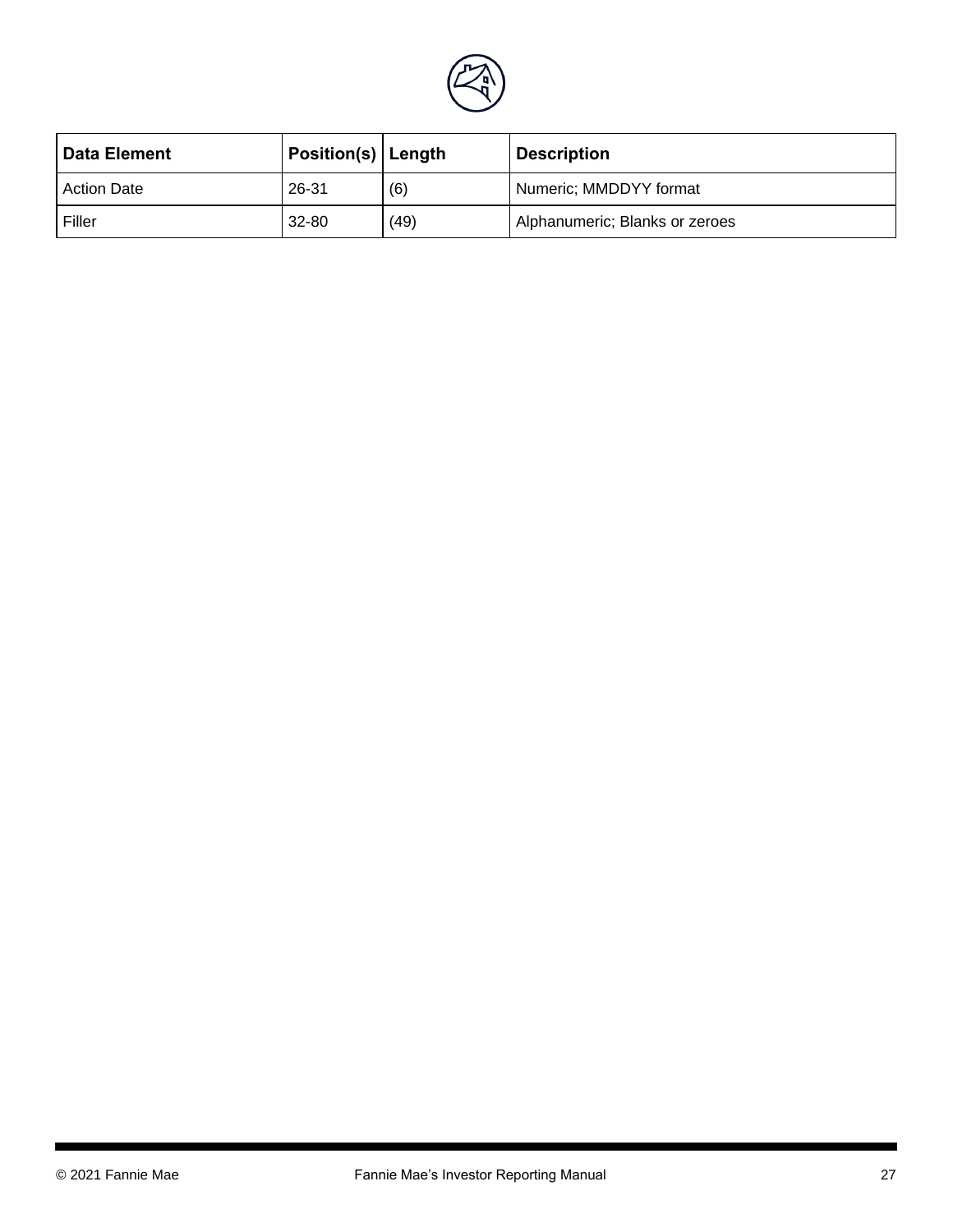

# <span id="page-33-0"></span>**Chapter 4, Special Loan Handling**

# <span id="page-33-1"></span>**4-01, Reporting a Mortgage Loan Eligible for a Payment Deferral (06/09/2021)**

Loan activity reporting must continue on a delinquent mortgage loan that is subject to a payment deferral. If the mortgage loan is in an MBS pool, then the servicer must not request a reclassification.

The final "pre-payment deferral" UPB and LPI values in Fannie Mae's servicing solutions system must match the last reported UPB and LPI in Fannie Mae's investor reporting system. If the values do not match, this will cause an exception in Fannie Mae's servicing solutions system and the payment deferral case cannot close until this discrepancy is resolved.

In Fannie Mae's investor reporting system, the servicer must report a payment LAR with the UPB and a delinquent LPI Date equal to or less than two months. This payment LAR must be reported in the evaluation month, or the processing month if applicable, at least one business day prior to the last day of such calendar month. Failure to do so will result in the payment deferral not being processed in Fannie Mae's servicing solutions system.

**NO T E :** *For a disaster payment deferral, reporting a payment LAR with LPI and UPB movement is only required during the month of the solicitation of if the servicer has chosen to use a processing month and as of the date of the evaluation the mortgage loan is 12 months delinquent. In this instance, the borrower must make his or her full monthly contractual payment during the evaluation month or processing month, as applicable, and the servicer must report the payment LAR at least one business day prior to the last day of such calendar month. Failure to do so will result in the disaster payment deferral not being processed in Fannie Mae's servicing solutions system.* 

The following table provides additional instructions based on what is processed in the current reporting month prior to acceptance of the payment deferral in Fannie Mae's investor reporting system.

| If                                                                                                                                                | Then…                                                                                                                                                                                                                                                                                                                                                                                                                                      |  |
|---------------------------------------------------------------------------------------------------------------------------------------------------|--------------------------------------------------------------------------------------------------------------------------------------------------------------------------------------------------------------------------------------------------------------------------------------------------------------------------------------------------------------------------------------------------------------------------------------------|--|
| no LAR or a LAR without LPI and UPB movement<br>is processed by CD22 in the current reporting<br>month prior to the payment deferral's acceptance | the servicer must report a subsequent LAR with LPI<br>and UPB movement reflecting the "pre- payment<br>deferral" activity. The payment LAR must be reported<br>at least one business day prior to the last day of the<br>calendar month.<br>NOTE: Specific to disaster payment deferral,<br>the above is only applicable in instances<br>where a full monthly contractual payment is<br>required in the evaluation or processing<br>month. |  |
| a LAR with LPI and UPB movement was<br>successfully processed and the payment deferral is<br>accepted in the current reporting month              | any subsequent LAR received in the same reporting<br>month will be deemed "Invalid" and will be reflected<br>as such in the Loan Activity Summary Report. A<br>detailed list can be obtained from your Investor<br>Reporting analyst.                                                                                                                                                                                                      |  |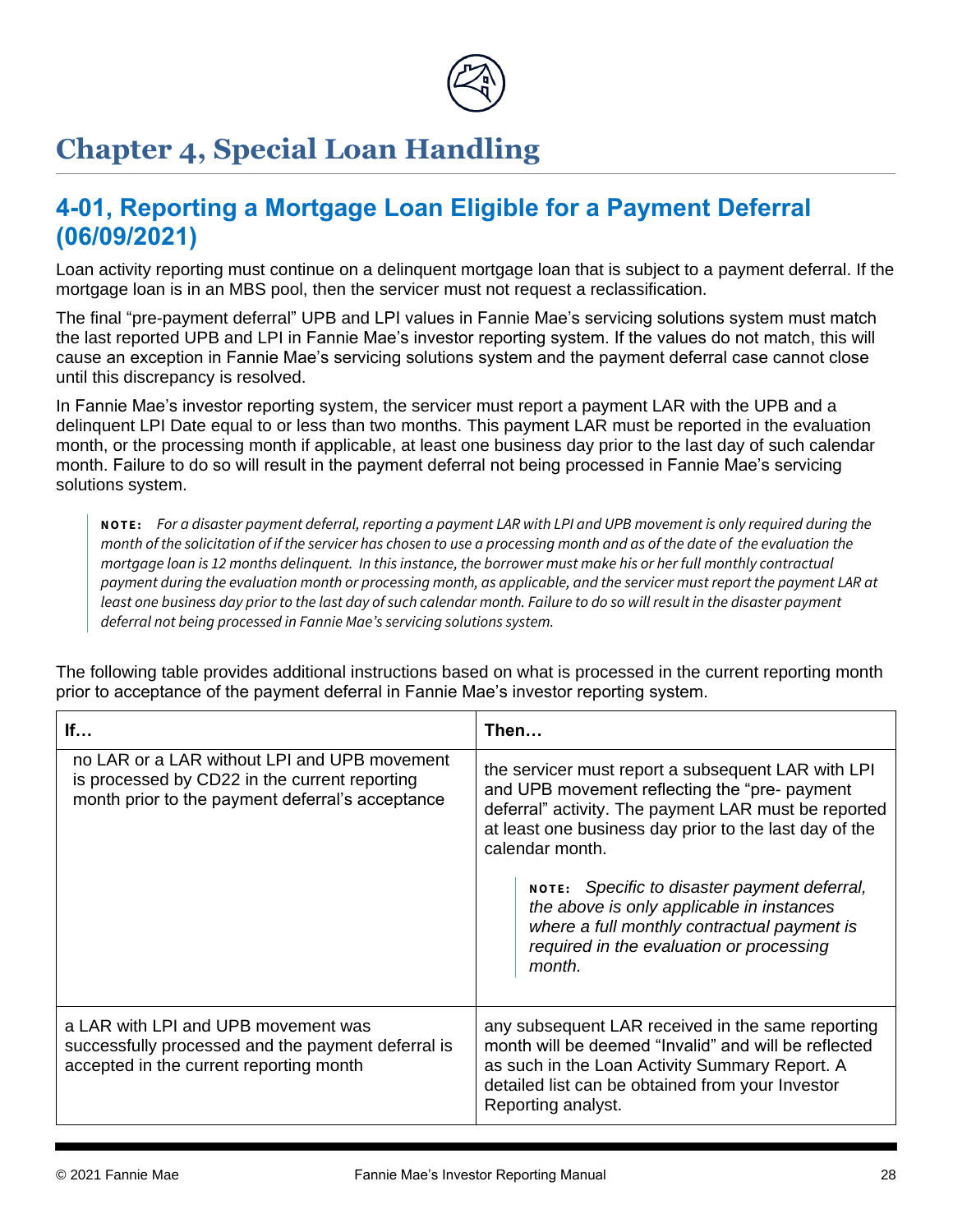

| If | Then                                                                                                                                                                                          |
|----|-----------------------------------------------------------------------------------------------------------------------------------------------------------------------------------------------|
|    | NOTE: The first LAR that Fannie Mae will<br>accept after the payment deferral terms are<br>reflected in the Fannie Mae's investor<br>reporting system will be in the next reporting<br>month. |

#### **Related Announcements**

The following table provides references to Announcements that are related to this topic.

| <b>Announcements</b>     | <b>Issue Date</b> |  |
|--------------------------|-------------------|--|
| Announcement SVC-2021-03 | June 9, 2021      |  |
| Announcement SVC-2020-07 | December 9, 2020  |  |

# **4-02, Reporting a Mortgage Loan After a Payment Deferral (08/11/2021)**

A payment deferral creates a non-interest bearing balance (referred to in this *Manual* as "principal forbearance"), due and payable at the maturity of the mortgage loan, or earlier upon the sale or transfer of the property, refinance of the mortgage loan, or payoff of the interest-bearing UPB. The servicer must not calculate interest on the principal forbearance amount.

In the reporting month following the acceptance of a payment deferral, the servicer must report the mortgage loan's

- net UPB (gross UPB minus the principal portion of the payment deferral amount) in the "Actual UPB" field on the LAR if there is no LPI movement; or
- amortized UPB based on the net UPB (gross UPB minus the principal portion of the payment deferral amount) in the "Actual UPB" field on the LAR if there is LPI movement.

**NO T E :** *The initial reduction in UPB caused by the principal forbearance must not be reported to Fannie Mae as a principal curtailment.*

The following table provides additional instructions related to reporting requirements for mortgage loans that were subject to a payment deferral and have an outstanding principal forbearance at the time of a principal curtailment, a payoff, or a repurchase.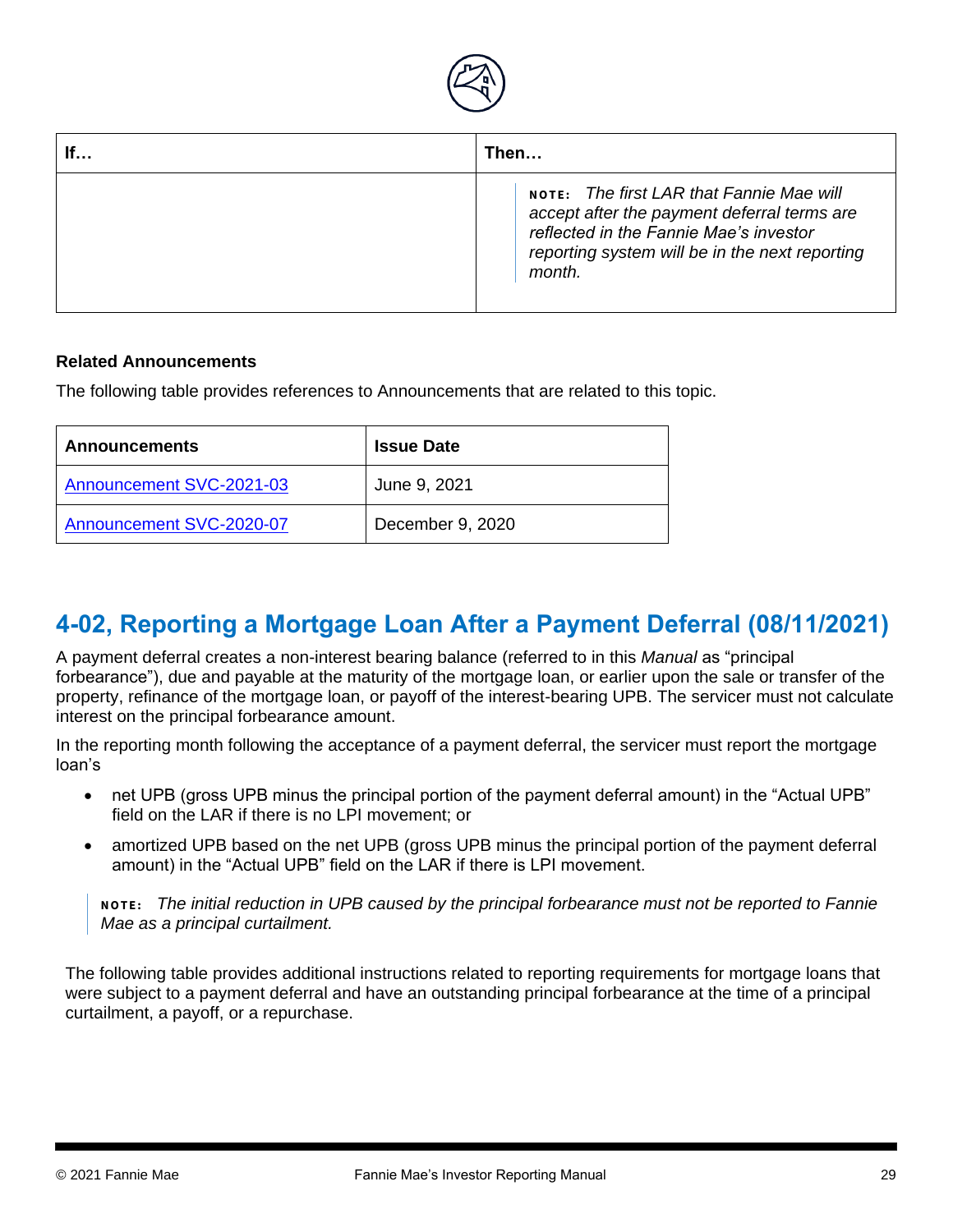

| If                                   | Then                                                                                                                                                                                                                                                                                                                                                                                                                                                                                                                                                                                                                                                                                                                                                                                                                                                                                                               |
|--------------------------------------|--------------------------------------------------------------------------------------------------------------------------------------------------------------------------------------------------------------------------------------------------------------------------------------------------------------------------------------------------------------------------------------------------------------------------------------------------------------------------------------------------------------------------------------------------------------------------------------------------------------------------------------------------------------------------------------------------------------------------------------------------------------------------------------------------------------------------------------------------------------------------------------------------------------------|
| a principal curtailment is received  | if the principal curtailment being applied is less<br>$\bullet$<br>than the interest-bearing UPB, the servicer must<br>apply such curtailment to the interest-bearing UPB.<br>if the principal curtailment is greater than or equal<br>to the interest-bearing UPB, then the servicer must<br>apply such curtailment in the following order:<br>1. to the principal forbearance, if any; and<br>to the interest-bearing UPB.<br>2.                                                                                                                                                                                                                                                                                                                                                                                                                                                                                 |
| a payoff or a repurchase is received | the servicer must include the principal forbearance<br>amount when reporting the principal remittance amount.<br>NOTE: Principal forbearance reported on the<br>liquidation LAR consists of the deferred principal<br>amount, the gross interest amount and any prior<br>principal forbearance on the mortgage loan. For a<br>disaster payment deferral, the principal<br>forbearance reported on the liquidation LAR must<br>also include advanced escrow and servicing<br>advances as applicable.<br>NOTE: Attempting to report a payoff or a<br>repurchase without including the principal<br>forbearance amount will generate an exception<br>(hard reject) upon submission of the LAR.<br>NOTE: Servicing fees, guaranty fees, and excess<br>servicing fees (if applicable), will be reimbursed<br>when the loan matures or the payoff LAR has been<br>accepted in Fannie Mae's investor reporting<br>system. |

**NO T E :** *Generally, servicer P&I advances will be reimbursed within three to four business days after a payment deferral has been accepted in Fannie Mae's investor reporting system.*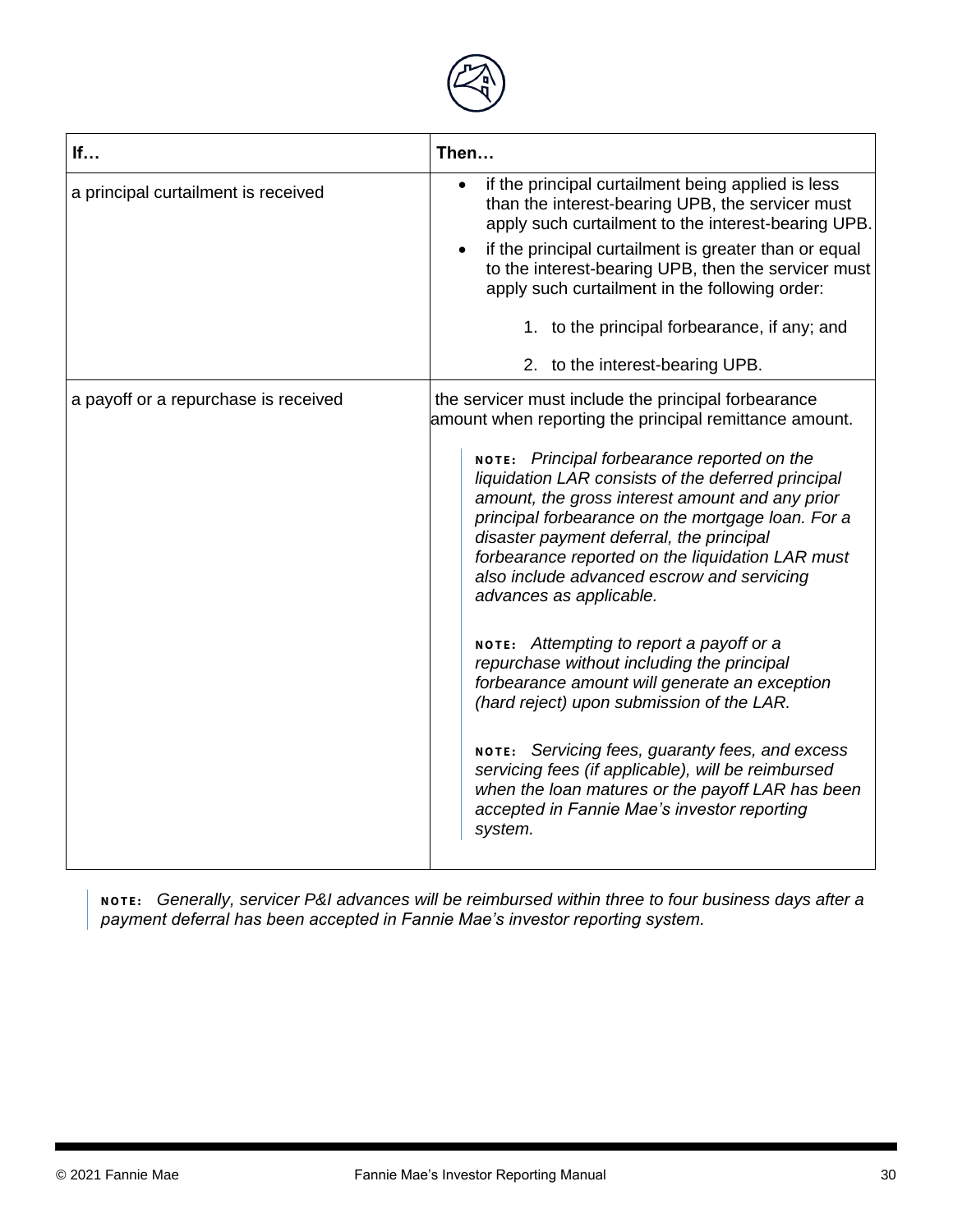

#### **Related Announcements**

The following table provides references to Announcements that are related to this topic.

| <b>Announcements</b>     | <b>Issue Date</b> |  |
|--------------------------|-------------------|--|
| Announcement SVC-2021-05 | August 11, 2021   |  |
| Announcement SVC-2020-07 | December 9, 2020  |  |

# **4-03, Reporting a Mortgage Loan After Modification (08/15/2018)**

Loan activity reporting must continue on a delinquent loan that is being modified. If, in the final month of the trial period, the sum of unapplied trial period payments is equal to or greater than a full contractual payment on the underlying mortgage loan, and the mortgage loan modification is closed in the same month, the servicer must report the contractual payment before the post-modification balances can be reported. This will require two LARs and two reporting cycles to complete.

The final pre-modification UPB and final pre-modification LPI values in Fannie Mae's servicing solutions system must match the last reported UPB and LPI in Fannie Mae's investor reporting system. If the values do not match this will cause an exception in Fannie Mae's servicing solutions system and the case cannot close until this discrepancy is resolved.

In the reporting period that Fannie Mae's servicing solutions system successfully reports the final modification to Fannie Mae's investor reporting system, the servicer must report a LAR. The following table provides additional instructions based on what is processed in the current reporting month prior to acceptance of the Delinquency Modification.

| If                                                                                                                                                                              | Then…                                                                                                                                                                                            |
|---------------------------------------------------------------------------------------------------------------------------------------------------------------------------------|--------------------------------------------------------------------------------------------------------------------------------------------------------------------------------------------------|
| a LAR with LPI and UPB movement was processed<br>in the current reporting month prior to the<br>Delinquency Modification's acceptance                                           | the first LAR that Fannie Mae will accept will be in<br>the next reporting month.                                                                                                                |
| a LAR without LPI or UPB movement, or No LAR is<br>processed, in the current reporting month prior to the<br>Delinquency Modification's acceptance                              | a LAR with after modification activity can be reported<br>in the current reporting month.                                                                                                        |
| any additional LARs are received after a LAR with<br>LPI and UPB movement was processed in the<br>current reporting month prior to the Delinquency<br>Modification's acceptance | the additional LARs will be deemed "Invalid" and be<br>reflected as such in the Loan Activity Summary<br>Report. A detailed list can be obtained from your<br><b>Investor Reporting Analyst.</b> |

*Note: This is applicable to Bankruptcy Cramdowns as well.*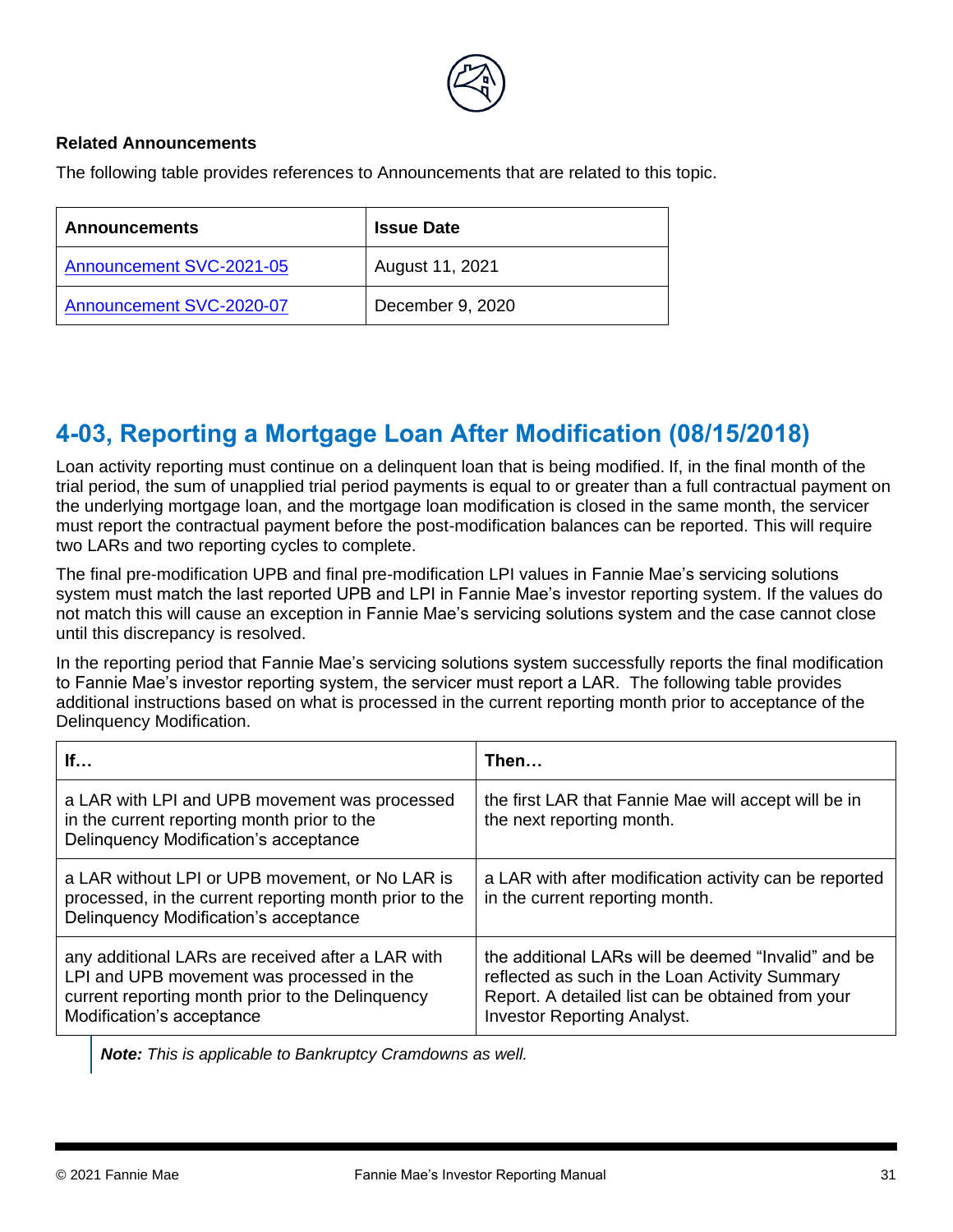

The servicer must report the modification of any mortgage loan in the first delinquency status information it transmits to Fannie Mae after Fannie Mae approves the mortgage loan modification. Existing monthly LAR reporting requirements for Fannie Mae servicers apply for a mortgage loan that has been modified.

The following table provides additional instructions related to special reporting requirements for loan modifications that include a principal forbearance.

| If a mortgage loan modification includes                                                                                                              | Then the servicer must                                                                                                                                                                                   |  |  |
|-------------------------------------------------------------------------------------------------------------------------------------------------------|----------------------------------------------------------------------------------------------------------------------------------------------------------------------------------------------------------|--|--|
| a principal forbearance                                                                                                                               | report the net UPB (full UPB minus the forbearance<br>$\bullet$<br>amount) in the "Actual UPB" field in the LAR for the<br>reporting month that the mortgage loan modification<br>becomes effective, and |  |  |
|                                                                                                                                                       | report interest on the LAR based on the net UPB.                                                                                                                                                         |  |  |
|                                                                                                                                                       | <b>Note:</b> The initial reduction in UPB caused by the principal<br>forbearance must not be reported to Fannie Mae as a<br>principal curtailment.                                                       |  |  |
| a principal forbearance resulting in a balloon<br>payment due upon the borrower's sale of the<br>property or payoff, or maturity of the mortgage loan | include the principal forbearance amount when<br>reporting principal on the LAR, when reporting a<br>payoff or repurchase of the mortgage loan, but                                                      |  |  |
|                                                                                                                                                       | never compute interest on the principal forbearance<br>amount, including at the time of liquidation.                                                                                                     |  |  |
|                                                                                                                                                       | <b>Note:</b> Attempting to report a payoff or repurchase without<br>including the principal forbearance amount will generate an<br>exception (hard reject) upon submission of the LAR.                   |  |  |
| a principal forbearance for which a principal<br>curtailment is received                                                                              | apply such principal curtailment to the interest-bearing UPB,<br>$\bullet$<br>if the curtailment is less than the interest-bearing UPB.                                                                  |  |  |
|                                                                                                                                                       | apply such principal curtailment in the following order if the<br>curtailment is greater than or equal to the interest-bearing<br>UPB:                                                                   |  |  |
|                                                                                                                                                       | to the principal forbearance, if any; and<br>1.                                                                                                                                                          |  |  |
|                                                                                                                                                       | to the interest-bearing UPB.<br>2.                                                                                                                                                                       |  |  |

# <span id="page-37-0"></span>**4-04, Reporting a Mortgage Loan After Reclassification (01/18/2017)**

If Fannie Mae reclassifies a delinquent scheduled/scheduled remittance type special servicing option MBS mortgage loan as an actual/actual remittance type mortgage loan that Fannie Mae will hold in its portfolio, Fannie Mae will reimburse the servicer its delinquency advances for scheduled P&I once Fannie Mae completes the reclassification.

With the exclusion of PFP mortgage loans with a scheduled/scheduled remittance type, MBS mortgage loans (regular and special servicing option mortgage loans) removed from MBS pools in this manner will become actual/actual remittance type mortgage loans that Fannie Mae will hold in its portfolio, identifying them by

- the Fannie Mae Ioan number.
- the servicer's loan number, and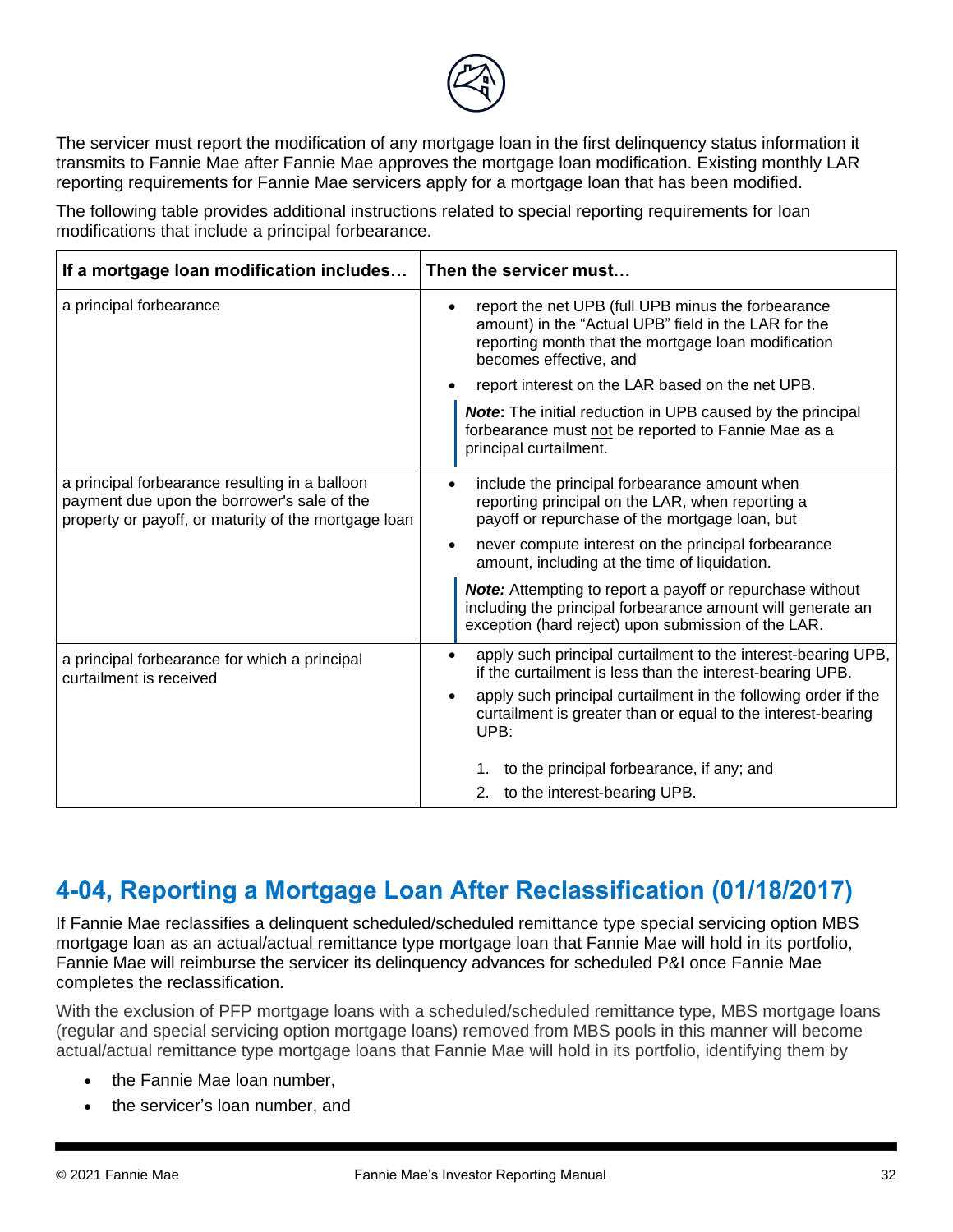

the property address.

The servicer must adjust the remittance type in their systems to actual/actual and report a LAR reflecting the loan as actual/actual before the interim reporting end date. If a valid A/A LAR has not been processed by the interim reporting end date, the Loan Activity Rejects report will show an exception of "Missing LAR – Loan Reclass" in the first report produced for the day.

PFP mortgage loans with an original scheduled/scheduled remittance type will remain a scheduled/scheduled remittance type even after being removed from the pool. The servicer does not need to report a LAR after the reclassification unless the servicer has not reported a LAR for the reporting period.

### <span id="page-38-0"></span>**4-05, Reporting During the First Reporting Cycle for "Same Month" MBS Mortgage Loans (01/18/2017)**

When a mortgage loan in an MBS pool is closed in the same month that the pool is issued, the borrower does not owe the servicer a monthly payment until after the servicer's first monthly remittance must be made to Fannie Mae. Therefore, the servicer must use its own funds to advance the interest that is scheduled to be passed through to Fannie Mae for the mortgage loan in that month and to make the first guaranty fee remittance. The interest advance represents one month's interest, calculated on the issue date principal balance of the mortgage loan and using either:

- the pass-through rate for the pool (for a fixed-rate mortgage loan),
- the pool accrual rate (for an ARM in a stated-structure pool), or
- the accrual rate for the mortgage loan (for an ARM in a weighted-average structure ARM Flex® pool).

The servicer's first remittance for a mortgage loan submitted for "same month" pooling will be an interest-only remittance, unless the borrower sends the servicer a principal curtailment before the first payment is due on the mortgage loan. This means that the servicer must not report a scheduled principal reduction.

The following table provides additional scenarios and Fannie Mae's requirements for each of those scenarios associated with "same month" MBS mortgage loans.

| If the servicer                                                                                                                                          | Then                                                                                                                                                                      |  |  |
|----------------------------------------------------------------------------------------------------------------------------------------------------------|---------------------------------------------------------------------------------------------------------------------------------------------------------------------------|--|--|
| reports a regular scheduled principal payment for one<br>of these mortgage loans for the first reporting cycle                                           | the transaction will "hard reject."                                                                                                                                       |  |  |
| receives a principal curtailment for one of these<br>mortgage loans                                                                                      | the servicer must reduce the actual mortgage loan balance by<br>the amount of the principal curtailment as well as report the<br>curtailment in the Principal Remittance. |  |  |
| receives a prepaid installment for one of these<br>mortgage loans during the month the MBS pool is<br>issued, but after the pool was delivered to Fannie | the servicer must report the reduced mortgage loan balance to<br>Fannie Mae as the "actual UPB" but not report any principal<br>remittance.                               |  |  |
| Mae                                                                                                                                                      | <b>Note:</b> Not reporting a Principal Remittance on this LAR<br>ensures that the Scheduled UPB will continue to equal the<br>issue date balance.                         |  |  |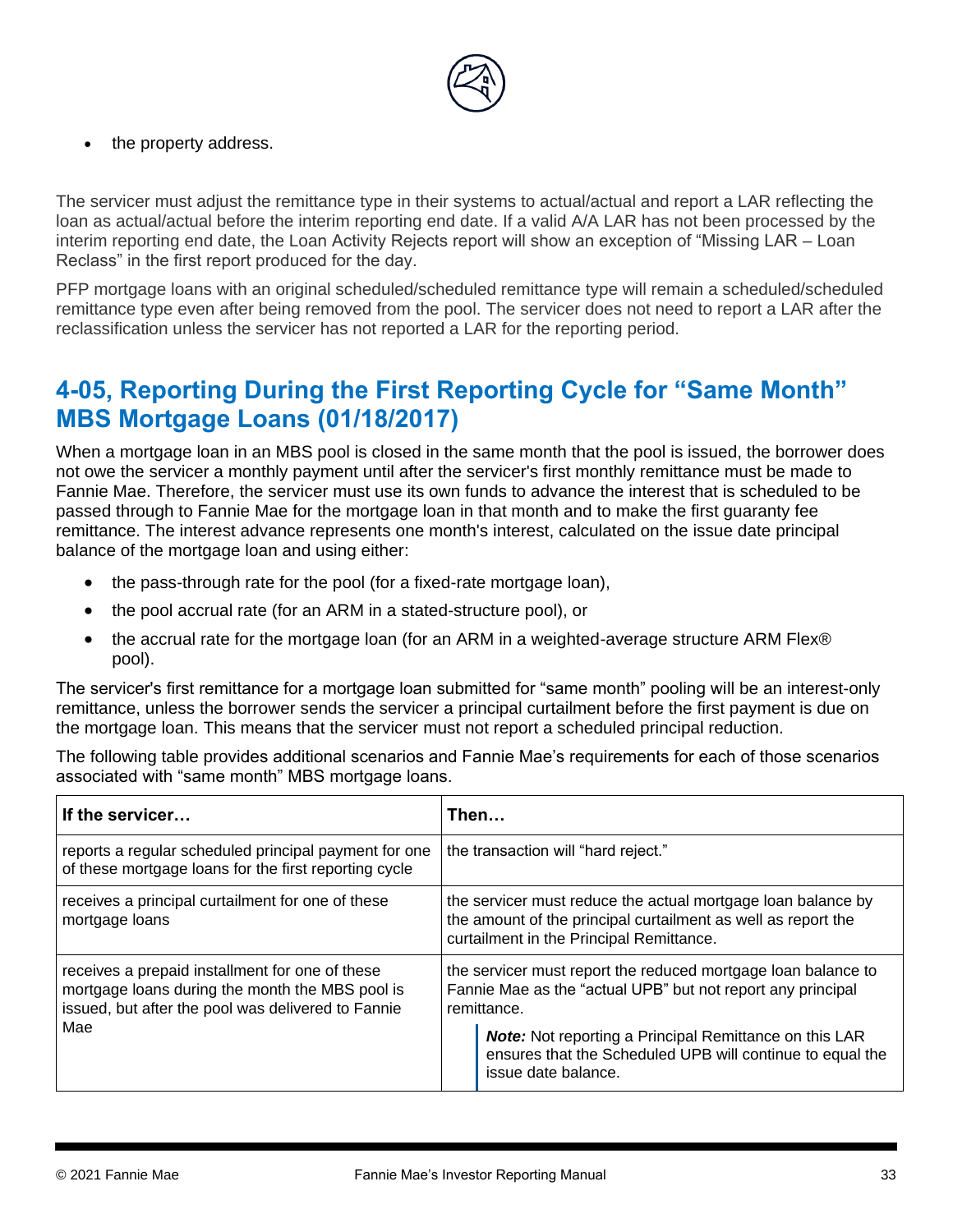

The following chart illustrates how a servicer would report a Transaction Type 96 (Loan Activity Record) for its December reports (for mortgage loans in a pool that had a November issue date) to reflect the application for a current mortgage loan (one for which no payment has come due), a prepaid mortgage loan, and a current mortgage loan that has had a \$100 principal curtailment applied.

| Loan<br><b>Identification</b> | <b>LPI</b><br><b>Date</b> | <b>Actual Unpaid</b><br><b>Balance</b> | Interest<br>Remitted | <b>Principal</b><br><b>Remitted</b> |
|-------------------------------|---------------------------|----------------------------------------|----------------------|-------------------------------------|
| Current                       | January 2017              | \$100,000.00                           | $\vert$ \$1,000.00   |                                     |
| Prepaid                       | February 2017             | \$99,980.00                            | $\vert$ \$1,000.00   |                                     |
| Curtail                       | January 2017              | \$99,900.00                            | $\vert$ \$1,000.00   | \$100.00                            |

# <span id="page-39-0"></span>**4-06, Reporting Military Indulgence to Fannie Mae (11/12/2014)**

In order to facilitate the servicer in taking appropriate action in cases where military indulgence is warranted or required, the servicer must follow the procedures in *Servicing Guide*[, F-1-19, Processing Military](https://www.fanniemae.com/content/guide/servicing/f/1/19.html) [Indulgence](https://www.fanniemae.com/content/guide/servicing/f/1/19.html), which provides a consolidated presentation of all of the relevant material on Fannie Mae's specific procedures for providing relief to U.S. servicemembers under the Servicemembers Civil Relief Act and its additional forbearance policies.

# <span id="page-39-1"></span>**4-07, Reporting a Seriously Delinquent Mortgage Loan as Current (01/18/2017)**

When a whole mortgage loan or any other participation pool mortgage loan that is more than three months' delinquent is brought current (fully reinstated) before the foreclosure sale is held, the servicer will have been reimbursed for a portion of its interest advances. Therefore, the servicer must make appropriate adjustments to ensure that Fannie Mae receives all of the monthly interest payments that it is due. If an interest adjustment date occurs while an ARM is delinquent, the servicer must consider any changes to the pass-through rate for the mortgage loan when calculating the amount of interest due Fannie Mae. The formulas for determining the interest remittance appear in the following table.

| A | Interest Recovery (For FRMs and Unadjusted ARMs) |                                                                                                                                 |                                                    |  |
|---|--------------------------------------------------|---------------------------------------------------------------------------------------------------------------------------------|----------------------------------------------------|--|
|   | $\bullet$                                        | Previously Reported UPB x Pass-through Rate ÷ 12                                                                                |                                                    |  |
|   |                                                  | X                                                                                                                               | Fannie Mae's Percentage Interest                   |  |
|   |                                                  | Number of Months that have elapsed from the Previously Reported LPI Date through the end of the<br>X<br><b>Reporting Period</b> |                                                    |  |
|   |                                                  | $=$                                                                                                                             | Interest Amount Required to Bring Mortgage Current |  |
| в |                                                  | Interest Recovery (For Adjusted ARMs)                                                                                           |                                                    |  |
|   | $\bullet$                                        | Previously Reported UPB x Pass-through Rate ÷ 12                                                                                |                                                    |  |
|   |                                                  | Fannie Mae's Percentage Interest<br>X                                                                                           |                                                    |  |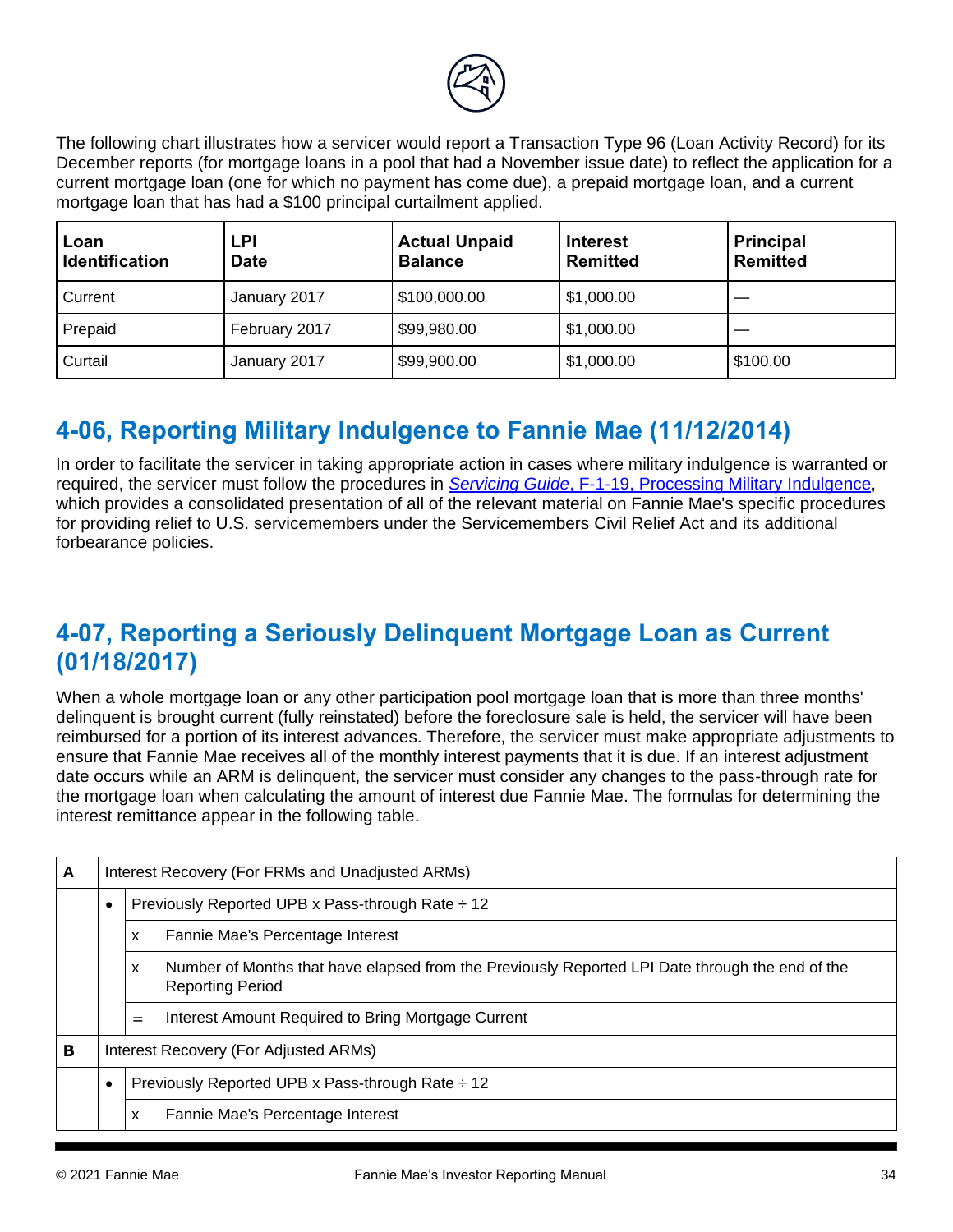| Number of Months that have elapsed from the Previously Reported LPI Date until the LPI Date that the<br>$\boldsymbol{\mathsf{x}}$<br>New Pass-through Rate becomes effective.<br>Interest Amount to be Remitted at Previous Pass-through Rate<br>$=$<br>Previously Reported UPB x New Pass-through Rate $\div$ 12<br>$\bullet$<br>Fannie Mae's Percentage Interest<br>X<br>Number of Months that have elapsed from the LPI Date that the New Pass-through Rate became<br>$\boldsymbol{\mathsf{x}}$<br>effective through the end of the Reporting Period<br>Interest Amount to be Remitted at New Pass-through Rate<br>=<br>Interest Amount to be Remitted at Previous Pass-through Rate<br>$\bullet$<br>Interest Amount to be Remitted at New Pass-through Rate<br>$\ddot{}$<br><b>Total Interest Amount Required to Bring Mortgage Current</b><br>$=$ |  |  |  |  |  |  |
|--------------------------------------------------------------------------------------------------------------------------------------------------------------------------------------------------------------------------------------------------------------------------------------------------------------------------------------------------------------------------------------------------------------------------------------------------------------------------------------------------------------------------------------------------------------------------------------------------------------------------------------------------------------------------------------------------------------------------------------------------------------------------------------------------------------------------------------------------------|--|--|--|--|--|--|
|                                                                                                                                                                                                                                                                                                                                                                                                                                                                                                                                                                                                                                                                                                                                                                                                                                                        |  |  |  |  |  |  |
|                                                                                                                                                                                                                                                                                                                                                                                                                                                                                                                                                                                                                                                                                                                                                                                                                                                        |  |  |  |  |  |  |
|                                                                                                                                                                                                                                                                                                                                                                                                                                                                                                                                                                                                                                                                                                                                                                                                                                                        |  |  |  |  |  |  |
|                                                                                                                                                                                                                                                                                                                                                                                                                                                                                                                                                                                                                                                                                                                                                                                                                                                        |  |  |  |  |  |  |
|                                                                                                                                                                                                                                                                                                                                                                                                                                                                                                                                                                                                                                                                                                                                                                                                                                                        |  |  |  |  |  |  |
|                                                                                                                                                                                                                                                                                                                                                                                                                                                                                                                                                                                                                                                                                                                                                                                                                                                        |  |  |  |  |  |  |
|                                                                                                                                                                                                                                                                                                                                                                                                                                                                                                                                                                                                                                                                                                                                                                                                                                                        |  |  |  |  |  |  |
|                                                                                                                                                                                                                                                                                                                                                                                                                                                                                                                                                                                                                                                                                                                                                                                                                                                        |  |  |  |  |  |  |
|                                                                                                                                                                                                                                                                                                                                                                                                                                                                                                                                                                                                                                                                                                                                                                                                                                                        |  |  |  |  |  |  |

To bring a seriously delinquent mortgage loan current under Fannie Mae's investor reporting system, the servicer must report the interest remittance with its Transaction Type 96 (Summary Loans) or Transaction Type 96 and 97 (Detailed Reporting Loans) LAR as interest from the previously reported LPI date through the end of the reporting period. The following table illustrates the relationship between the mortgage loan status, the interest due, and the interest remitted.

| <b>Mortgage LPI</b>        | <b>Reporting Period</b> |             |                  |                  |                     |           |            |
|----------------------------|-------------------------|-------------|------------------|------------------|---------------------|-----------|------------|
| Date April 2017            | <b>April 2017</b>       | May 2017    | <b>June 2017</b> | <b>July 2017</b> | August 2017         |           | Sept. 2017 |
| Mortgage Status            | Current                 | 1 mo. Delg. | 2 mo. Delg.      | 3 mo. Delq.      | 4 mo. Delg.         |           | Current    |
| Interest Due<br>Fannie Mae | mo.                     | 1 mo.       | 1 mo.            | mo.              | 1 mo.               |           | 1 mo.      |
| Interest                   | $mo.*$                  | 1 mo.       | 1 mo.            | 1 mo.            | $(-3 \text{ mos.})$ |           | 5 mo.      |
| Remittance                 |                         |             | 3 mos.           | $\ddot{}$        | 1 mo.               | $\ddot{}$ | 1 mo.      |

In the preceding example, the interest due Fannie Mae covers:

- the three months that the servicer has already recovered,
- the one month that the servicer has not recovered,
- interest for the month when the servicer reimbursed itself, and
- interest due for the reporting period.

Since the servicer has not recovered interest advanced for one of the months, it must only remit five months of interest to Fannie Mae.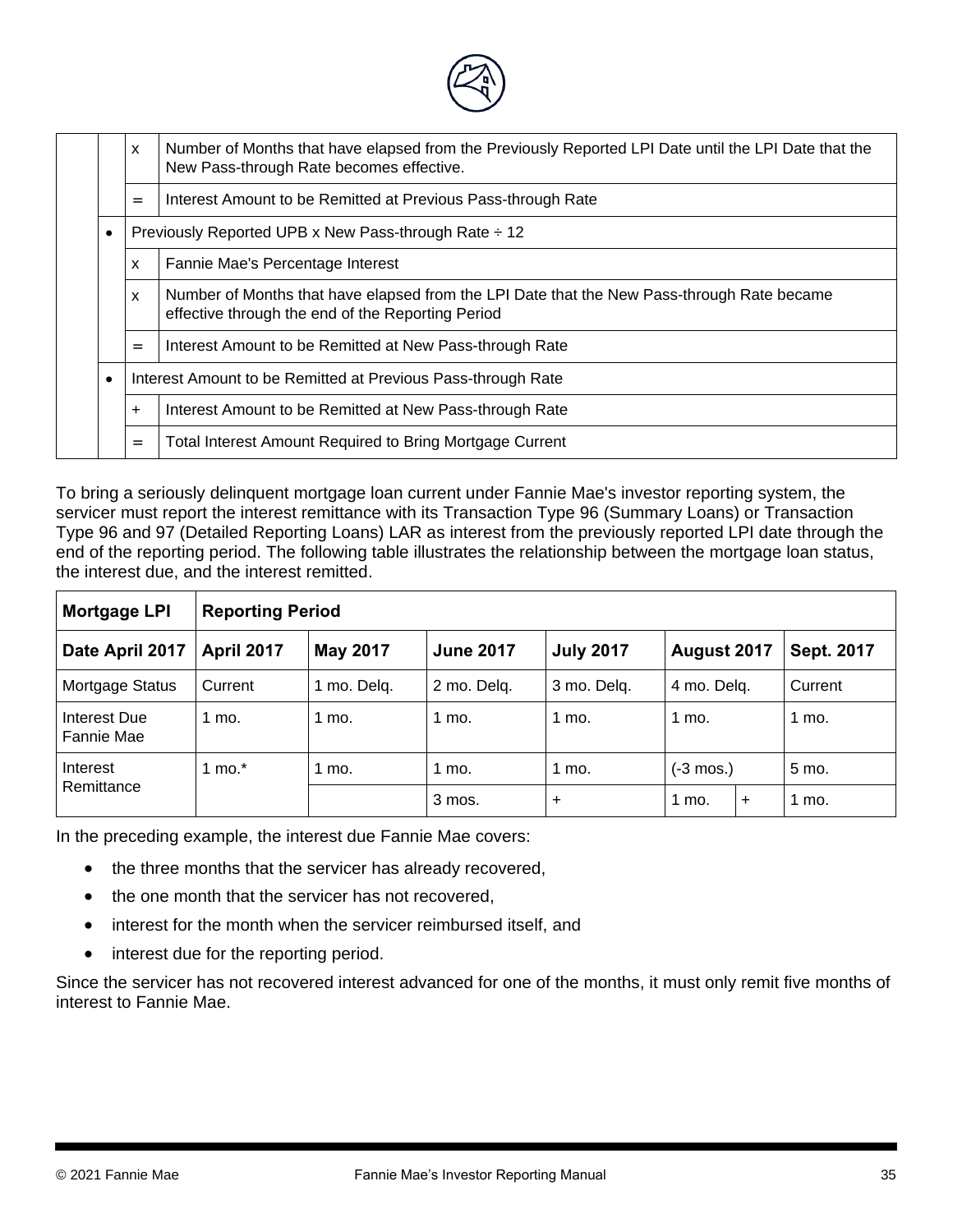

If the interest adjustment date for an ARM occurs during the delinquency period, the servicer must calculate the amount of interest due to Fannie Mae when the mortgage loan is brought current in two steps, as shown in the following table.

| <b>Step</b> | <b>Servicer Actions</b>                                                         |
|-------------|---------------------------------------------------------------------------------|
|             | Using the earlier pass-through rate.                                            |
|             | Using the new pass-through rate that results from the interest rate adjustment. |

**Note:** A new pass-through rate goes into effect for reporting purposes in the month that the monthly *payment changes for the mortgage loan. Other than that, the interest remittance must be determined as previously described.* 

In the preceding example, if the effective date for the interest adjustment is June 2017; the servicer must calculate:

- two of the five months of interest due Fannie Mae at the previous pass-through rate, and
- three months of interest at the new pass-through rate.

# <span id="page-41-0"></span>**4-08, Reporting When an Error Occurs After the Reporting Period Ends (01/18/2017)**

### <span id="page-41-1"></span>**Reporting an Error for a Removal Transaction**

The servicer must not change either the action code or action date through the regular investor reporting process if a payoff, repurchase or liquidation error is discovered after the final transactions for the reporting period have been transmitted to Fannie Mae.

The servicer must report these errors to either its Fannie Mae Investor Reporting Representative or through Fannie Mae's SF CPM division (or both), depending on the nature of the change (see *[Servicing Guide](https://www.fanniemae.com/content/guide/servicing/f/4/03.html)* F-4-03, [List of Contacts\)](https://www.fanniemae.com/content/guide/servicing/f/4/03.html).

The removal of an MBS mortgage loan from an MBS pool cannot be reversed. However, the servicer may send a written explanation to its Fannie Mae Servicing Representative (see *[Servicing Guide](https://www.fanniemae.com/content/guide/servicing/f/4/03.html)* F-4-03, List of [Contacts](https://www.fanniemae.com/content/guide/servicing/f/4/03.html)) that provides the reason for the removal. At Fannie Mae's sole discretion, the mortgage loan may be held as a portfolio mortgage loan.

To inform Fannie Mae of a change an action date for an Action Code 60, 65, or 67, the servicer must submit written notice and justification for the change to its Fannie Mae Investor Reporting Representative (see **[Servicing Guide](https://www.fanniemae.com/content/guide/servicing/f/4/03.html) F-4[-03, List of Contacts](https://www.fanniemae.com/content/guide/servicing/f/4/03.html)).** 

The following table provides additional information on requirements for changing the action code.

| If the original action code was | And the new action code is | Then the servicer must                                                                                |
|---------------------------------|----------------------------|-------------------------------------------------------------------------------------------------------|
| l a 70 or 72 l                  |                            | notify Fannie Mae's SF CPM division<br>to cancel any REOgram notice that<br>was submitted previously. |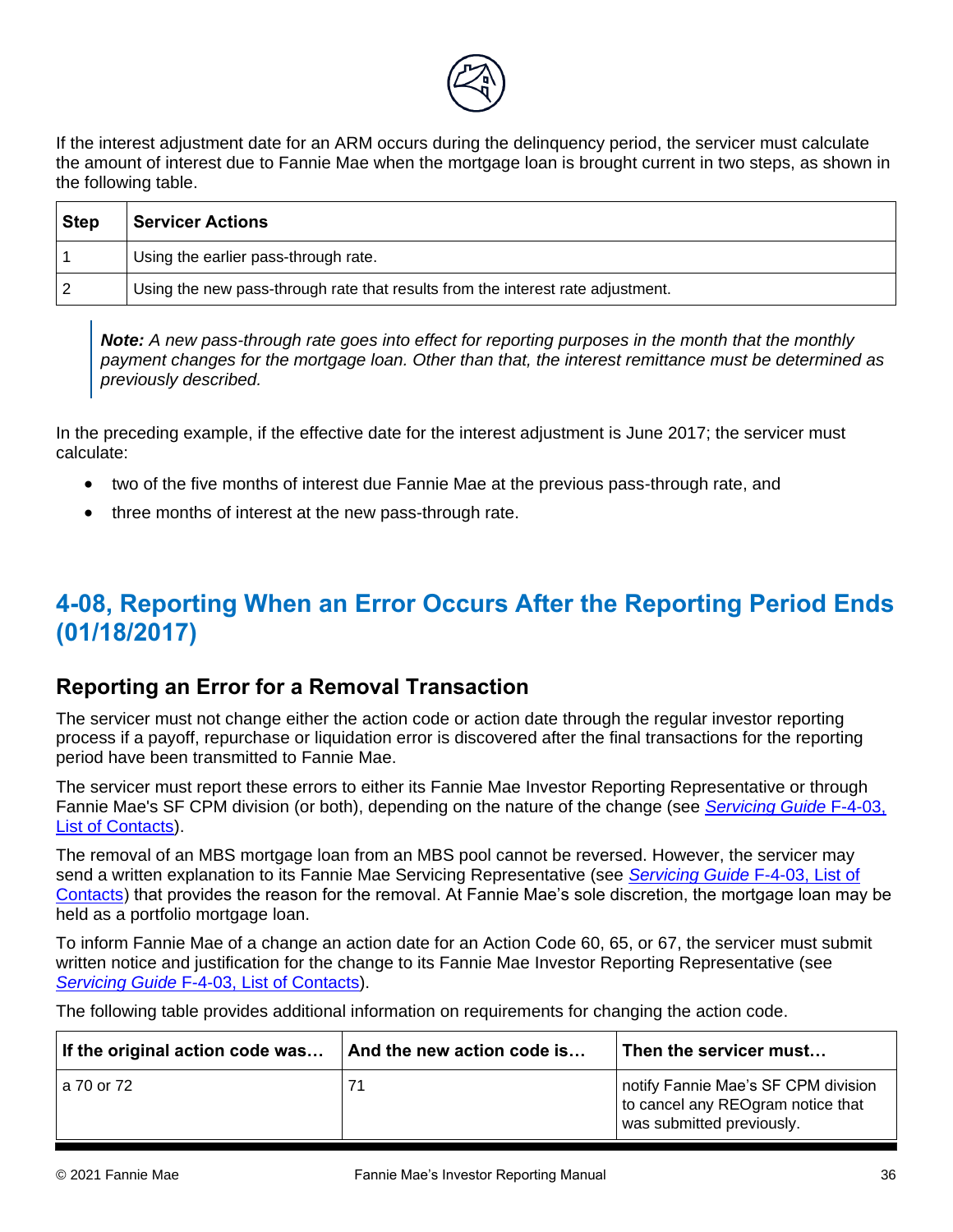

| If the original action code was | And the new action code is | Then the servicer must                                                                         |
|---------------------------------|----------------------------|------------------------------------------------------------------------------------------------|
| l a 71                          | a 70 or 72                 | submit an REOgram to notify Fannie<br>Mae's SF CPM division about the<br>property acquisition. |

### <span id="page-42-0"></span>**Reporting an Error for an ARM Loan**

In accordance with *[Servicing Guide](https://www.fanniemae.com/content/guide/servicing/c/2.2/01.html)* C-2.2-01, [Identifying and Disclosing Adjustment Errors](https://www.fanniemae.com/content/guide/servicing/c/2.2/01.html) the servicer must verify all previous interest rate and payment adjustments were correctly handled for a mortgage loan before it corrects an identified adjustment error. Once the servicer verifies the correct interest rate or monthly payment for each adjustment date that has occurred, it must re-amortize the mortgage loan from the date of the first erroneous adjustment through the date the LPI was applied to determine whether the borrower has been overcharged or undercharged. The servicer must follow the procedures in *Re-Amortizing the Mortgage Loan* in *[Servicing Guide](https://www.fanniemae.com/content/guide/servicing/f/1/01.html)* F-1[-01, Servicing ARM Loans](https://www.fanniemae.com/content/guide/servicing/f/1/01.html) to complete the re-amortization.

The servicer must determine whether the borrower's monthly payment needs to be changed as a result of any ARM adjustment error. If the net effect of correcting an adjustment error is an undercharge, it cannot be collected from the borrower, nor can the UPB of the mortgage loan be changed to offset it.

The servicer must provide the following information to its Fannie Mae Investor Reporting Representative (see *[Servicing Guide](https://www.fanniemae.com/content/guide/servicing/f/4/03.html)* F-4[-03, List of Contacts](https://www.fanniemae.com/content/guide/servicing/f/4/03.html)) to support a request for a correction of any ARM adjustment error:

- a brief cover letter that explains the exact nature of the error, and
- supporting documentation for the proposed corrective action (such as copies of the servicer's ARM audit analysis for the mortgage loan, the mortgage note and ARM rider, payment history records, corrected amortization schedules, the lender's negotiated contract, purchase advices etc.).

See also *[Servicing Guide](https://www.fanniemae.com/content/guide/servicing/f/4/03.html)* F-4[-03, List of Contacts](https://www.fanniemae.com/content/guide/servicing/f/4/03.html) for additional information. After the servicer confirms ARM adjustment error(s) and has re-amortized the mortgage loan, the servicer must correct the error(s) in its and Fannie Mae's records.

### <span id="page-42-1"></span>**Correcting Interest Rate and Payment Change Errors for an ARM Loan**

When an ARM adjustment error involves an interest rate and payment change error and the error results in the use of a lower interest rate (and related monthly payment, if applicable):

- the mortgage loan amortizes at a faster pace, and
- the UPB is lower than it would have been from the amortization of the borrower's actual payment at the correct, higher interest rate.

Since Fannie Mae has decided that the borrower will not be required to make up undercharges, the servicer must not change the mortgage loan balance in Fannie Mae's investor reporting system records even though too little of the borrower's payment would have been applied to interest and too much to principal. The following table provides additional information depending on mortgage loan type.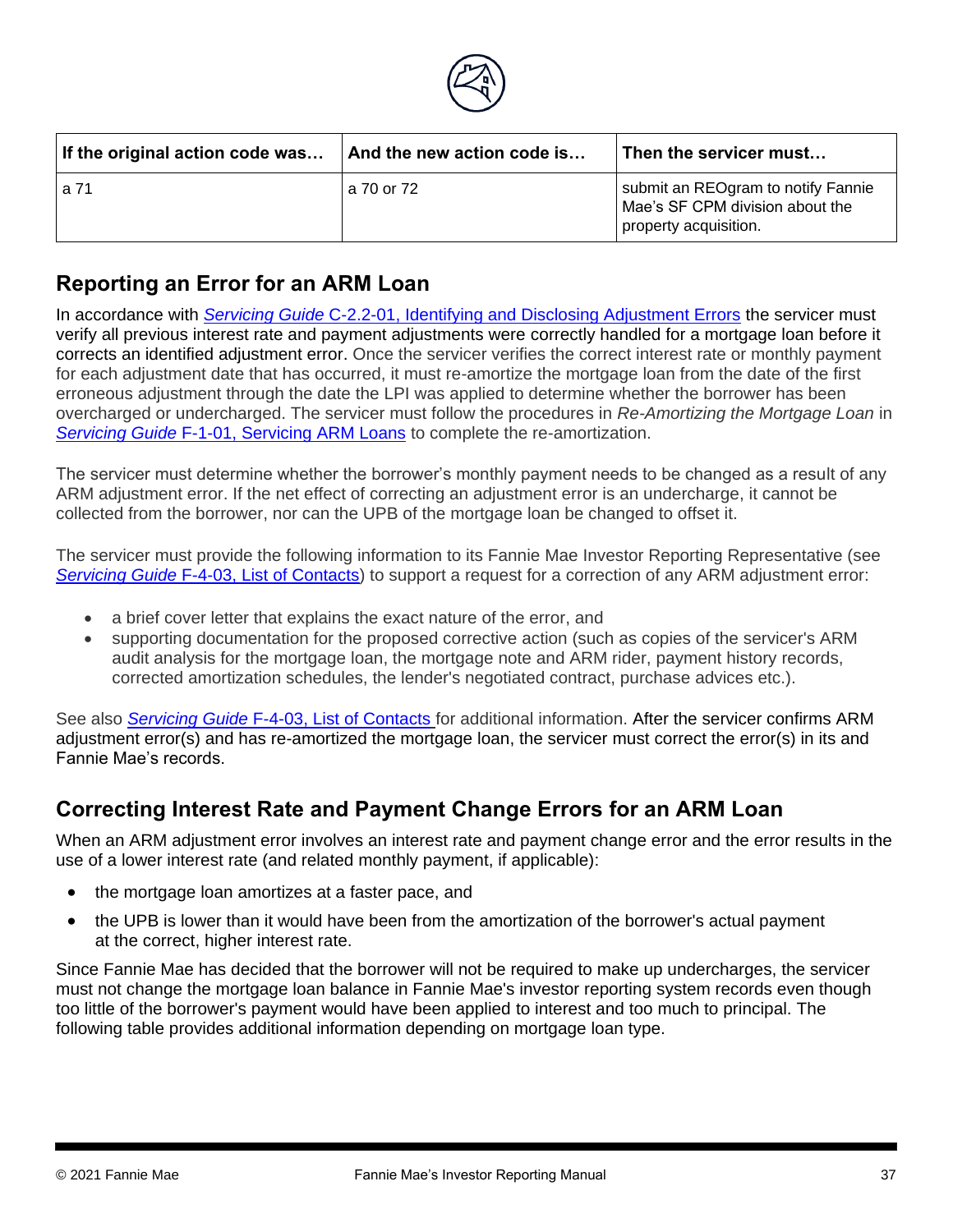

| If the interest rate and payment change<br>error pertains to                                   | Then…                                                                                                                                                                                                                                                                                  |  |  |
|------------------------------------------------------------------------------------------------|----------------------------------------------------------------------------------------------------------------------------------------------------------------------------------------------------------------------------------------------------------------------------------------|--|--|
| a portfolio mortgage loan with an actual/actual<br>remittance type                             | Fannie Mae will treat the over-application of principal as a principal<br>curtailment that was previously applied and will either                                                                                                                                                      |  |  |
|                                                                                                | adjust the servicer's shortage/surplus account to<br>reflect the servicer's under-remittance of interest,                                                                                                                                                                              |  |  |
|                                                                                                | or advise the servicer to increase its next remittance<br>by the amount of additional interest due Fannie Mae.                                                                                                                                                                         |  |  |
| a portfolio mortgage loan with a<br>scheduled/scheduled or scheduled/actual<br>remittance type | Fannie Mae will adjust the loan level draft by the amount of<br>additional interest due or the servicer's under-remittance of<br>interest.                                                                                                                                             |  |  |
| a mortgage loan in an MBS pool with a<br>scheduled/scheduled remittance type                   | The servicer's principal over-remittance cannot be recovered from<br>the security holder—even though the security balance will be lower<br>than it should have been—since the over-remittance will have been<br>considered as the remittance of an "unscheduled principal<br>payment." |  |  |
|                                                                                                | The servicer must send Fannie Mae the difference between the<br>interest that was applied using the incorrect balance and the<br>interest that should have been applied using the "correct" balance<br>and rate.                                                                       |  |  |

When an ARM adjustment error involves an interest rate and payment change error and the error results in the use of a higher interest rate (and related monthly payment) than was required

- the mortgage loan amortizes at a slower pace, and
- the UPB is higher than it would have been from the amortization of the borrower's actual payment at the correct interest rate.

Although the servicer would have applied too much of the borrower's payment to interest and too little to principal, the servicer must not change the mortgage loan balance in Fannie Mae's investor reporting system records since Fannie Mae does not require it to change the borrower's actual UPB. Fannie Mae will recover the principal under-remittance as the higher UPB amortizes. Fannie Mae is not obligated to pay the servicer any interest on the amount of its over-remittance because the servicer is responsible for the accuracy of its ARM adjustments. The following table provides the servicer with additional information on how Fannie Mae will treat the error depending on mortgage loan type.

| If the interest rate and payment change<br>error pertains to                                   | Then Fannie Mae                                                                                                                                                                                                                                       |  |  |
|------------------------------------------------------------------------------------------------|-------------------------------------------------------------------------------------------------------------------------------------------------------------------------------------------------------------------------------------------------------|--|--|
| a portfolio mortgage loan with an actual/actual<br>remittance type                             | will either:<br>adjust the servicer's shortage/surplus account to<br>$\bullet$<br>reflect the servicer's over-remittance of interest, or<br>advise the servicer to reduce its next remittance by<br>$\bullet$<br>the amount of the overpaid interest. |  |  |
| a portfolio mortgage loan with a<br>scheduled/scheduled or scheduled/actual<br>remittance type | Fannie Mae will adjust the loan level draft by the amount of<br>additional interest due or the servicer's under-remittance of<br>interest.                                                                                                            |  |  |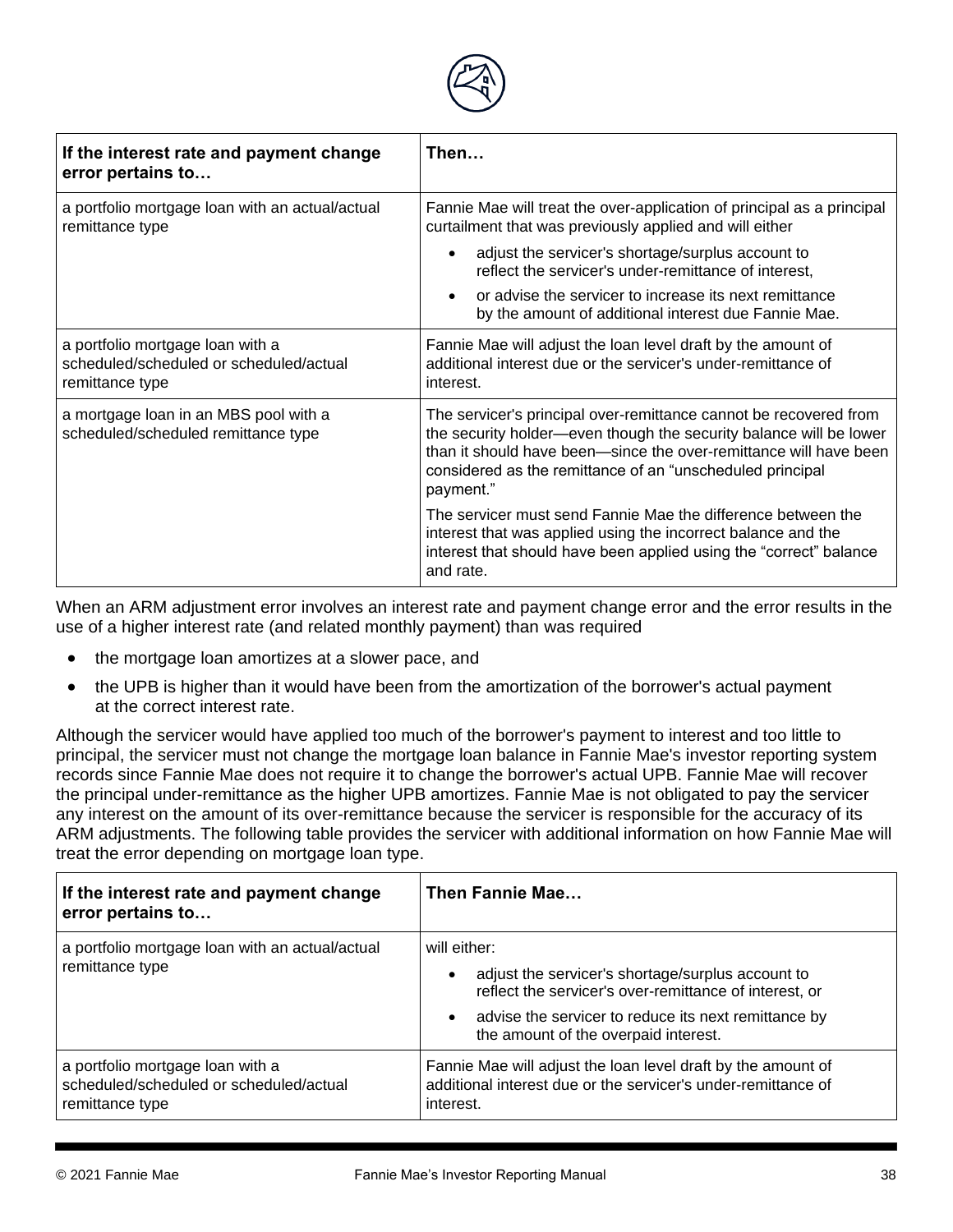

| If the interest rate and payment change<br>error pertains to | Then Fannie Mae                                                        |
|--------------------------------------------------------------|------------------------------------------------------------------------|
| a mortgage loan in an MBS pool with a                        | will not refund the servicer's over-remittance of interest since it is |
| scheduled/scheduled remittance type                          | not recoverable from the security holder.                              |

### <span id="page-44-0"></span>**Correcting an Interest Rate Change Error Only for an ARM Loan**

When an ARM adjustment error involves an interest rate change error only and the error results in the use of a lower interest rate than was required:

- the mortgage loan amortizes at a faster pace, and
- the UPB is lower than it would have been from the amortization of the borrower's actual payment at the correct, higher interest rate.

Since Fannie Mae has decided that the borrower will not be required to make up undercharges, the servicer must not change the mortgage loan balance in Fannie Mae's investor reporting system records even though too little of the borrower's payment would have been applied to interest and too much to principal. The following table provides additional information depending on mortgage loan type.

| If the interest rate and payment change<br>error pertains to                                   | Then…                                                                                                                                                                                                                                                                                  |  |  |
|------------------------------------------------------------------------------------------------|----------------------------------------------------------------------------------------------------------------------------------------------------------------------------------------------------------------------------------------------------------------------------------------|--|--|
| a portfolio mortgage loan with an actual/actual<br>remittance type                             | Fannie Mae will treat the over-application of principal as a principal<br>curtailment that was previously applied and will either                                                                                                                                                      |  |  |
|                                                                                                | adjust the servicer's shortage/surplus account to<br>reflect the servicer's under-remittance of interest, or                                                                                                                                                                           |  |  |
|                                                                                                | advise the servicer to increase its next remittance by<br>$\bullet$<br>the amount of additional interest due Fannie Mae.                                                                                                                                                               |  |  |
| a portfolio mortgage loan with a<br>scheduled/scheduled or scheduled/actual<br>remittance type | Fannie Mae will adjust the loan level draft by the amount of<br>additional interest due or the servicer's under-remittance of<br>interest.                                                                                                                                             |  |  |
| a mortgage loan in an MBS pool with a<br>scheduled/scheduled remittance type                   | The servicer's principal over-remittance cannot be recovered from<br>the security holder—even though the security balance will be lower<br>than it should have been—since the over-remittance will have been<br>considered as the remittance of an "unscheduled principal<br>payment." |  |  |
|                                                                                                | The servicer must send Fannie Mae the difference between the<br>interest that was applied using the incorrect balance and, the<br>interest that should have been applied using the "correct" balance<br>and rate.                                                                      |  |  |

When an ARM adjustment error involves an interest rate error only and the error results in the use of a higher interest rate than was required by the mortgage note:

- the borrower has not actually paid too much, but
- his or her actual payment has been misallocated between principal and interest.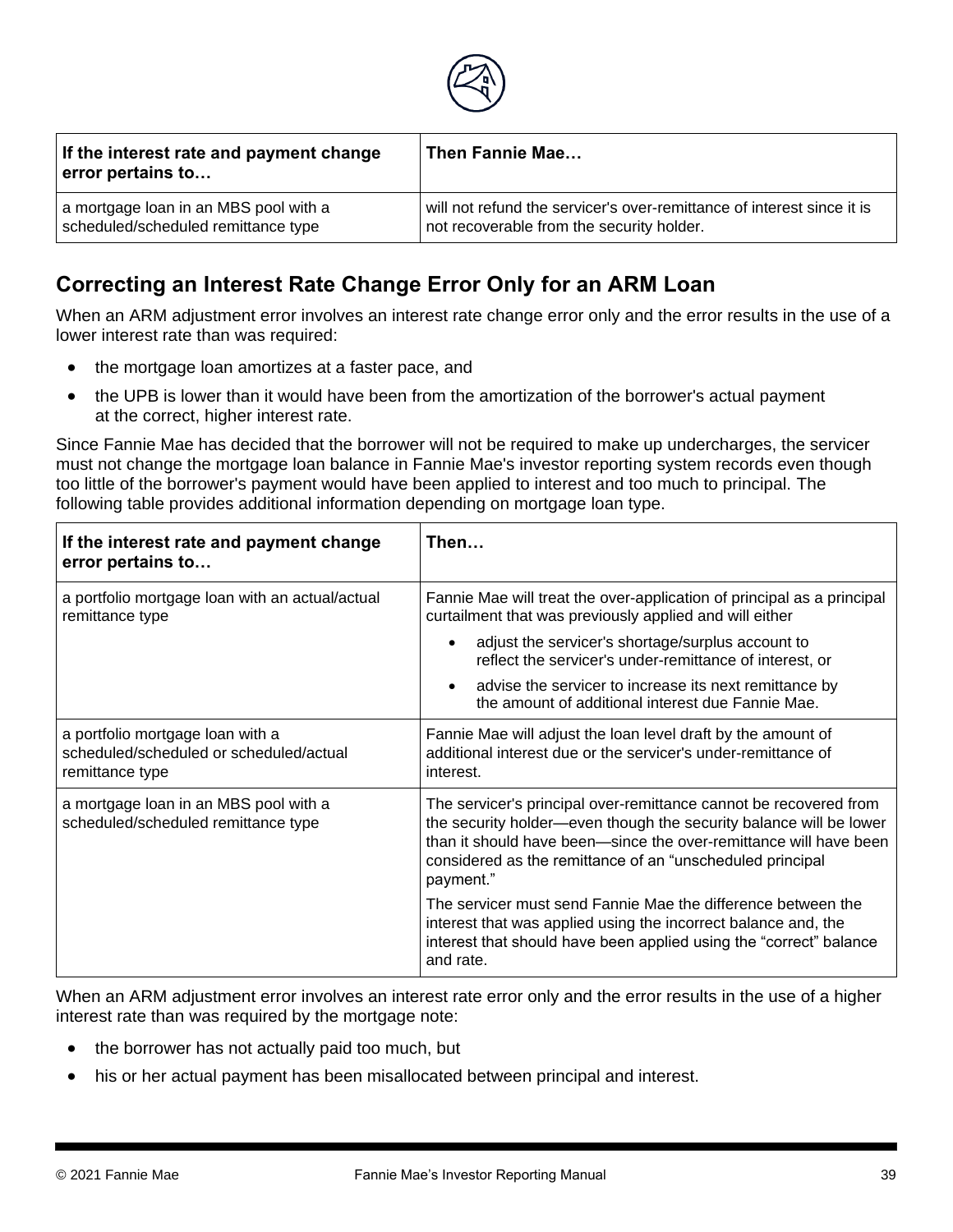

The servicer must report a principal curtailment to Fannie Mae to reduce the UPB of the mortgage loan by the amount of the interest overcharge, rather than refunding the overcharge to the borrower. The following table provides additional information depending on mortgage loan type.

| If the interest rate error pertains to                                                         | Then the servicer must                                                                                                                                                                                                                                                                                                                                                                                 |  |  |
|------------------------------------------------------------------------------------------------|--------------------------------------------------------------------------------------------------------------------------------------------------------------------------------------------------------------------------------------------------------------------------------------------------------------------------------------------------------------------------------------------------------|--|--|
| a portfolio mortgage loan with an actual/actual<br>remittance type                             | not remit the funds for the principal curtailment since it has already<br>over remitted interest to Fannie Mae.                                                                                                                                                                                                                                                                                        |  |  |
|                                                                                                | However, if the servicer cannot process a principal curtailment<br>(which is normally a "cash" transaction) without remitting funds, it<br>must report a "noncash" adjustment for the amount by which the<br>UPB in Fannie Mae's records needs to be reduced-as long as its<br>Fannie Mae Investor Reporting Representative (see Servicing<br>Guide F-4-03, List of Contacts) agrees to this approach. |  |  |
|                                                                                                | <b>Note:</b> The principal under-remittance and the interest over-<br>remittance will be offsetting entries so there is no effect on<br>the servicer's shortage/surplus account and neither Fannie<br>Mae nor the servicer owes the other any money.                                                                                                                                                   |  |  |
| a portfolio mortgage loan with a<br>scheduled/scheduled or scheduled/actual<br>remittance type | remit the amount of the principal under-remittance to Fannie Mae<br>as an "unscheduled principal payment."<br>Fannie Mae will refund that over-remittance to the servicer.                                                                                                                                                                                                                             |  |  |
| a mortgage loan in an MBS pool with a<br>scheduled/scheduled remittance type                   | remit the amount of the principal under-remittance to Fannie Mae<br>as an "unscheduled principal payment."                                                                                                                                                                                                                                                                                             |  |  |
|                                                                                                | Even though the servicer over remitted interest to Fannie Mae,<br>Fannie Mae will not refund that over-remittance to the servicer<br>since it is not recoverable from the security holder.                                                                                                                                                                                                             |  |  |

Fannie Mae is not obligated to pay the servicer any interest on the amount of its over-remittance for either a portfolio mortgage loan or an MBS mortgage loan because the servicer is responsible for the accuracy of its ARM adjustments.

### <span id="page-45-0"></span>**Correcting a Payment Change Error Only for an ARM Loan**

When an ARM adjustment error involves a payment change error only and the error results in the use of a higher monthly payment than was required:

- the mortgage loan amortizes at a faster pace, and
- the UPB is lower than it would have been from the amortization of the mortgage loan using the correct monthly payment.

In these cases, Fannie Mae treats the over-application of principal as a principal curtailment that was previously applied and leaves the existing UPB in place. However, if the borrower elected to receive a refund of the principal overcharge (or was otherwise given credit for the overcharge), the servicer must increase the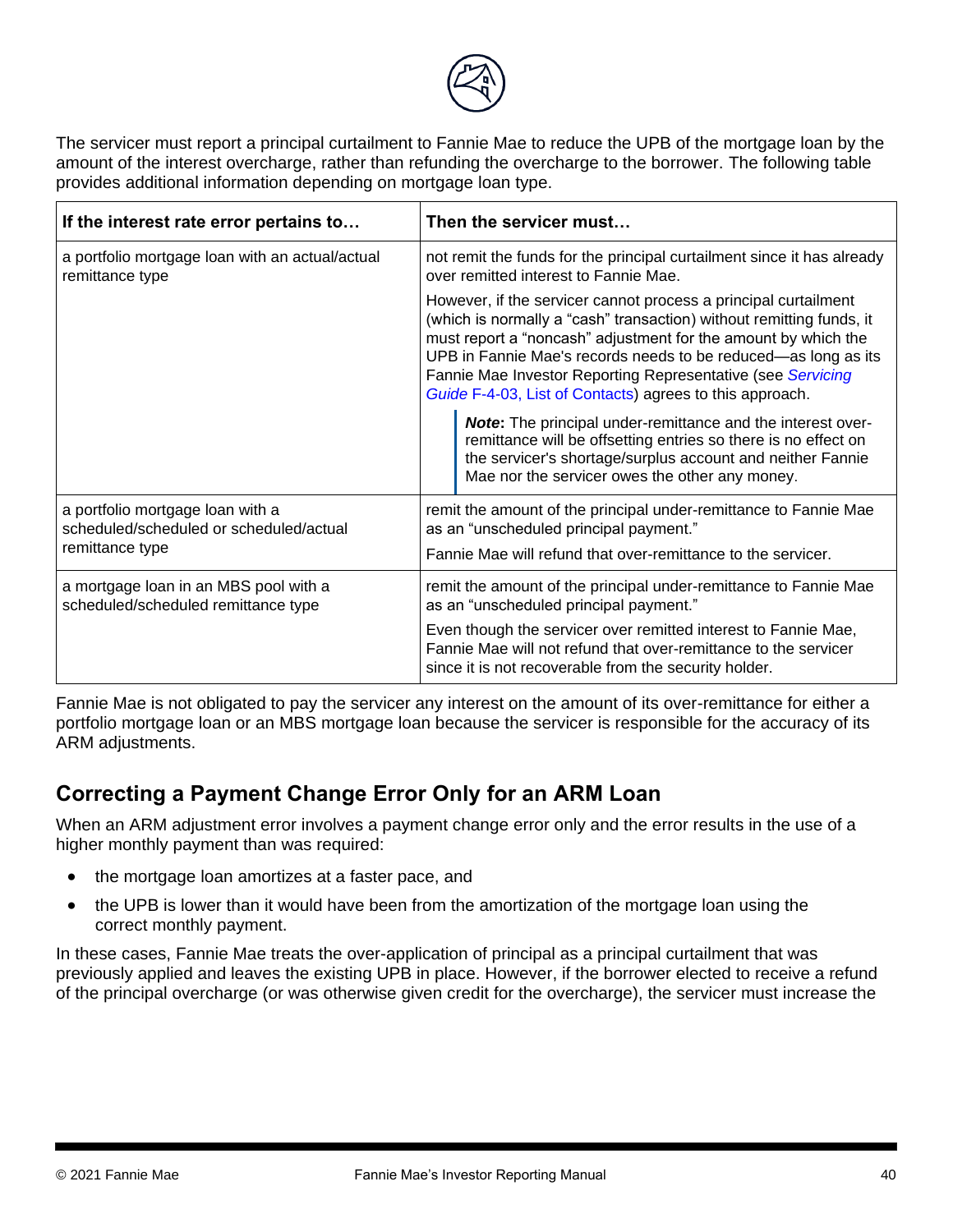

UPB of the mortgage loan by the amount of the overcharge by reporting the reversal of a principal curtailment. The following table provides additional details depending upon the mortgage loan type.

| If the payment change error pertains to                                                        | Then                                                                                                                                                                                                                                               |  |  |
|------------------------------------------------------------------------------------------------|----------------------------------------------------------------------------------------------------------------------------------------------------------------------------------------------------------------------------------------------------|--|--|
| a portfolio mortgage loan with an actual/actual<br>remittance type                             | Fannie Mae will either:<br>adjust the servicer's shortage/surplus account to<br>reflect the previous principal over-remittance, or<br>advise the servicer to decrease its next remittance<br>by the amount of the overpaid principal.              |  |  |
| a portfolio mortgage loan with a<br>scheduled/scheduled or scheduled/actual<br>remittance type | Fannie Mae will adjust the loan-level draft to allow the servicer to<br>recover the principal over-remittance.                                                                                                                                     |  |  |
| a mortgage loan in an MBS pool with a<br>scheduled/scheduled remittance type                   | The servicer's principal over-remittance (which results from the<br>principal curtailment reversal) cannot be recovered from the<br>security holder since it will have been considered as the remittance<br>of an "unscheduled principal payment." |  |  |

When an ARM adjustment error involves a payment change error and the error results in the use of a lower monthly payment than was required:

- the mortgage loan amortizes at a slower pace, and
- the UPB is higher than it would have been from the amortization of the mortgage loan using the correct monthly payment.

Although the servicer would have applied too much of the borrower's payment to interest and too little to principal, the servicer must not change the mortgage loan balance in Fannie Mae's investor reporting system records since Fannie Mae will not require the borrower to make up the principal undercharge. The following table provides additional information for correcting the error depending on mortgage loan type.

| If the payment change error pertains to                                                        | Then Fannie Mae                                                                                                                                                                                                                            |  |  |
|------------------------------------------------------------------------------------------------|--------------------------------------------------------------------------------------------------------------------------------------------------------------------------------------------------------------------------------------------|--|--|
| a portfolio mortgage loan with an actual/actual<br>remittance type                             | will either:<br>adjust the servicer's shortage/surplus account to<br>reflect the servicer's over-remittance of interest, or<br>advise the servicer to decrease its next remittance<br>$\bullet$<br>by the amount of the overpaid interest. |  |  |
| a portfolio mortgage loan with a<br>scheduled/scheduled or scheduled/actual<br>remittance type | will refund the servicer's over-remittance of interest.                                                                                                                                                                                    |  |  |
| a mortgage loan in an MBS pool with a<br>scheduled/scheduled remittance type                   | will not refund the servicer's over-remittance of interest since it is<br>not recoverable from the security holder.                                                                                                                        |  |  |

Fannie Mae is not obligated to pay the servicer any interest on the amount of its over-remittance for either a portfolio mortgage loan or an MBS mortgage loan because the servicer is responsible for the accuracy of its ARM adjustments.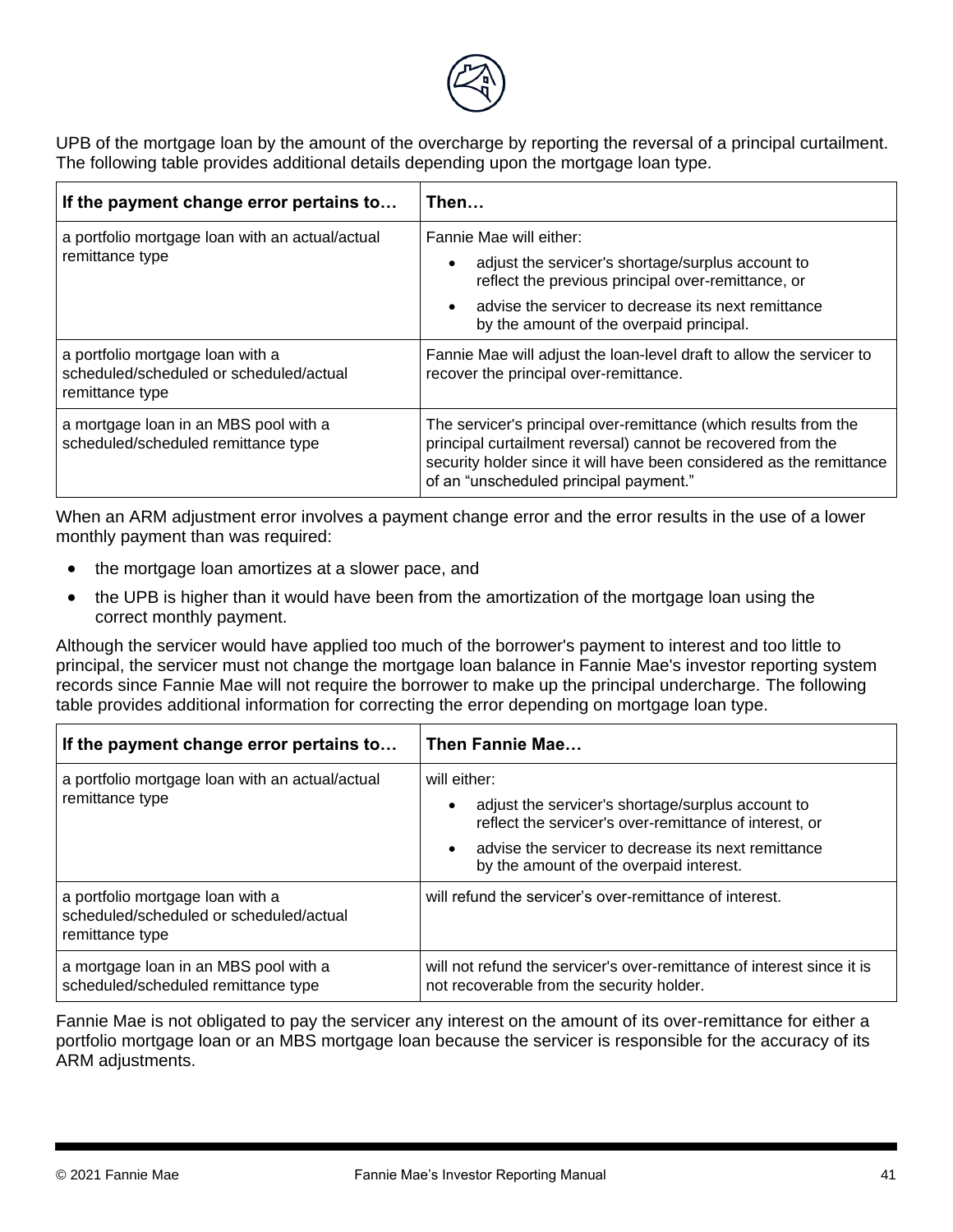

# <span id="page-47-0"></span>**Chapter 5, Formulas and Calculations**

# <span id="page-47-1"></span>**5-01, Mathematical Formulas (11/12/2014)**

The Fannie Mae investor reporting system uses a number of mathematical formulas in the update process for either computational or editing purposes. The servicer may incorporate use of these formulas into its own systems to reduce the potential for rejected transactions.

# <span id="page-47-2"></span>**5-02, Calculations Related to Pass-through Rates (06/12/2019)**

Generally, the pass-through rate for a mortgage loan is established when Fannie Mae purchases or securitizes the mortgage loan and remains in effect for the life of the mortgage loan. However, this is not true for ARMs since the servicer must determine a new pass-through rate at any time the interest rate of the mortgage loan changes (including a change related to the conversion of the mortgage loan to a fixed interest rate). Calculations for determining the applicable pass-through rates in these situations are included in this Section.

### <span id="page-47-3"></span>**Determining Pass-through Rates for Converted ARMs**

When an ARM in Fannie Mae's portfolio converts to a fixed-rate mortgage loan, the servicer must determine:

- a new interest rate, and
- a new pass-through rate.

The calculation for these rates is the same regardless of whether the mortgage loan has an actual/actual or a scheduled/actual remittance type.

The servicer must calculate the new interest rate and pass-through rate for the converted ARM loan by completing the steps shown in the following table.

| <b>Step</b>    | <b>Servicer Action</b>                                                                                                                                                                |  |  |  |  |  |  |
|----------------|---------------------------------------------------------------------------------------------------------------------------------------------------------------------------------------|--|--|--|--|--|--|
|                | Increase the applicable Fannie Mae required yield by 0.625% (or 0.875% if the property is a co-op unit).                                                                              |  |  |  |  |  |  |
| $\overline{2}$ | Round the result to the nearest 0.125%.                                                                                                                                               |  |  |  |  |  |  |
| ا 3            | Reduce this new interest rate by a servicing fee of 0.375% (or the applicable negotiated servicing fee rate) to<br>develop the new pass-through rate for the converted mortgage loan. |  |  |  |  |  |  |

### <span id="page-47-4"></span>**Determining Pass-through Rates for ARM Adjustments**

There are two methods for determining the new pass-through rate when the interest rate for an ARM changes:

- the "top-down" method, and
- the "bottom-up" method.

For ARM whole loan commitments dated prior to September 11, 2017, the "bottom-up" method can be used, but for commitments dated on or after September 11, 2017, the "top-down" method must be used when calculating the pass-through rate at rate reset.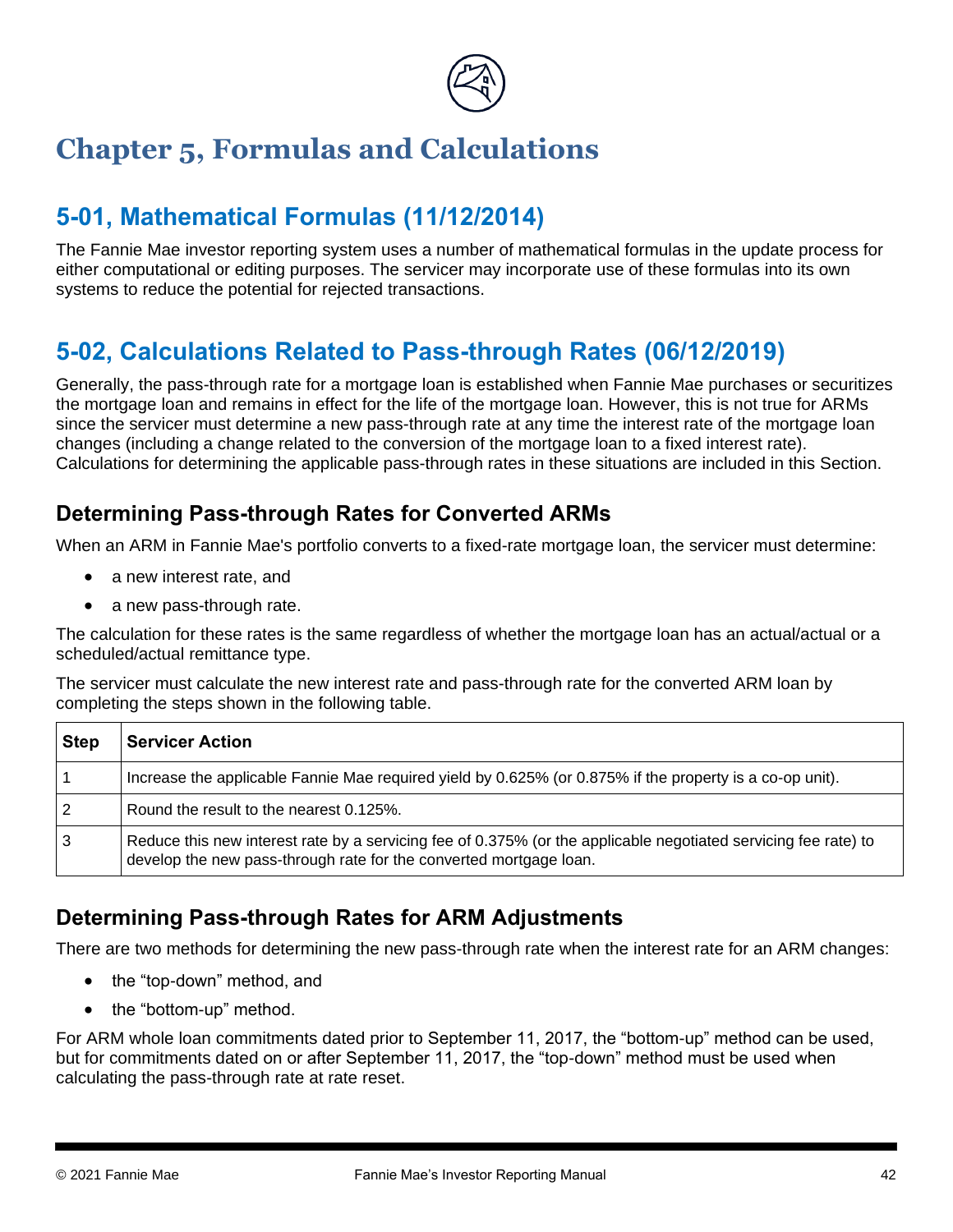

The "top-down" method must be used for mortgage loans in most weighted-average structure MBS pools (excluding ARM Flex Plus® pools), while the "bottom-up" method must be used for mortgage loans in statedstructure MBS pools and ARM Flex Plus MBS pools.

*1T***A. "Top-down" method.** The following table illustrates the "top-down" method of determining the new passthrough rate for an ARM after an interest rate change:

| New Interest Rate                               |
|-------------------------------------------------|
| Servicing Fee Rate                              |
| Guaranty Fee Rate (for MBS Mortgage Loans only) |
| Excess Yield (if applicable)                    |
| New Pass-through Rate                           |

**B. "Bottom-up" method.** The calculation for determining the new pass-through rate for an ARM after an interest rate change under the "bottom-up" method involves six steps. The servicer must complete the steps as shown in the following table.

| <b>Step</b> | <b>Servicer Action</b>                                                                                                                                                                                                                                                                                                                                                          |  |  |  |  |  |  |  |  |  |
|-------------|---------------------------------------------------------------------------------------------------------------------------------------------------------------------------------------------------------------------------------------------------------------------------------------------------------------------------------------------------------------------------------|--|--|--|--|--|--|--|--|--|
|             | Determine the net mortgage margin by subtracting the servicing fee (and, if the mortgage loan is in an MBS<br>pool, the guaranty fee) from the mortgage margin.                                                                                                                                                                                                                 |  |  |  |  |  |  |  |  |  |
| 2           | Verify Fannie Mae's required margin (as reflected on the Trial Balance Report).                                                                                                                                                                                                                                                                                                 |  |  |  |  |  |  |  |  |  |
| 3           | Determine the "uncapped" pass-through rate by adding the lesser of:<br>Fannie Mae's required margin, or<br>the net mortgage margin                                                                                                                                                                                                                                              |  |  |  |  |  |  |  |  |  |
|             | to the index value used to determine the new mortgage loan interest rate.                                                                                                                                                                                                                                                                                                       |  |  |  |  |  |  |  |  |  |
| 4           | Determine the minimum pass-through rate by selecting the greater of:<br>the current pass-through rate less the per adjustment downward cap, or<br>$\bullet$<br>the pass-through rate floor (as reflected on the Trial Balance Report).<br><b>Note:</b> In the absence of a stated pass-through rate floor, Fannie Mae's required margin becomes<br>the pass-through rate floor. |  |  |  |  |  |  |  |  |  |
| 5           | Determine the maximum pass-through rate by selecting the lesser of:<br>the current pass-through rate plus the per adjustment upward cap, or<br>٠<br>the pass-through rate ceiling (as reflected on the Trial Balance Report).                                                                                                                                                   |  |  |  |  |  |  |  |  |  |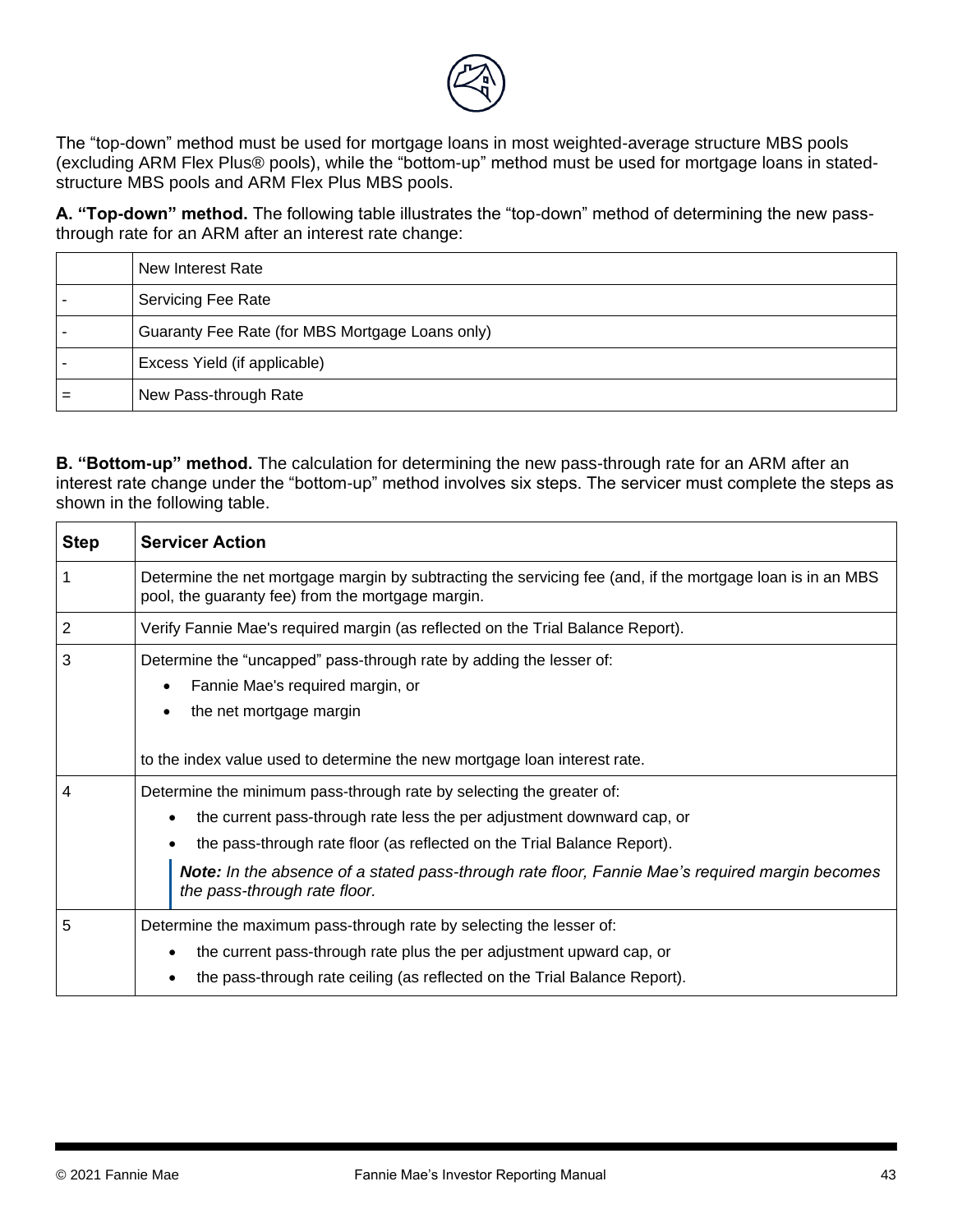<span id="page-49-0"></span>

| <b>Step</b> | <b>Servicer Action</b>                                                                                                                                                               |  |  |  |  |  |  |  |  |  |
|-------------|--------------------------------------------------------------------------------------------------------------------------------------------------------------------------------------|--|--|--|--|--|--|--|--|--|
| 6           | Determine the new pass-through rate by comparing the "uncapped" pass-through rate to the minimum and<br>maximum pass-through rates.                                                  |  |  |  |  |  |  |  |  |  |
|             | If the "uncapped" pass-through rate is less than the minimum pass-through rate, the minimum<br>$\bullet$<br>pass-through rate will be the new pass-through rate.                     |  |  |  |  |  |  |  |  |  |
|             | If the "uncapped" pass-through rate is greater than the minimum pass-through rate and less<br>$\bullet$<br>than the maximum pass-through rate, it will be the new pass-through rate. |  |  |  |  |  |  |  |  |  |
|             | If the "uncapped" pass-through rate is greater than the maximum pass-through rate, the<br>$\bullet$<br>maximum pass-through rate will be the new pass-through rate.                  |  |  |  |  |  |  |  |  |  |

#### **Related Announcements**

The following table provides references to Announcements that are related to this topic.

| <b>Announcements</b>     | <b>Issue Date</b> |
|--------------------------|-------------------|
| Announcement SVC-2019-04 | June 12, 2019     |
| Announcement SVC-2017-07 | August 16, 2017   |

# **5-03, Calculations Related to Servicing Fee/Excess Yield (11/12/2014)**

All mortgage loans have a servicing fee that is specified at the time the mortgage loan is purchased or securitized and that generally remains constant over the life of the mortgage loan (although it may change when an ARM is converted to a fixed-rate mortgage loan). Some ARM MBS pools allow variances in the individual servicing fee for a mortgage loan from time to time to achieve a fixed margin for the MBS pool. In addition, some mortgage loans have excess yield because the mortgage loan interest rate is higher than the sum of Fannie Mae's required yield and the minimum required servicing fee. Excess yield is not always guaranteed over the life of the mortgage loan.

To calculate the servicing fee for an ARM in an MBS pool that has a fixed MBS margin, the servicer must use the formula shown in the following table.

| Mortgage Margin           |
|---------------------------|
| Fixed MBS Margin          |
| <b>Guaranty Fee Rate</b>  |
| <b>Servicing Fee Rate</b> |

To calculate excess yield for any mortgage loan, the servicer must use the calculation shown in the following table.

| Note Rate                      |
|--------------------------------|
| <sup> </sup> Pass-through Rate |
| Servicing Fee Rate             |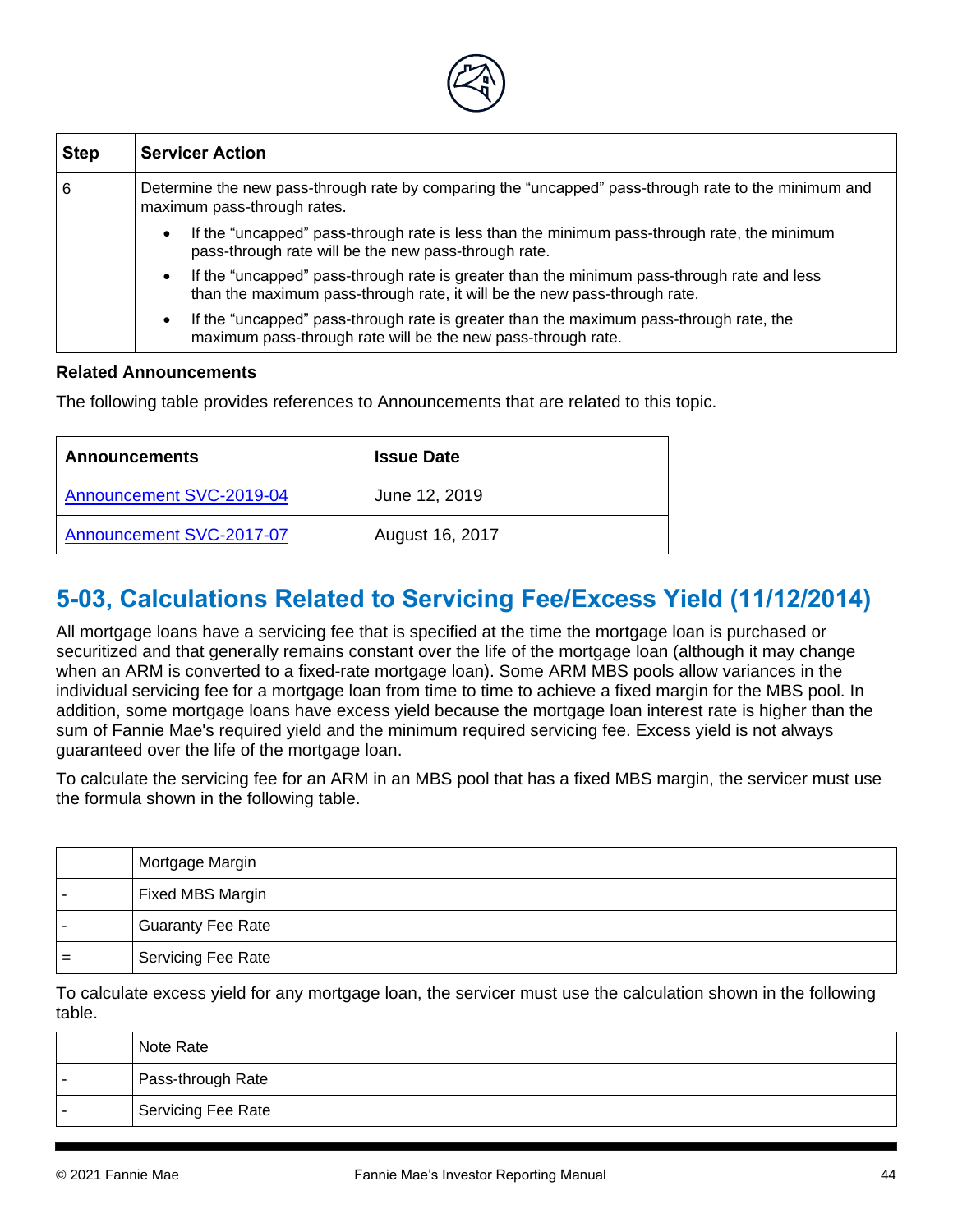

|     | Guaranty Fee Rate (for MBS Mortgage Loan only) |  |  |  |  |  |
|-----|------------------------------------------------|--|--|--|--|--|
| $=$ | Excess Yield                                   |  |  |  |  |  |

# <span id="page-50-0"></span>**5-04, Exhibits (01/18/2017)**

### <span id="page-50-1"></span>**Exhibit 1: Monthly Fixed Installment Formula**

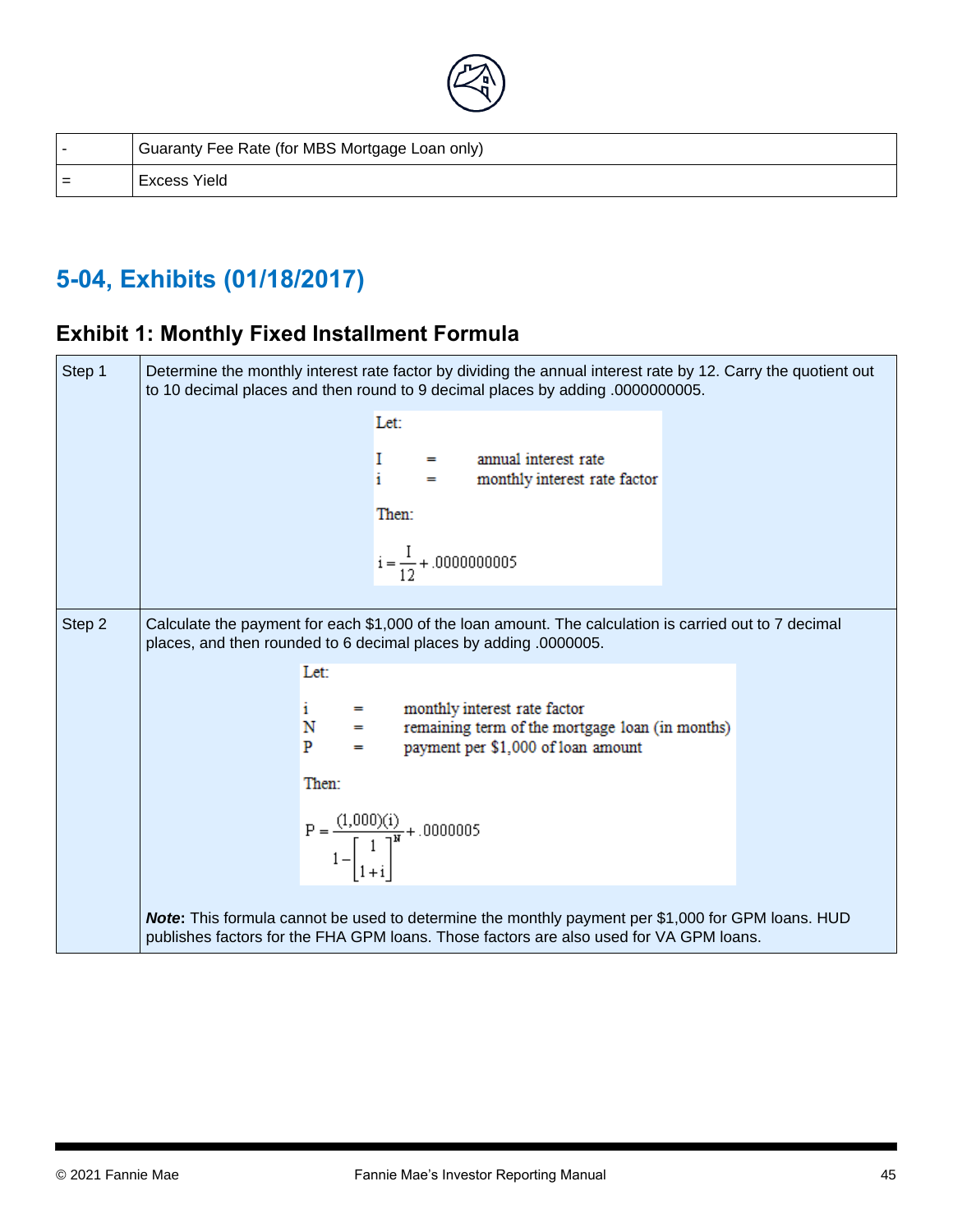

| Step 3 | Divide the original loan amount by 1,000 and multiply by the payment per \$1,000 of loan amount. Round the<br>result to 2 decimal places by adding .005. The final answer is the monthly fixed installment. |  |  |  |  |  |
|--------|-------------------------------------------------------------------------------------------------------------------------------------------------------------------------------------------------------------|--|--|--|--|--|
|        | Let:                                                                                                                                                                                                        |  |  |  |  |  |
|        | OLA –<br>original loan amount<br>$\blacksquare$<br>payment per \$1,000 of loan amount<br>P<br>P&I<br>monthly fixed installment                                                                              |  |  |  |  |  |
|        | Then:                                                                                                                                                                                                       |  |  |  |  |  |
|        | $P & I = \frac{OLA}{1000} \times P + .005$                                                                                                                                                                  |  |  |  |  |  |
|        |                                                                                                                                                                                                             |  |  |  |  |  |
|        | <b>Note:</b> When calculating a new payment for an ARM, use the UPB instead of the original loan amount.                                                                                                    |  |  |  |  |  |
|        |                                                                                                                                                                                                             |  |  |  |  |  |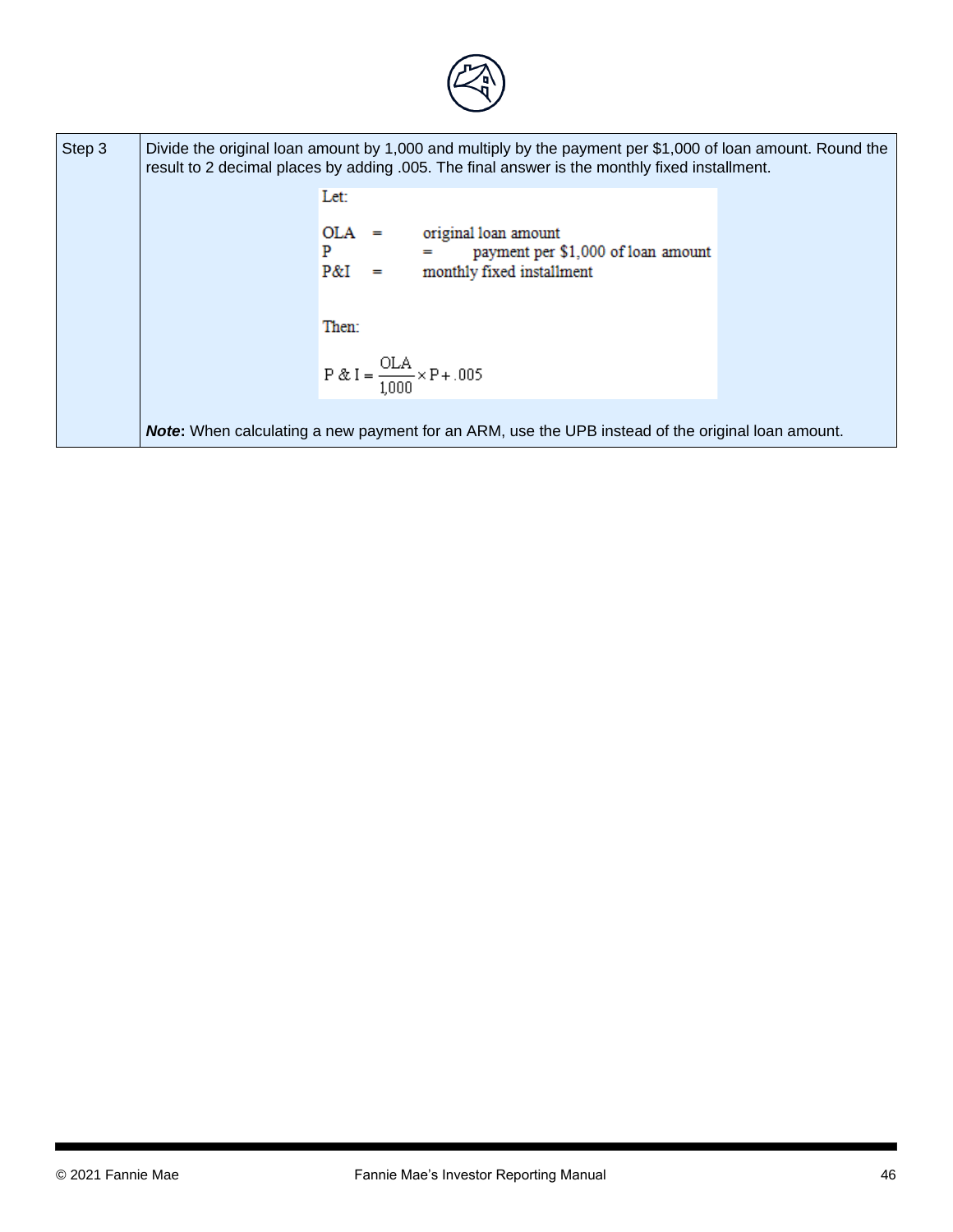| Example: | determined as follows: |        |         |                    |                   | The monthly fixed installment for a \$70,000 30-year mortgage loan with an interest rate of 15.5% would be                                                                                                   |  |
|----------|------------------------|--------|---------|--------------------|-------------------|--------------------------------------------------------------------------------------------------------------------------------------------------------------------------------------------------------------|--|
|          |                        | Step 1 | $\rm i$ |                    |                   | $=$ $\frac{.155000}{12} + .0000000005$                                                                                                                                                                       |  |
|          |                        |        | i       |                    | $\equiv$          | $.129166667 + .0000000005$                                                                                                                                                                                   |  |
|          |                        |        | i       |                    | -                 | .012916667                                                                                                                                                                                                   |  |
|          |                        | Step 2 | P       |                    |                   | $\frac{(1,000)(.012916667)}{1-\left[\frac{1}{1+.012916667}\right]^{360}}+.0000005$                                                                                                                           |  |
|          |                        |        | P       |                    | $\equiv$          | $\frac{12.916667}{1-.009850580}+.0000005$                                                                                                                                                                    |  |
|          |                        |        | P       |                    | -                 | $\frac{12.916667}{.990149421} + .0000005$                                                                                                                                                                    |  |
|          |                        |        | P       |                    | ≕                 | 13.045170                                                                                                                                                                                                    |  |
|          |                        | Step 3 | P&I     |                    |                   | $\frac{70,000}{1,000}$ × 13.045170 + .005                                                                                                                                                                    |  |
|          |                        |        | P&I     | -                  |                   | $913.1619 + .005$                                                                                                                                                                                            |  |
|          |                        |        | $P&I =$ |                    | \$913.16          |                                                                                                                                                                                                              |  |
|          |                        |        |         |                    |                   | Note: Calculation of the actual/actual biweekly mortgage loan is different than that of a regular amortizing<br>loan. The following represents the actual/actual biweekly mortgage loan installment formula. |  |
|          |                        | Step 1 |         | 15-year, 30-year). |                   | Calculate monthly payment for appropriate term loan (e.g.                                                                                                                                                    |  |
|          |                        |        |         |                    |                   | UPB $\times$ [(annual interest rate/12 - 1) / (1 annual<br>interest rate/12 <sup>-term</sup> )] = monthly payment                                                                                            |  |
|          |                        | Step 2 |         | Biweekly payment   |                   |                                                                                                                                                                                                              |  |
|          |                        |        | ٠       |                    | Monthly payment/2 |                                                                                                                                                                                                              |  |
|          |                        |        |         |                    |                   |                                                                                                                                                                                                              |  |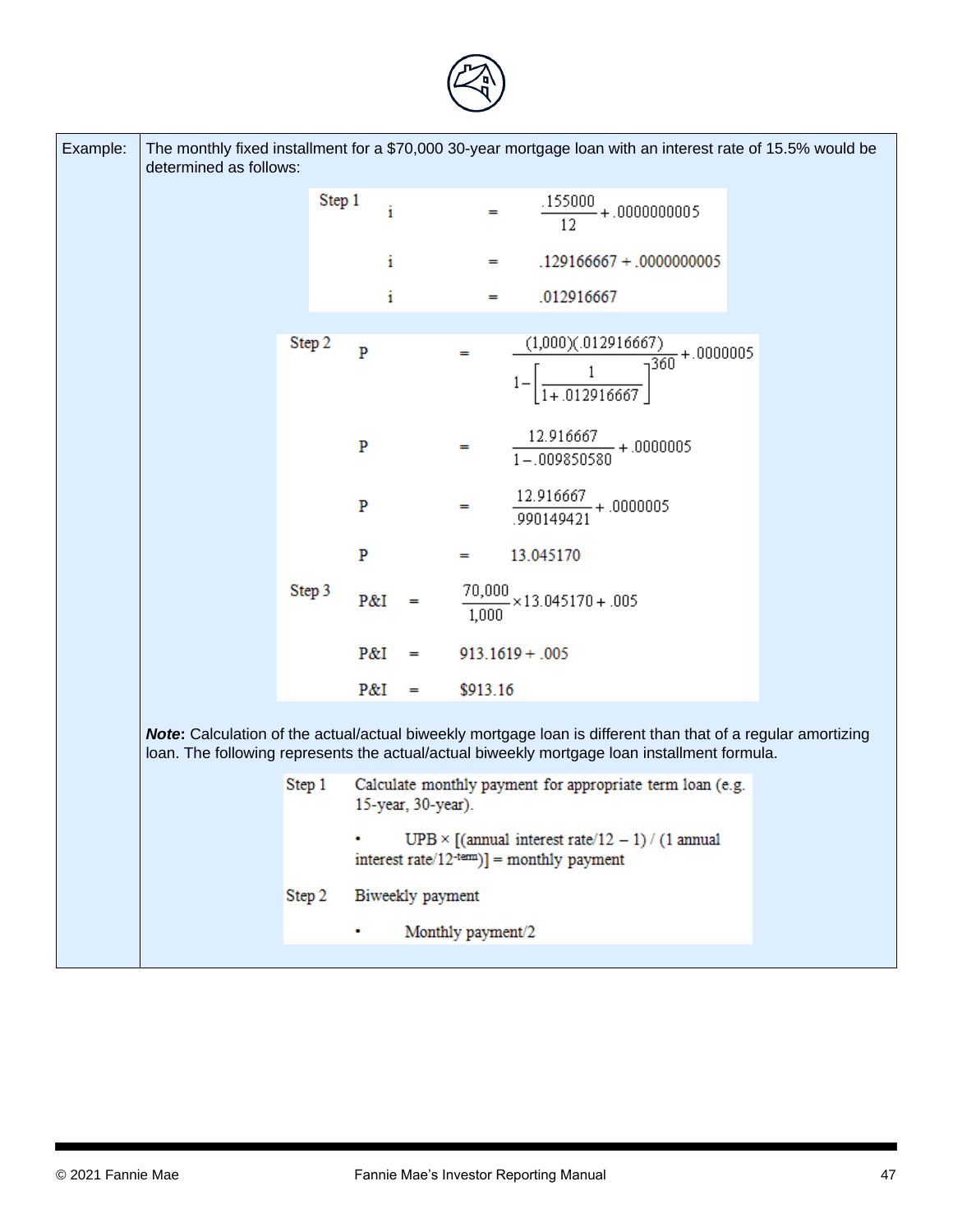

| Example: | rate of 7% would be determined as follows: |        | The monthly fixed installment for a \$100,000 30-year actual/actual biweekly mortgage loan with an interest |  |
|----------|--------------------------------------------|--------|-------------------------------------------------------------------------------------------------------------|--|
|          |                                            |        |                                                                                                             |  |
|          |                                            |        | $100000 \times [(070/12-1)/(1-.070/12^{-360})] = $665.30$                                                   |  |
|          |                                            | Step 2 | Biweekly payment                                                                                            |  |
|          |                                            |        | $665.30/2 = $332.65$                                                                                        |  |
|          | calculation.                               |        | Actual/Actual biweekly loans are amortized every 14 days using a 365-day basis year for interest            |  |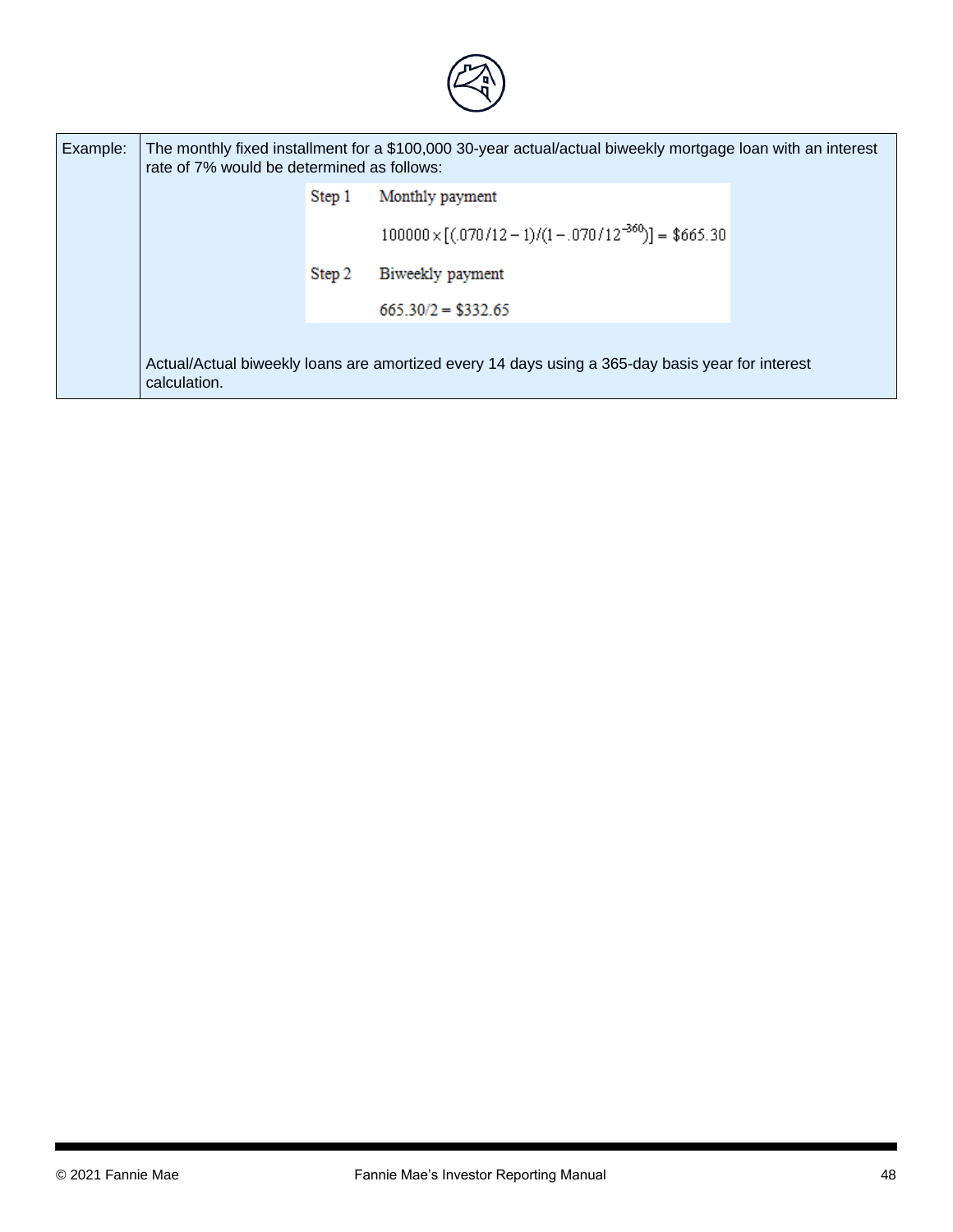

# <span id="page-54-0"></span>**Exhibit 2: Regular Amortization Formula**

| Step 1 | Determine the monthly interest rate factor by dividing the annual interest rate by 12. Carry the quotient out<br>to 10 decimal places and then round to 9 decimal places by adding .0000000005. |                   |                   |         |                                                                                                             |  |  |  |  |
|--------|-------------------------------------------------------------------------------------------------------------------------------------------------------------------------------------------------|-------------------|-------------------|---------|-------------------------------------------------------------------------------------------------------------|--|--|--|--|
|        |                                                                                                                                                                                                 | Let:              |                   |         |                                                                                                             |  |  |  |  |
|        |                                                                                                                                                                                                 |                   |                   |         | = annual interest rate<br>= monthly interest rate factor                                                    |  |  |  |  |
|        |                                                                                                                                                                                                 | Then:             |                   |         |                                                                                                             |  |  |  |  |
|        |                                                                                                                                                                                                 |                   |                   |         | i = $\frac{1}{12} + .0000000005$                                                                            |  |  |  |  |
| Step 2 | factor. Add .005 for rounding.                                                                                                                                                                  |                   |                   |         | Calculate the interest portion of the monthly payment by multiplying the UPB by the monthly interest rate   |  |  |  |  |
|        |                                                                                                                                                                                                 | Let:              |                   |         |                                                                                                             |  |  |  |  |
|        |                                                                                                                                                                                                 | $\mathbf{i}$      | UPB(old)          | $=$ $-$ | = monthly interest rate factor<br>present UPB                                                               |  |  |  |  |
|        |                                                                                                                                                                                                 | L                 | $=$               |         | interest portion of the monthly payment                                                                     |  |  |  |  |
|        |                                                                                                                                                                                                 | Then:             |                   |         |                                                                                                             |  |  |  |  |
|        |                                                                                                                                                                                                 | 1                 |                   |         | $=$ i $\times$ UPB (old) + .005                                                                             |  |  |  |  |
| Step 3 | fixed installment.                                                                                                                                                                              |                   |                   |         | Determine the principal portion of the monthly payment by subtracting the interest portion from the monthly |  |  |  |  |
|        |                                                                                                                                                                                                 | Let:              |                   |         |                                                                                                             |  |  |  |  |
|        |                                                                                                                                                                                                 | P&I               |                   |         | = monthly fixed installment<br>= interest portion of the mon                                                |  |  |  |  |
|        |                                                                                                                                                                                                 | $\mathbf{I}$<br>P | -                 |         | interest portion of the monthly payment<br>principal portion of the monthly payment                         |  |  |  |  |
|        |                                                                                                                                                                                                 | Then:             |                   |         |                                                                                                             |  |  |  |  |
|        |                                                                                                                                                                                                 |                   |                   |         |                                                                                                             |  |  |  |  |
|        |                                                                                                                                                                                                 | P                 | $\equiv$          | $P&I-I$ |                                                                                                             |  |  |  |  |
| Step 4 | Reduce the present unpaid balance by the principal portion of the monthly payment to determine the UPB<br>after amortizing for one payment.                                                     |                   |                   |         |                                                                                                             |  |  |  |  |
|        | Let:                                                                                                                                                                                            |                   |                   |         |                                                                                                             |  |  |  |  |
|        |                                                                                                                                                                                                 | $UPB$ (old)       | =                 |         | present UPB                                                                                                 |  |  |  |  |
|        |                                                                                                                                                                                                 | P<br>$UPB$ (new)  | $\equiv$          | $=$ $-$ | principal portion of the monthly payment<br>UPB after amortization                                          |  |  |  |  |
|        |                                                                                                                                                                                                 | Then:             |                   |         |                                                                                                             |  |  |  |  |
|        |                                                                                                                                                                                                 |                   |                   |         |                                                                                                             |  |  |  |  |
|        |                                                                                                                                                                                                 | $UPB$ (new)       | $\qquad \qquad =$ |         | $UPB(old) - P$                                                                                              |  |  |  |  |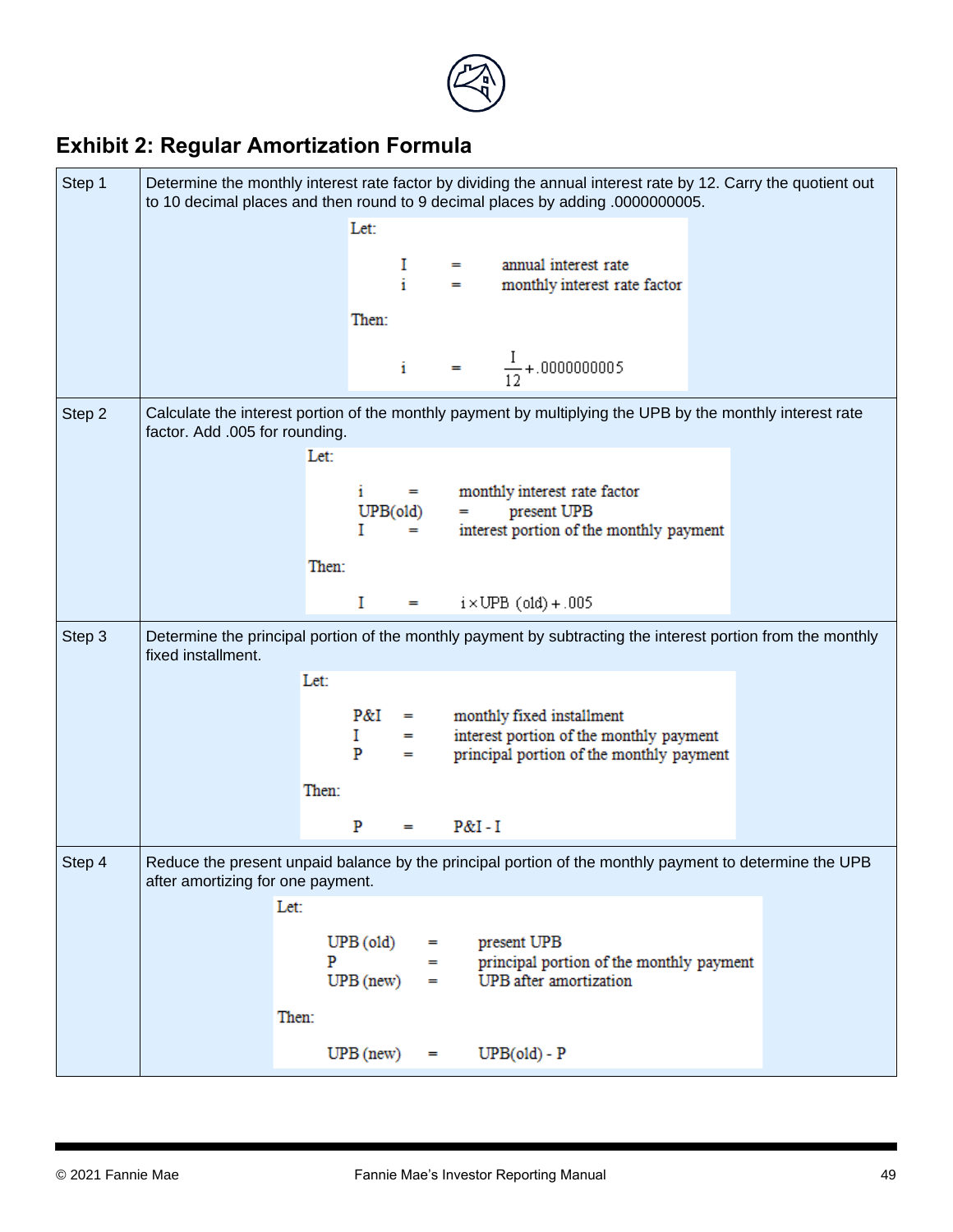| Example: | The first month's amortization for a \$70,000 30-year mortgage loan with an annual interest rate of 15.5%<br>and a monthly fixed installment of \$913.16 would be computed as follows: |        |    |                            |          |                                               |  |  |  |  |
|----------|----------------------------------------------------------------------------------------------------------------------------------------------------------------------------------------|--------|----|----------------------------|----------|-----------------------------------------------|--|--|--|--|
|          |                                                                                                                                                                                        |        |    |                            |          | Step 1 $i = \frac{.155000}{12} + .0000000005$ |  |  |  |  |
|          |                                                                                                                                                                                        |        | i  | <b>Contract Contract</b>   |          | $.0129166667 + .0000000005$                   |  |  |  |  |
|          |                                                                                                                                                                                        |        | i. | $=$ $-$                    |          | .012916667                                    |  |  |  |  |
|          |                                                                                                                                                                                        |        |    |                            |          | Step 2 $I = (70,000) (.012916667) + .005$     |  |  |  |  |
|          |                                                                                                                                                                                        |        | I  | $\equiv$ $\equiv$ $\equiv$ | \$904.17 |                                               |  |  |  |  |
|          |                                                                                                                                                                                        |        |    |                            |          | Step 3 P = $$913.16 - $904.17$                |  |  |  |  |
|          |                                                                                                                                                                                        |        |    | $P =$                      | \$8.99   |                                               |  |  |  |  |
|          |                                                                                                                                                                                        | Step 4 |    | $UPB(new)$ =               |          | $$70,000 - $8.99$                             |  |  |  |  |
|          |                                                                                                                                                                                        |        |    |                            |          | $UPB(new) =$ \$69,991.01                      |  |  |  |  |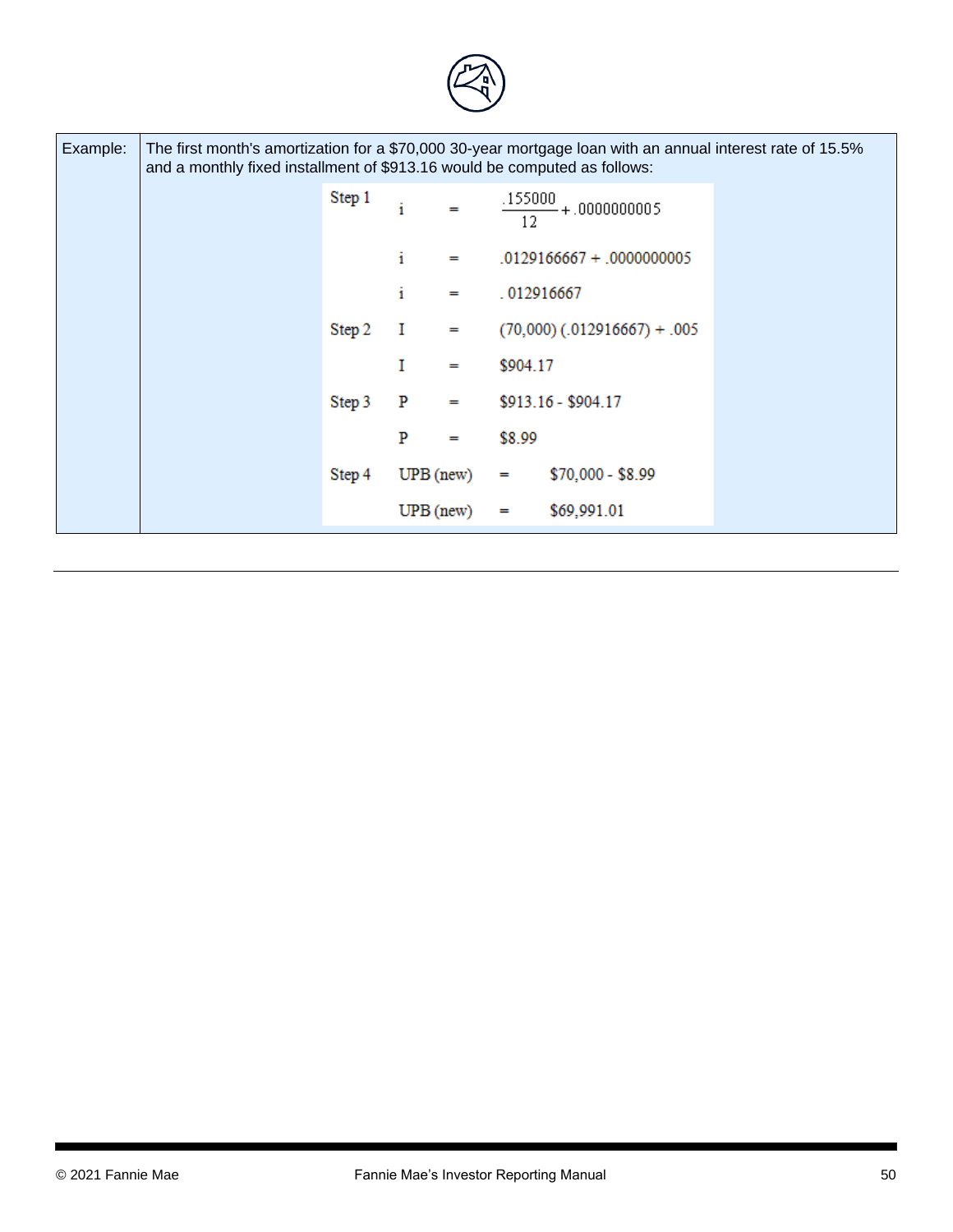

# <span id="page-56-0"></span>**Exhibit 3: Negative Amortization Formula**

| Step 1 |                                |                          |                 |             |           |                     | Determine the monthly interest rate factor by dividing the annual interest rate by 12. Carry the quotient out<br>to 10 decimal places and then round to 9 decimal places by adding .0000000005. |  |  |
|--------|--------------------------------|--------------------------|-----------------|-------------|-----------|---------------------|-------------------------------------------------------------------------------------------------------------------------------------------------------------------------------------------------|--|--|
|        |                                |                          |                 | Let:        |           |                     |                                                                                                                                                                                                 |  |  |
|        |                                |                          |                 |             |           |                     | $I$ = annual interest rate<br>i = monthly interest rate factor                                                                                                                                  |  |  |
|        |                                |                          |                 | Then:       |           |                     |                                                                                                                                                                                                 |  |  |
|        |                                |                          |                 |             |           |                     | i = $\frac{1}{12} + 0.0000000005$                                                                                                                                                               |  |  |
| Step 2 | factor. Add .005 for rounding. |                          |                 |             |           |                     | Calculate the interest portion of the monthly payment by multiplying the UPB by the monthly interest rate                                                                                       |  |  |
|        |                                | Let:                     |                 |             |           |                     |                                                                                                                                                                                                 |  |  |
|        |                                |                          |                 |             |           |                     | i = monthly interest rate factor                                                                                                                                                                |  |  |
|        |                                |                          | T.              | $UPB$ (old) | $\equiv$  |                     | present UPB<br>= calculated interest portion of the monthly payment                                                                                                                             |  |  |
|        |                                | Then:                    |                 |             |           |                     |                                                                                                                                                                                                 |  |  |
|        |                                |                          |                 |             |           |                     | $=$ i × UPB (old) + .005                                                                                                                                                                        |  |  |
|        |                                |                          | I               |             |           |                     |                                                                                                                                                                                                 |  |  |
| Step 3 | monthly fixed installment.     |                          |                 |             |           |                     | Determine the monthly payment shortage by finding the difference between the calculated interest and the                                                                                        |  |  |
|        |                                | Let:                     |                 |             |           |                     |                                                                                                                                                                                                 |  |  |
|        |                                |                          | P&I<br>$\equiv$ |             |           |                     | monthly fixed installment                                                                                                                                                                       |  |  |
|        |                                | T                        | Ξ.              |             |           | calculated interest |                                                                                                                                                                                                 |  |  |
|        |                                | P                        | $=$ $-$         |             |           |                     | the monthly payment shortage and the amount by which the                                                                                                                                        |  |  |
|        |                                | <b>UPB</b> will increase |                 |             |           |                     |                                                                                                                                                                                                 |  |  |
|        |                                | Then:                    |                 |             |           |                     |                                                                                                                                                                                                 |  |  |
|        |                                |                          | <b>P</b>        |             | $I - P&I$ |                     |                                                                                                                                                                                                 |  |  |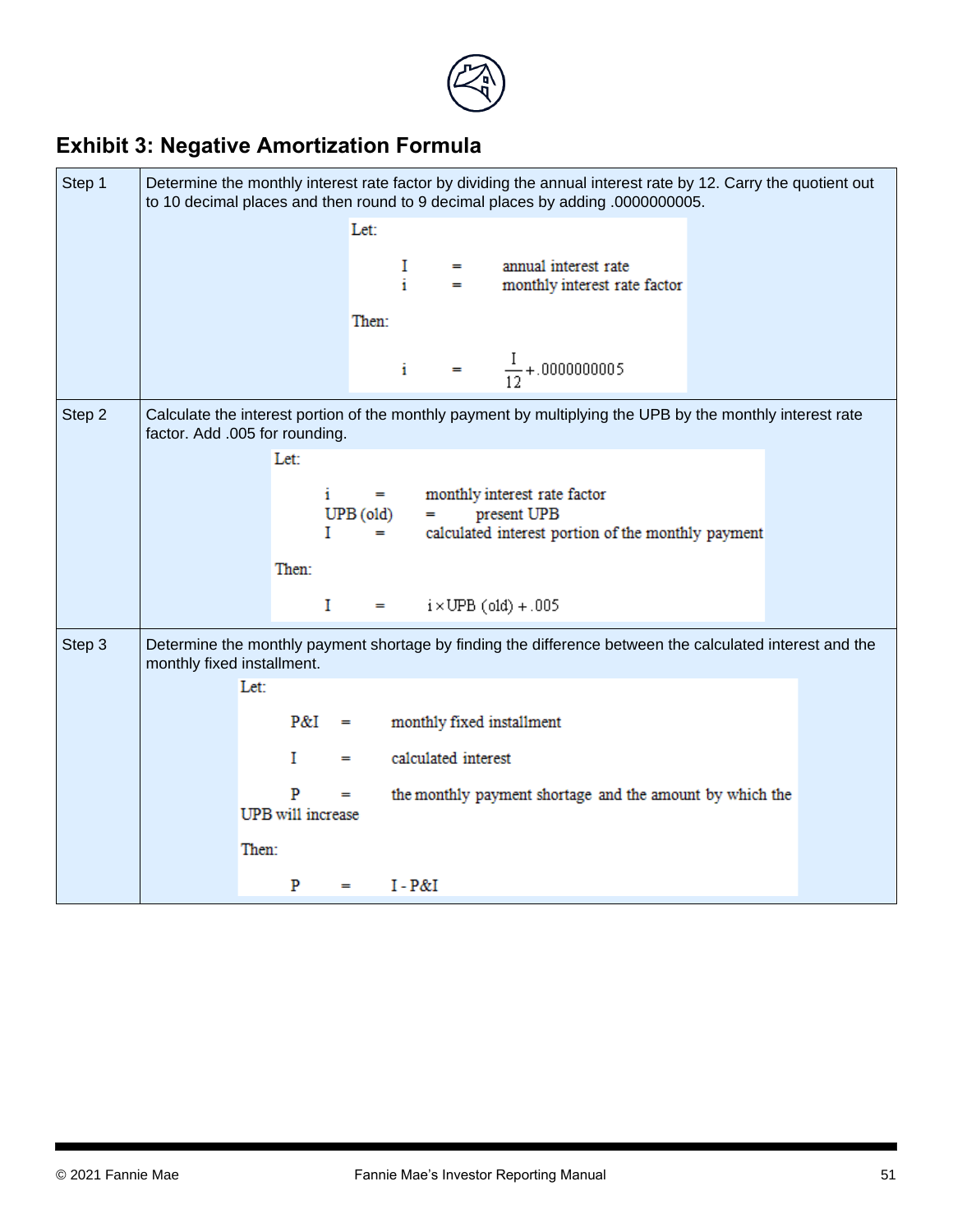| Step 4   |                               |                             |                                          |               |          | Develop the new UPB by increasing the present UPB by the amount of the monthly payment shortage. |                                                                                                                                                                                                                         |
|----------|-------------------------------|-----------------------------|------------------------------------------|---------------|----------|--------------------------------------------------------------------------------------------------|-------------------------------------------------------------------------------------------------------------------------------------------------------------------------------------------------------------------------|
|          | Let:                          |                             |                                          |               |          |                                                                                                  |                                                                                                                                                                                                                         |
|          |                               | $UPB$ (old) = present $UPB$ |                                          |               |          |                                                                                                  |                                                                                                                                                                                                                         |
|          |                               | P                           |                                          |               |          | = monthly payment shortage (or the addition to principal)                                        |                                                                                                                                                                                                                         |
|          |                               |                             |                                          |               |          | $UPB$ (new) = $UPB$ after the negative amortization                                              |                                                                                                                                                                                                                         |
|          |                               |                             |                                          |               |          |                                                                                                  |                                                                                                                                                                                                                         |
|          |                               | Then:                       |                                          |               |          |                                                                                                  |                                                                                                                                                                                                                         |
|          |                               | $UPB(new)$ = $UPB(old) + P$ |                                          |               |          |                                                                                                  |                                                                                                                                                                                                                         |
| Example: | would be computed as follows: |                             |                                          |               |          |                                                                                                  | The first month's amortization for a \$70,000 30-year GPM loan (or an ARM that has negative amortization<br>under the first payment) with an interest accrual rate of 15.5% and a monthly fixed installment of \$717.19 |
|          |                               | Step 1                      | $\mathbf{i}$ $\mathbf{j}$ = $\mathbf{k}$ |               |          | $\frac{.155000}{12} + .0000000005$                                                               |                                                                                                                                                                                                                         |
|          |                               |                             | i                                        | $\equiv$      |          | $.0129166667 + .0000000005$                                                                      |                                                                                                                                                                                                                         |
|          |                               |                             | i.                                       | ₩.            |          | .012916667                                                                                       |                                                                                                                                                                                                                         |
|          |                               | Step 2                      | $\bf{I}$                                 | $=$ $-$       |          | $.012916667 \times 70,000 + .005$                                                                |                                                                                                                                                                                                                         |
|          |                               |                             | I                                        | ₩.            | \$904.17 |                                                                                                  |                                                                                                                                                                                                                         |
|          |                               | Step 3                      | P <sub>1</sub>                           | and the state |          | \$904.17 - \$717.19                                                                              |                                                                                                                                                                                                                         |
|          |                               |                             |                                          |               |          |                                                                                                  |                                                                                                                                                                                                                         |
|          |                               |                             | P                                        | $=$ $-$       | \$186.98 |                                                                                                  |                                                                                                                                                                                                                         |
|          |                               | Step 4                      |                                          | $UPB$ (new)   | $=$ $-$  | $$70,000 + $186.98$                                                                              |                                                                                                                                                                                                                         |
|          |                               |                             |                                          | $UPB$ (new)   | e a s    | \$70,186.98                                                                                      |                                                                                                                                                                                                                         |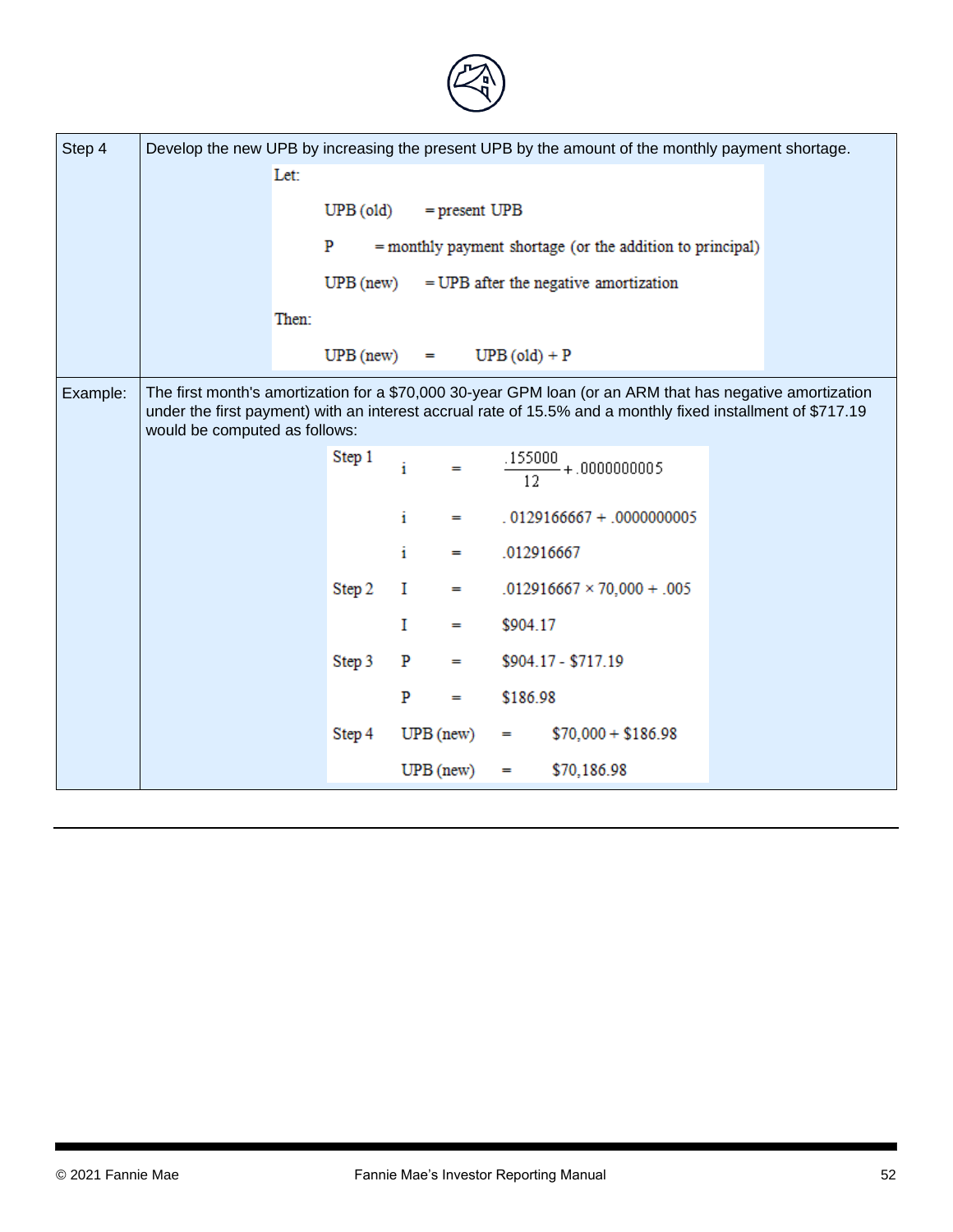

### <span id="page-58-0"></span>**Exhibit 4: Reverse Amortization Formula**

| Step 1 |                                                                    |                             | Determine the monthly interest rate factor by dividing the annual interest rate by 12. Carry the quotient out<br>to 10 decimal places and then round to 9 decimal places by adding .0000000005. |  |
|--------|--------------------------------------------------------------------|-----------------------------|-------------------------------------------------------------------------------------------------------------------------------------------------------------------------------------------------|--|
|        |                                                                    | Let:                        |                                                                                                                                                                                                 |  |
|        |                                                                    |                             | = annual interest rate<br>= monthly interest rate factor                                                                                                                                        |  |
|        |                                                                    | Then:                       |                                                                                                                                                                                                 |  |
|        |                                                                    |                             | i = $\frac{1}{12} + .0000000005$                                                                                                                                                                |  |
| Step 2 | Develop the UPB that will result from the reversal of the payment. | Let:                        |                                                                                                                                                                                                 |  |
|        |                                                                    |                             | $UPB$ (old) = present $UPB$                                                                                                                                                                     |  |
|        |                                                                    |                             | $P&I =$ fixed monthly interest rate factor                                                                                                                                                      |  |
|        |                                                                    | i                           | = monthly interest rate factor                                                                                                                                                                  |  |
|        |                                                                    | $UPB$ (new)                 | UPB following the reversal<br><b>Expanding</b>                                                                                                                                                  |  |
|        |                                                                    | Then:                       |                                                                                                                                                                                                 |  |
|        |                                                                    | $UPB$ (new)                 | $\frac{\text{UPB}(\text{old}) + \text{P} & \& \text{I}}{1 + \text{i}}$<br>$=$                                                                                                                   |  |
| Step 3 |                                                                    |                             | Subtract the new UPB from the old UPB to determine the amount of principal that was reversed.                                                                                                   |  |
|        |                                                                    | Let:                        |                                                                                                                                                                                                 |  |
|        |                                                                    | $UPB(new)$ =<br>$UPB$ (old) | UPB following the reversal<br>present UPB<br><b>E</b> 1                                                                                                                                         |  |
|        |                                                                    | P<br>$\blacksquare$         | amount of principal reversed                                                                                                                                                                    |  |
|        |                                                                    | Then:                       |                                                                                                                                                                                                 |  |
|        |                                                                    | P<br>п                      | $UPB$ (new) - $UPB$ (old)                                                                                                                                                                       |  |
| Step 4 | interest that was reversed.                                        |                             | Subtract the amount of principal that was reversed from the fixed installment to determine the amount of                                                                                        |  |
|        |                                                                    | Let:                        |                                                                                                                                                                                                 |  |
|        |                                                                    | P&I<br>⊨<br>P<br>T<br>=     | monthly fixed installment<br>amount of principal reversed<br><b>.</b><br>amount of interest reversed                                                                                            |  |
|        |                                                                    | Then:                       |                                                                                                                                                                                                 |  |
|        |                                                                    | I<br>$\equiv$               | $P&I-P$                                                                                                                                                                                         |  |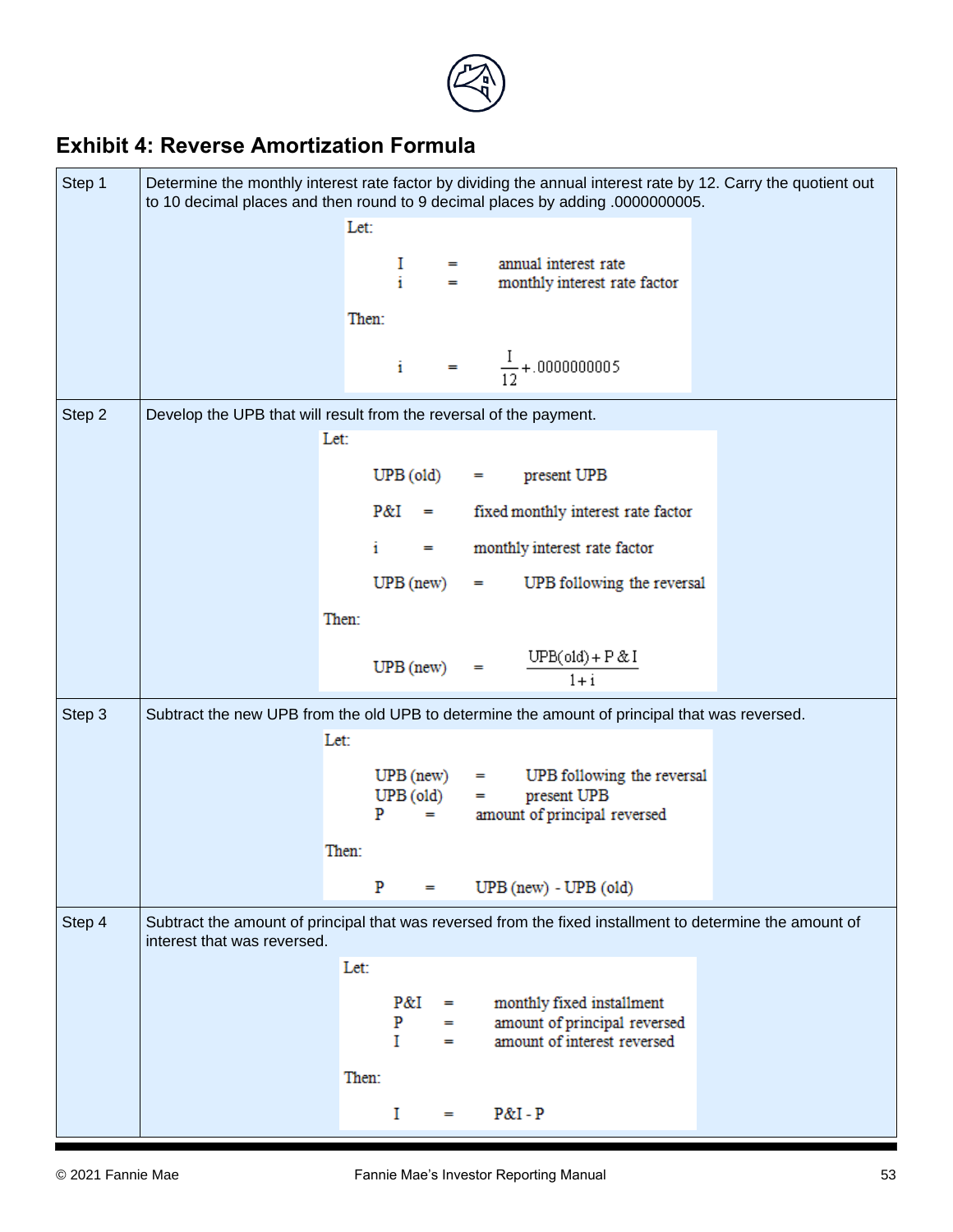| Example: | 15.5%, and a monthly fixed installment of \$913.16 would be determined as follows: |        |    |                                                           |          |                                            | The reversal of one month's amortization for a loan that has a UPB of \$69,991.01, an annual interest rate of |
|----------|------------------------------------------------------------------------------------|--------|----|-----------------------------------------------------------|----------|--------------------------------------------|---------------------------------------------------------------------------------------------------------------|
|          |                                                                                    | Step 1 | i  | $\mathcal{L}^{\text{max}}$ and $\mathcal{L}^{\text{max}}$ | 12       | $\frac{.155000}{.} + .0000000005$          |                                                                                                               |
|          |                                                                                    |        | i  | $\equiv$                                                  |          | $.0129166667 + .0000000005$                |                                                                                                               |
|          |                                                                                    |        | i. | -                                                         |          | .012916667                                 |                                                                                                               |
|          |                                                                                    | Step 2 |    | $UPB$ (new)                                               | ≕        | $$69,991.01 + $913.16$<br>$1 + .012916667$ |                                                                                                               |
|          |                                                                                    |        |    | $UPB$ (new)                                               | ⊨        | \$70,904.17<br>1.012916667                 |                                                                                                               |
|          |                                                                                    |        |    | $UPB$ (new)                                               | Ξ.       | \$70,000.00                                |                                                                                                               |
|          |                                                                                    | Step 3 | P  | Ξ.                                                        |          | \$70,000 - \$69,991.01                     |                                                                                                               |
|          |                                                                                    |        | P  | $\qquad \qquad =\qquad \qquad$                            | \$8.99   |                                            |                                                                                                               |
|          |                                                                                    | Step 4 | I  | $=$                                                       |          | $$913.16 - $8.99$                          |                                                                                                               |
|          |                                                                                    |        | I  | н                                                         | \$904.17 |                                            |                                                                                                               |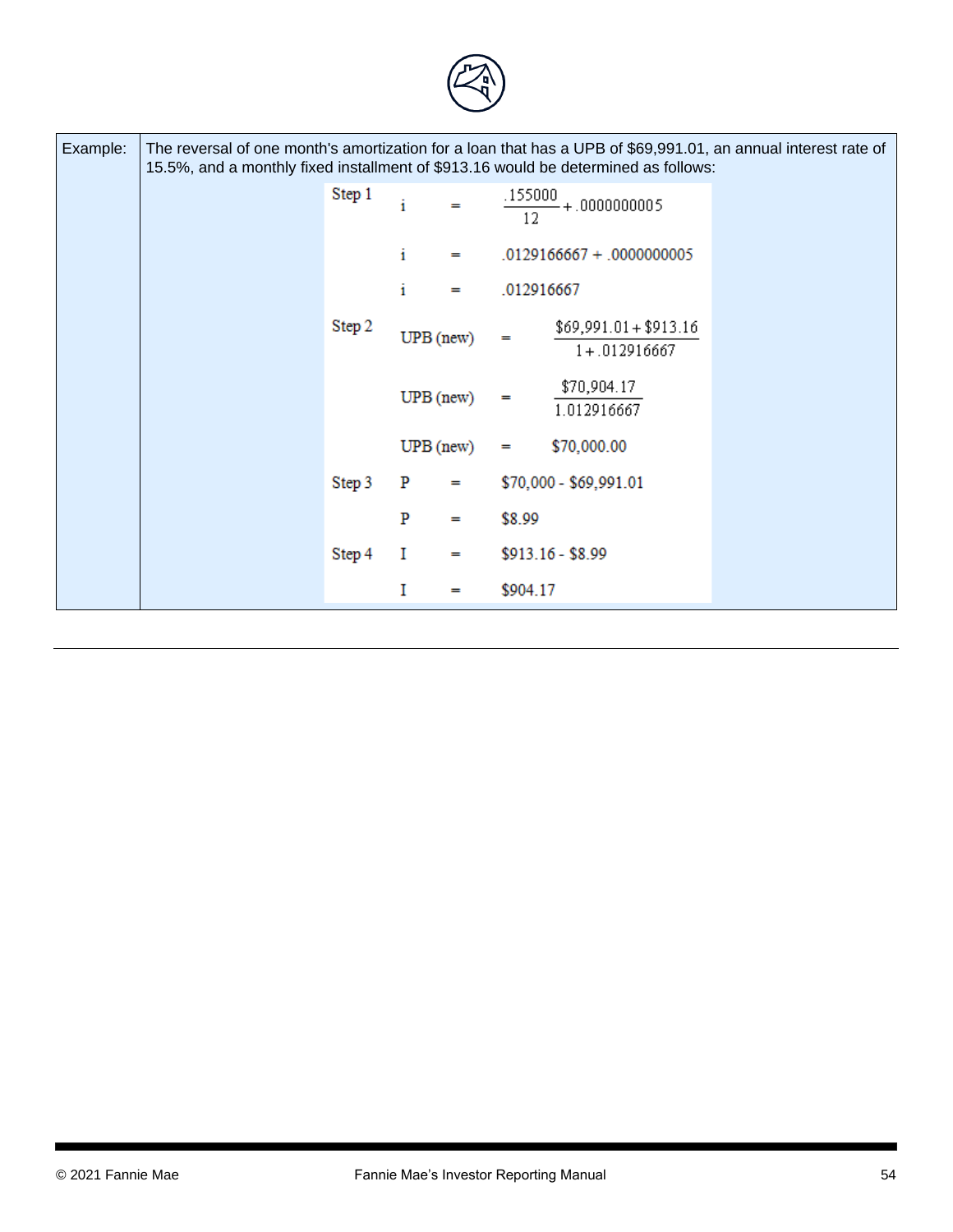

# <span id="page-60-0"></span>**Exhibit 5: Servicing Fee/Yield Differential Adjustment Formula**

| Step 1 |                                                                       |       |  | Divide the annual servicing fee rate by the annual interest rate to determine the monthly servicing fee factor.<br>Carry the quotient out to 7 decimal places and round to 6 by adding .0000005. |  |
|--------|-----------------------------------------------------------------------|-------|--|--------------------------------------------------------------------------------------------------------------------------------------------------------------------------------------------------|--|
|        |                                                                       | Let:  |  |                                                                                                                                                                                                  |  |
|        |                                                                       |       |  | $\begin{array}{rcl}\nsf & = & \text{annual serving fee rate} \\ i & = & \text{annual interest rate} \\ s/f & = & \text{monthly serving fee factor}\n\end{array}$                                 |  |
|        |                                                                       | Then: |  |                                                                                                                                                                                                  |  |
|        |                                                                       |       |  | s/f = $\frac{sf}{i}$ + .0000005                                                                                                                                                                  |  |
| Step 2 | dividing by 12. Limit the answer to 3 decimal places.                 |       |  | Determine the calculated monthly interest amount by multiplying the UPB by the annual interest rate and                                                                                          |  |
|        |                                                                       | Let:  |  |                                                                                                                                                                                                  |  |
|        |                                                                       |       |  | $\begin{tabular}{ll} UPB & = & \quad \text{present UPB} \end{tabular}$<br>$i$ = $i$ annual interest rate<br>$I$ = $i$ calculated monthly interest rate                                           |  |
|        |                                                                       | Then: |  |                                                                                                                                                                                                  |  |
|        |                                                                       |       |  | $I = \frac{UPB \times i}{12}$                                                                                                                                                                    |  |
| Step 3 | of the monthly servicing fee due the servicer. Add .005 for rounding. |       |  | Multiply the calculated monthly interest amount by the monthly servicing fee factor to determine the amount                                                                                      |  |
|        |                                                                       | Let:  |  |                                                                                                                                                                                                  |  |
|        |                                                                       |       |  | $I$ = calculated monthly interest amount<br>s/f = monthly servicing fee factor<br>SF = amount of servicing fee due                                                                               |  |
|        |                                                                       | Then: |  |                                                                                                                                                                                                  |  |
|        |                                                                       |       |  | $SF = I \times s/f + .005$                                                                                                                                                                       |  |
|        | interest that is capitalized.                                         |       |  | Note: Always use calculated interest instead of interest collected to ensure a servicing fee on any deferred                                                                                     |  |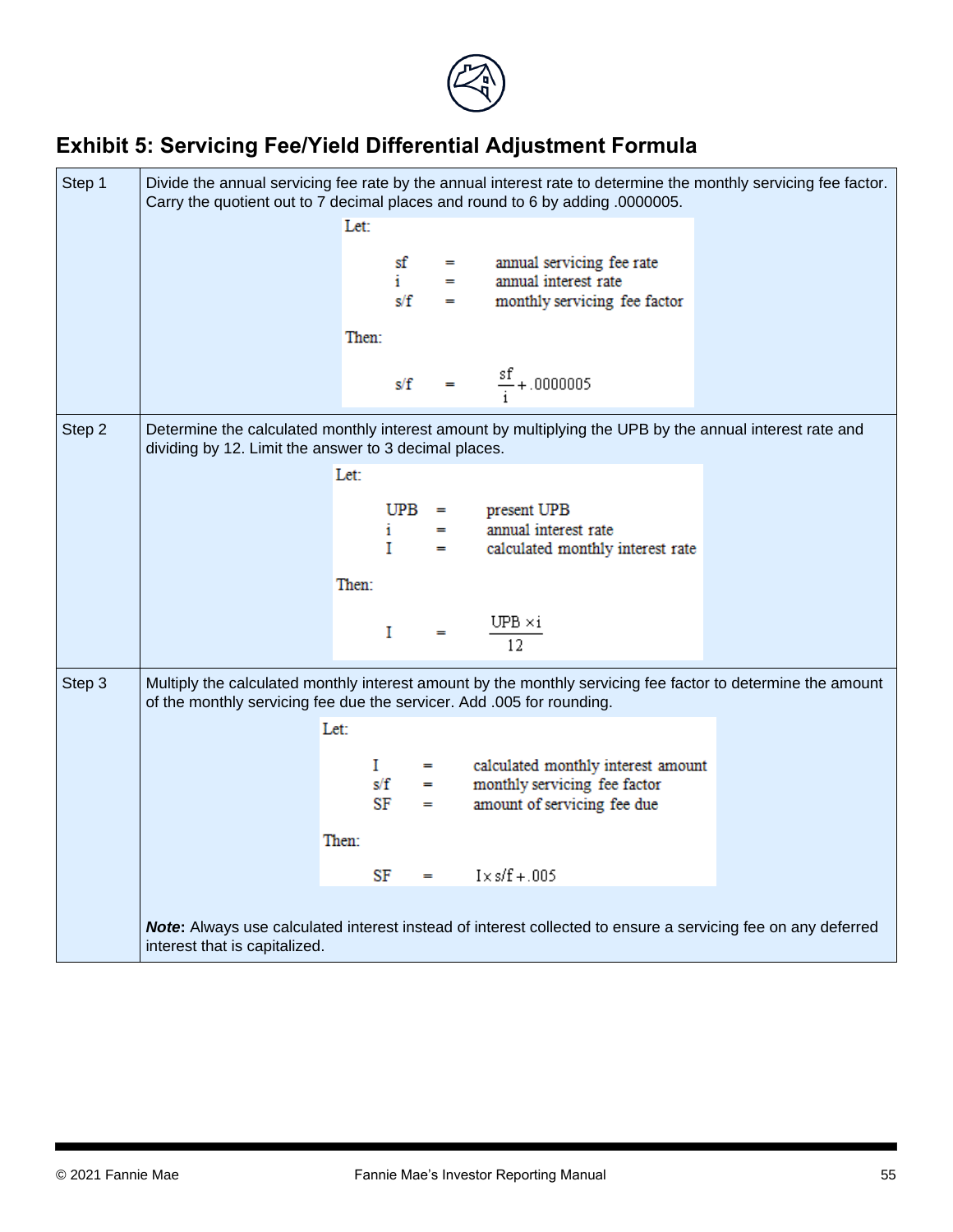| Example: | 15.5% and an annual servicing fee of 0.375% would be determined as follows: |        |     |          | The first month's servicing fee for a \$70,000 30-year mortgage loan that has an annual interest rate of       |  |
|----------|-----------------------------------------------------------------------------|--------|-----|----------|----------------------------------------------------------------------------------------------------------------|--|
|          |                                                                             | Step 1 | s/f |          | .00375<br>$- + .0000005$<br>.15500                                                                             |  |
|          |                                                                             |        | s/f | ≕        | $.0241935 + .0000005$                                                                                          |  |
|          |                                                                             |        | s/f | $\equiv$ | .024194                                                                                                        |  |
|          |                                                                             | Step 2 | I   |          | 70,000 × .15500<br>12                                                                                          |  |
|          |                                                                             |        | I   | =        | 1085000.000<br>12                                                                                              |  |
|          |                                                                             |        | I   | ≕        | \$904.166666                                                                                                   |  |
|          |                                                                             |        | I   |          | 904.166                                                                                                        |  |
|          |                                                                             | Step 3 | SF  |          | $(904.166 \times 024194) + 0.005$                                                                              |  |
|          |                                                                             |        | SF  | $\equiv$ | 21.875392204 + .005                                                                                            |  |
|          |                                                                             |        | SF  | н        | \$21.88                                                                                                        |  |
|          | differential rate for the servicing fee rate in Step 1.                     |        |     |          | Note: Use this same method to calculate yield differential due the servicer. Just substitute the monthly yield |  |

### <span id="page-61-0"></span>**Exhibit 6, Mapping Fannie Mae Investor Reporting System Records to EDI Investor Reporting Trans Set 203**

Fannie Mae also accepts the ANSI x12 EDI format, transaction set 203, Secondary Mortgage Market Investor Report for reporting of loan activity. The transaction set 203 consists of the following:

EDI Segment - identifies the transaction segment which includes a two or three digit code assigned to identify the segment and the name of the segment.

EDI Position - specifies the order in which the segment appears in the transaction set.

EDI Reference - indicates the segment and position.

EDI Data Element and Description - indicates the data element name and what it is.

EDI Requirement Designation - indicates if the field and/or segment is mandatory

Value - indicates mandatory value(s).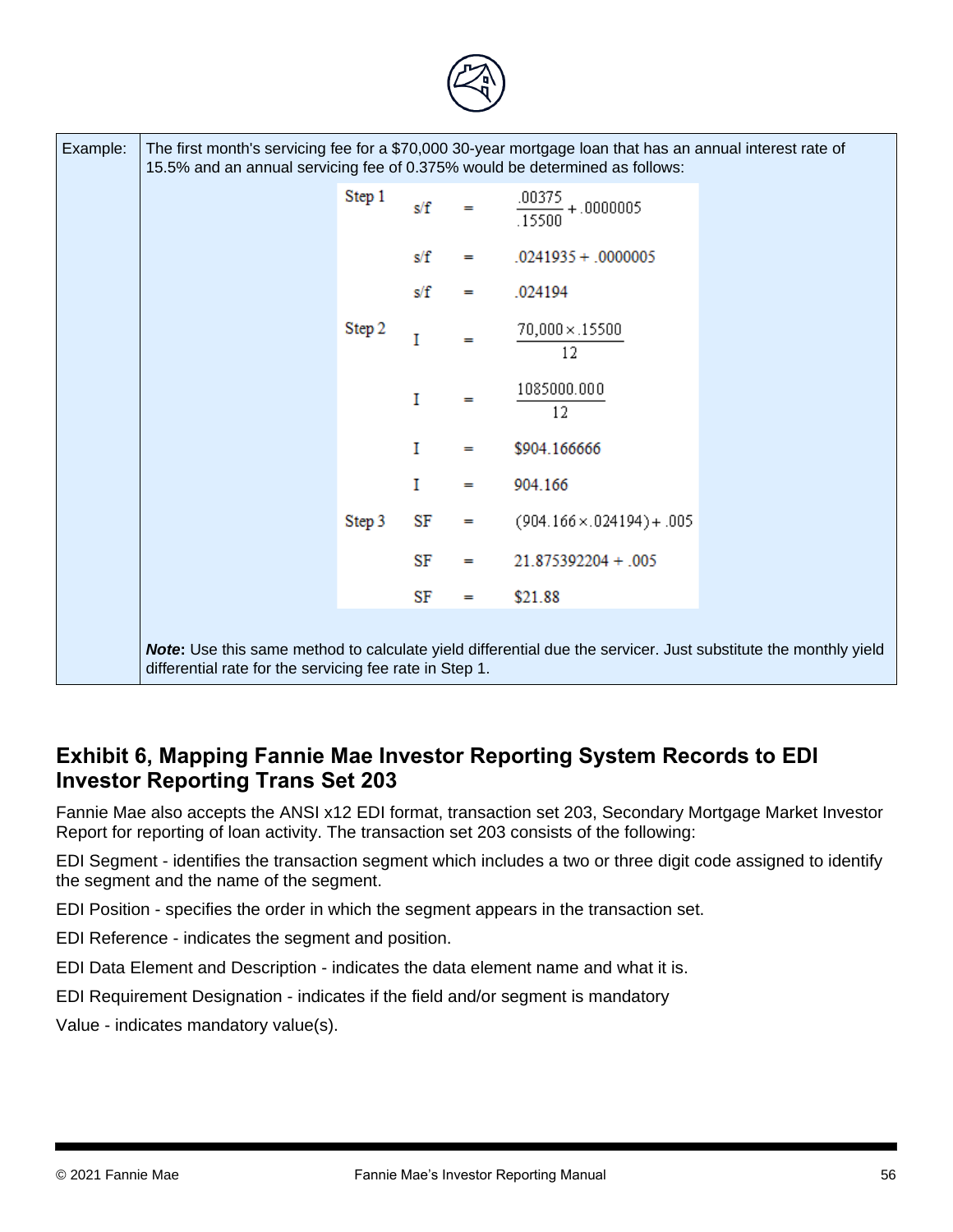

| <b>EDI</b><br><b>Segment ID</b>          | <b>EDI</b><br><b>Position</b> | <b>EDI</b><br><b>Reference</b> | <b>EDI Data</b><br><b>Element</b>        | <b>EDI Description</b>                                                                                                                     | <b>EDI Requirement</b><br><b>Designation</b>   | <b>EDI Value</b>                                                                        | <b>LAR</b><br>Current<br><b>Investor</b><br>Reporting<br><b>Action</b><br>Code &<br>Data<br><b>Element</b><br>Name | <b>LAR</b><br>Location<br>of Data<br>Element |
|------------------------------------------|-------------------------------|--------------------------------|------------------------------------------|--------------------------------------------------------------------------------------------------------------------------------------------|------------------------------------------------|-----------------------------------------------------------------------------------------|--------------------------------------------------------------------------------------------------------------------|----------------------------------------------|
| Header                                   |                               |                                |                                          |                                                                                                                                            |                                                |                                                                                         |                                                                                                                    |                                              |
| <b>ST</b><br>(Transaction                | 010                           | ST <sub>01</sub>               | <b>Identifier Code</b>                   | Code uniquely<br>identifying a transaction<br>set                                                                                          | <b>Mandatory Field</b><br>Mandatory<br>Segment | 203 (Secondary<br>Mortgage Market<br>Investor Report)                                   | N/A                                                                                                                | N/A                                          |
| Set)                                     |                               | <b>ST02</b>                    | <b>Control Number</b>                    | Identifying control<br>number that must be<br>unique                                                                                       | <b>Mandatory Field</b><br>Mandatory<br>Segment | Assigned by the<br>translation<br>software                                              | N/A                                                                                                                | N/A                                          |
|                                          |                               | BGN01                          | Purpose Code                             | Code identifying the<br>purpose of the<br>transaction set                                                                                  | <b>Mandatory Field</b><br>Mandatory<br>Segment | 00 (Original)<br>41 (Corrected<br>and verified)                                         | N/A                                                                                                                | N/A                                          |
|                                          |                               | BGN02                          | Reference<br>Identification              | Reference number or<br>identification number                                                                                               | <b>Mandatory Field</b><br>Mandatory<br>Segment | LAR (Loan<br><b>Activity Report)</b>                                                    | N/A                                                                                                                | N/A                                          |
| <b>BGN</b><br>(Beginning<br>Segment)     | 020                           | BGN03                          | Date                                     | Date                                                                                                                                       | <b>Mandatory Field</b><br>Mandatory<br>Segment | Current date<br>formatted as<br>YYMMDD                                                  | N/A                                                                                                                | N/A                                          |
|                                          |                               | BGN04                          | Time                                     | Time expressed in 24-<br>hour clock notation                                                                                               | <b>Optional Field</b><br>Mandatory<br>Segment  | Time formatted<br>as HHMM where<br>$H =$ hours (00-<br>23) and $M =$<br>minutes (00-59) | N/A                                                                                                                | N/A                                          |
|                                          |                               | BGN05                          | <b>Time Code</b>                         | Code identifying the<br>time.                                                                                                              | <b>Optional Field</b><br>Mandatory<br>Segment  | LT (Local Time)                                                                         | N/A                                                                                                                | N/A                                          |
|                                          |                               | DTP01                          | Date/Time<br>Qualifier                   | Code specifying the<br>type of date or time, or<br>both date and time                                                                      | <b>Mandatory Field</b><br>Mandatory<br>Segment | 730 (Reporting<br>Cycle Date)                                                           | N/A                                                                                                                | N/A                                          |
| DTP (Date<br>or Time or<br>Period)       | 030                           | DTP02                          | Date Time<br>Period Format<br>Qualifier  | Code indicating the date<br>format, time format, or<br>date and time format.                                                               | <b>Mandatory Field</b><br>Mandatory<br>Segment | <b>Reporting Cycle</b><br>Date formatted<br>as CCYYMM                                   | N/A                                                                                                                | N/A                                          |
|                                          |                               | DTP03                          | Date Time<br>Period                      | Expression of a date, a<br>time, or range of dates,<br>times or dates and<br>times.                                                        | <b>Mandatory Field</b><br>Mandatory<br>Segment | Date of report<br>formatted as<br><b>CCYYMMDD</b>                                       | N/A                                                                                                                | N/A                                          |
|                                          |                               | REF01                          | Reference<br>Identification<br>Qualifier | Code qualifying the<br>reference identification                                                                                            | <b>Mandatory Field</b><br>Mandatory<br>Segment | V8 (Institution<br>Number)                                                              | N/A                                                                                                                | N/A                                          |
| <b>REF</b><br>(Reference<br>Information) | 040                           | REF02                          | Reference<br>Identification              | Reference information<br>as defined for a<br>particular transaction<br>set or as specified by<br>the reference<br>identification qualifier | <b>Mandatory Field</b><br>Mandatory<br>Segment | The Fannie Mae<br>assigned<br>servicer number                                           | Fannie Mae<br>Lender<br>Number                                                                                     | $1 - 9$                                      |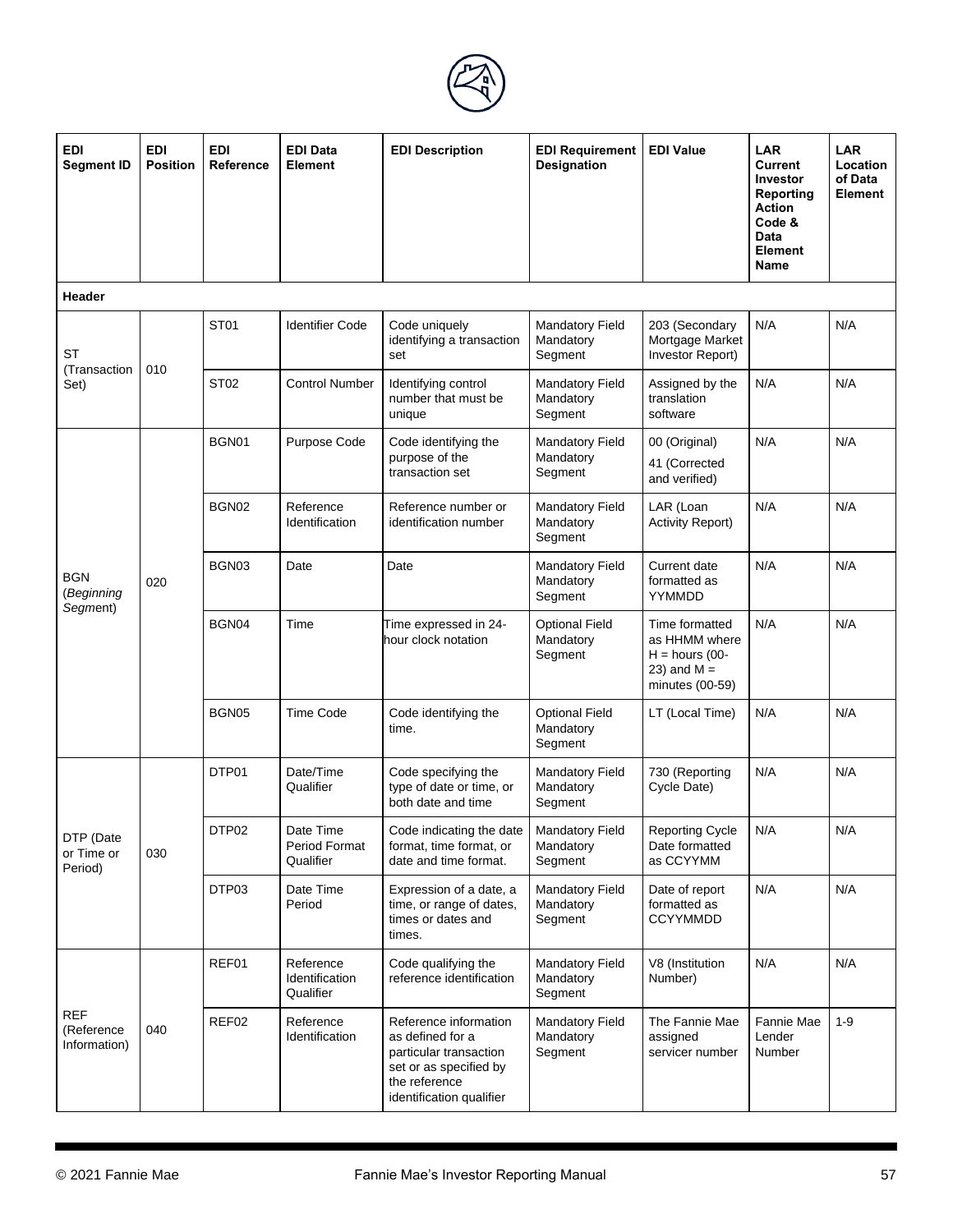

| <b>EDI</b><br><b>Segment ID</b> | <b>EDI</b><br><b>Position</b> | <b>EDI</b><br>Reference | <b>EDI Data</b><br>Element               | <b>EDI Description</b>                                                                                                                                                                                                          | <b>EDI Requirement</b><br><b>Designation</b>                                                                                                                                                                    | <b>EDI Value</b>                                                                                                                                                                                          | <b>LAR</b><br>Current<br>Investor<br>Reporting<br><b>Action</b><br>Code &<br>Data<br><b>Element</b><br>Name | <b>LAR</b><br>Location<br>of Data<br><b>Element</b> |
|---------------------------------|-------------------------------|-------------------------|------------------------------------------|---------------------------------------------------------------------------------------------------------------------------------------------------------------------------------------------------------------------------------|-----------------------------------------------------------------------------------------------------------------------------------------------------------------------------------------------------------------|-----------------------------------------------------------------------------------------------------------------------------------------------------------------------------------------------------------|-------------------------------------------------------------------------------------------------------------|-----------------------------------------------------|
| <b>Details</b>                  |                               |                         |                                          |                                                                                                                                                                                                                                 |                                                                                                                                                                                                                 |                                                                                                                                                                                                           |                                                                                                             |                                                     |
| Assigned<br>Number<br>(LX)      | 010                           | LX01                    | Assigned<br>Number                       | Number assigned for<br>differentiation within a<br>transaction set. The LX<br>segment should be<br>used each time a<br>unique loan number is<br>reported as well as<br>when reporting multiple<br>curtailments for one<br>loan. | Mandatory Field<br>Mandatory<br>Segment                                                                                                                                                                         | The value<br>reported in the<br>first instance<br>should be one.<br>From there,<br>increment by a<br>value of 1 for<br>each<br>subsequent use<br>of the LX<br>segment                                     | N/A                                                                                                         | N/A                                                 |
|                                 |                               | REF01                   | Reference<br>Identification<br>Qualifier | Code qualifying the<br>reference identification<br>qualifier<br>Use the REF segment if<br>the Subservicer number<br>for the loan is being<br>added, modified or<br>deleted.                                                     | <b>Mandatory Field</b><br><b>Optional Segment</b><br>When it is<br>necessary to<br>report this<br>optional segment,<br>3 iterations of the<br>segment are<br>required to report<br>the necessary<br>information | 19 (Division<br>Identifier)<br>T8 (Description<br>of Change<br>Code)<br>V9 (Subservicer)                                                                                                                  | N/A                                                                                                         | N/A                                                 |
| <b>REF</b>                      |                               |                         |                                          | 1 <sup>st</sup> iteration                                                                                                                                                                                                       | Mandatory Field<br><b>Optional Segment</b>                                                                                                                                                                      | For REF 01<br>value V9, report<br>the Fannie Mae<br>sub-servicer<br>number                                                                                                                                | (80)<br>Subservicer<br>Number                                                                               | $15 - 23$                                           |
| (Reference<br>Identification    | 020                           | REF02                   | Reference<br>Identification              | $2nd$ iteration                                                                                                                                                                                                                 | <b>Mandatory Field</b><br><b>Optional Segment</b>                                                                                                                                                               | For REF01 value<br>T8, report an<br>"A", "C" or "D" for<br>add, change or<br>delete                                                                                                                       | (80)<br>Subservicer<br>Modification<br>Code                                                                 | 14                                                  |
|                                 |                               |                         |                                          | 3 <sup>rd</sup> iteration                                                                                                                                                                                                       | Mandatory Field<br><b>Optional Segment</b>                                                                                                                                                                      | For REF01 value<br>19, report "00"<br>(zero zero) for<br>one loan<br>identified in RLT<br>loop; report "01"<br>for all mortgage<br>loans, "04" for<br>one MBS pool<br>and :09: for one<br>remittance type | (80)<br>Subservicer<br><b>Type Code</b>                                                                     | 24-25                                               |
|                                 |                               |                         |                                          |                                                                                                                                                                                                                                 |                                                                                                                                                                                                                 |                                                                                                                                                                                                           |                                                                                                             |                                                     |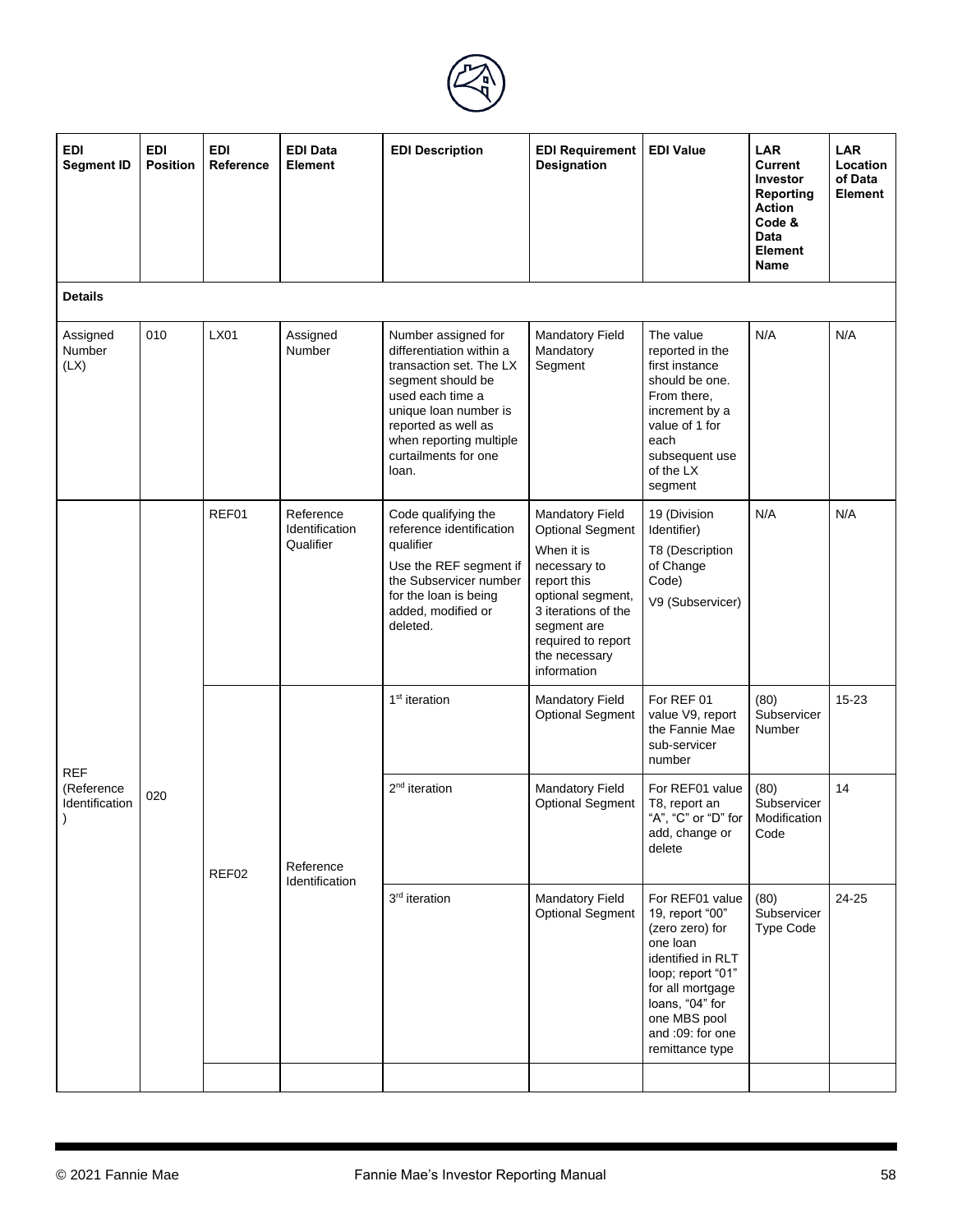

| <b>EDI</b><br><b>Segment ID</b> | <b>EDI</b><br><b>Position</b> | <b>EDI</b><br><b>Reference</b> | <b>EDI Data</b><br><b>Element</b>        | <b>EDI Description</b>                                                                                                   | <b>EDI Requirement</b><br><b>Designation</b>        | <b>EDI Value</b>                                                                                                                                           | <b>LAR</b><br><b>Current</b><br>Investor<br>Reporting<br><b>Action</b><br>Code &<br><b>Data</b><br>Element<br><b>Name</b> | <b>LAR</b><br>Location<br>of Data<br>Element                                                    |
|---------------------------------|-------------------------------|--------------------------------|------------------------------------------|--------------------------------------------------------------------------------------------------------------------------|-----------------------------------------------------|------------------------------------------------------------------------------------------------------------------------------------------------------------|---------------------------------------------------------------------------------------------------------------------------|-------------------------------------------------------------------------------------------------|
|                                 |                               | RLT01                          | Reference<br>Identification<br>Qualifier | The number assigned<br>by the investor to the<br>mortgage when the<br>investor is different from<br>the insured or payee | <b>Mandatory Field</b><br><b>Optional Segment</b>   | Investor<br>identifier                                                                                                                                     | N/A                                                                                                                       | N/A                                                                                             |
| RLT (Real<br>Estate Loan        | 050                           | RLT02                          | Reference<br>Identification              | Reference information<br>as defined                                                                                      | <b>Mandatory Field</b><br><b>Optional Segment</b>   | Fannie Mae<br>Loan Number                                                                                                                                  | (96) Fannie<br>Mae Loan<br>Number                                                                                         | 14-23                                                                                           |
| Type)                           |                               | RLT03                          | Reference<br>Identification<br>Qualifier | Code qualifying the<br>reference identification                                                                          | <b>Conditional Field</b><br><b>Optional Segment</b> | VO (Institution<br>Loan Number)                                                                                                                            |                                                                                                                           |                                                                                                 |
|                                 |                               | RLT04                          | Reference<br>Identification              | Reference information<br>as defined for a<br>particular transaction<br>set                                               | <b>Conditional Field</b><br><b>Optional Segment</b> | Lender Loan<br>Number                                                                                                                                      | (81) New<br>Lender<br>Loan I.D.                                                                                           | 24-38                                                                                           |
|                                 |                               | DTP01                          | Date/Time<br>Qualifier                   | Code specifying type of<br>date or time, or both<br>date and time                                                        | <b>Mandatory Field</b><br>Mandatory<br>Segment      | 731 (Last Paid<br>Installment Date)<br>733 (Date of<br>Last Payment<br>Received_<br>734 (Curtailment<br>Date)                                              | N/A                                                                                                                       | N/A                                                                                             |
| DTP (Date<br>or Time or         | 060                           | DTP02                          | Date Time<br>Period Format<br>Qualifier  | Code indicating the<br>date format, time<br>format, or date and time<br>format                                           | Mandatory Field<br>Mandatory<br>Segment             | Date expressed<br>as CCYYMMDD                                                                                                                              | N/A                                                                                                                       | N/A                                                                                             |
| Period)                         |                               |                                |                                          |                                                                                                                          | <b>Mandatory Field</b><br>Mandatory<br>Segment      | <b>Last Paid</b><br><b>Installment Date</b>                                                                                                                | (96) LPI<br>Date                                                                                                          | 24-27                                                                                           |
|                                 |                               | DTP03                          | Date Time<br>Period                      | Expression of a date, a<br>time, or range of dates,<br>times or dates and<br>times                                       | <b>Mandatory Field</b><br>Mandatory<br>Segment      | Date of Last Full<br>Payment                                                                                                                               | N/A                                                                                                                       | N/A                                                                                             |
|                                 |                               |                                |                                          |                                                                                                                          | <b>Mandatory Field</b><br>Mandatory<br>Segment      | <b>Curtailment Date</b>                                                                                                                                    | N/A                                                                                                                       | N/A                                                                                             |
| AMT<br>(Monetary<br>Amount      | 070                           | AMT01                          | Amount<br><b>Qualifier Code</b>          | Code to qualify amount                                                                                                   | <b>Mandatory Field</b><br>Mandatory<br>Segment      | YB (Actual<br>Unpaid Principal<br>Balance)<br><b>YD</b> (Principal<br>Due to Investor)<br>V2 (Interest Due<br>to Investor)<br>YF (Other Fee<br>Collection) | (96) UPB<br>(96)<br>Principal<br>(96) Interest<br>(96) Other<br>Fees<br>Prepay<br>Penalty<br>Curtailment                  | 28-38<br>(UPB)<br>50-60<br>(Principal<br>39-49<br>(Interest)<br>69-76<br>(Other<br>fees)<br>N/A |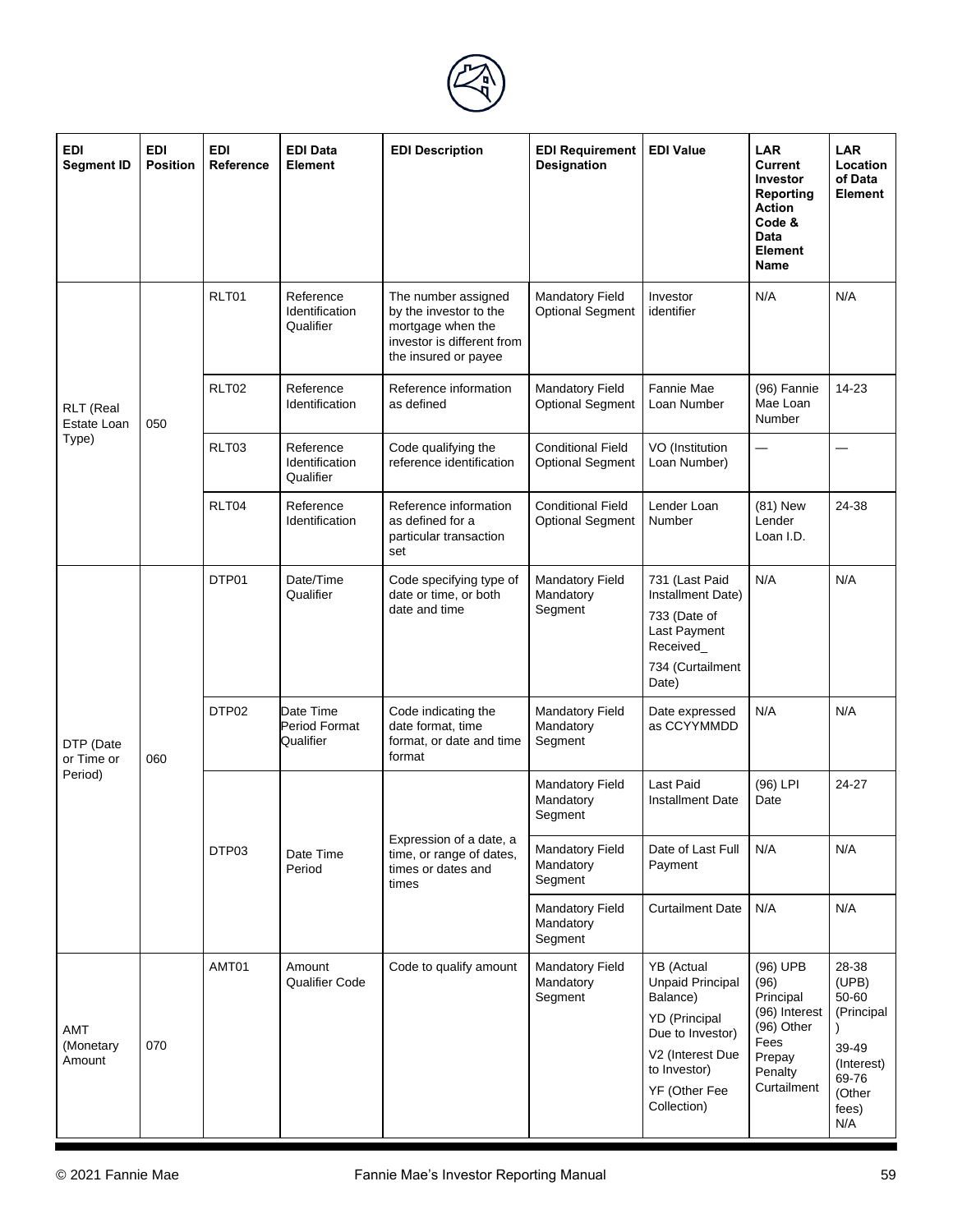

| EDI<br><b>Segment ID</b>                                | <b>EDI</b><br><b>Position</b> | <b>EDI</b><br>Reference | <b>EDI Data</b><br><b>Element</b>           | <b>EDI Description</b>                                                         | <b>EDI Requirement</b><br>Designation               | <b>EDI Value</b>                                                                                                                                                                                                                                                                                                                                                                                                                                                                                     | <b>LAR</b><br>Current<br>Investor<br>Reporting<br><b>Action</b><br>Code &<br>Data<br><b>Element</b><br>Name                                  | LAR<br>Location<br>of Data<br>Element |
|---------------------------------------------------------|-------------------------------|-------------------------|---------------------------------------------|--------------------------------------------------------------------------------|-----------------------------------------------------|------------------------------------------------------------------------------------------------------------------------------------------------------------------------------------------------------------------------------------------------------------------------------------------------------------------------------------------------------------------------------------------------------------------------------------------------------------------------------------------------------|----------------------------------------------------------------------------------------------------------------------------------------------|---------------------------------------|
|                                                         |                               |                         |                                             |                                                                                |                                                     | YK (Prepayment<br>Penalty)<br>YJ (Curtailment                                                                                                                                                                                                                                                                                                                                                                                                                                                        |                                                                                                                                              | N/A                                   |
|                                                         |                               | AMT02                   | Monetary<br>Amount                          | Monetary amount                                                                | Mandatory Field<br>Mandatory<br>Segment             | Express as a<br>data type Real<br>Number "R".<br>Display the<br>decimal point<br>and sign                                                                                                                                                                                                                                                                                                                                                                                                            | (96) UPB<br>(96)<br>Principal<br>(96) Interest<br>(96) Other<br>Fees<br>Prepay<br>Penalty<br>Curtailment                                     | 28-38<br>50-60<br>39-49<br>69-76      |
| <b>IRA</b><br>(Investor<br>Reporting<br>Action<br>Code) | 080                           | IRA01                   | Investor<br>Reporting<br><b>Action Code</b> | Code identifying the<br>type of investor<br>reporting action                   | Mandatory Field                                     | 09 (Payoff)<br>10 (Payoff $-$<br>Repurchased_<br>1B (Real Estate<br>Owned<br>Property_<br>1D (FHA or VA<br>Owned<br>Conveyance)<br>1H (Third Party<br>Sale, Pre-<br>Foreclosure Sale<br>and Short<br>Payoff)<br>1M (Mortgage<br>Insurance<br>Cancellation by<br>homeowner<br>1O (Mortgage<br>Insurance<br>Cancellation by<br>servicer based<br>on automatic<br>cancellation<br>provisions<br>1P (Mortgage<br>Insurance<br>Cancellation<br>based on<br>mandatory<br>termination for<br>high risk loan | (96) Action<br>Code for<br>Payoff,<br>Repurchase<br>, REO,<br><b>Third Party</b><br>sale<br>(89) Action<br>Code for MI<br>Discontinua<br>nce | $(96) 61 -$<br>62<br>$(89)$ 24-<br>25 |
|                                                         |                               | IRA02                   | Date Time<br>Period Format<br>Qualifier     | Code indicating the<br>date format, time<br>format, or date and time<br>format | <b>Conditional Field</b><br><b>Optional Segment</b> | D8 (Action Date<br>expressed as<br><b>CCYYMMDD</b><br>format)                                                                                                                                                                                                                                                                                                                                                                                                                                        |                                                                                                                                              |                                       |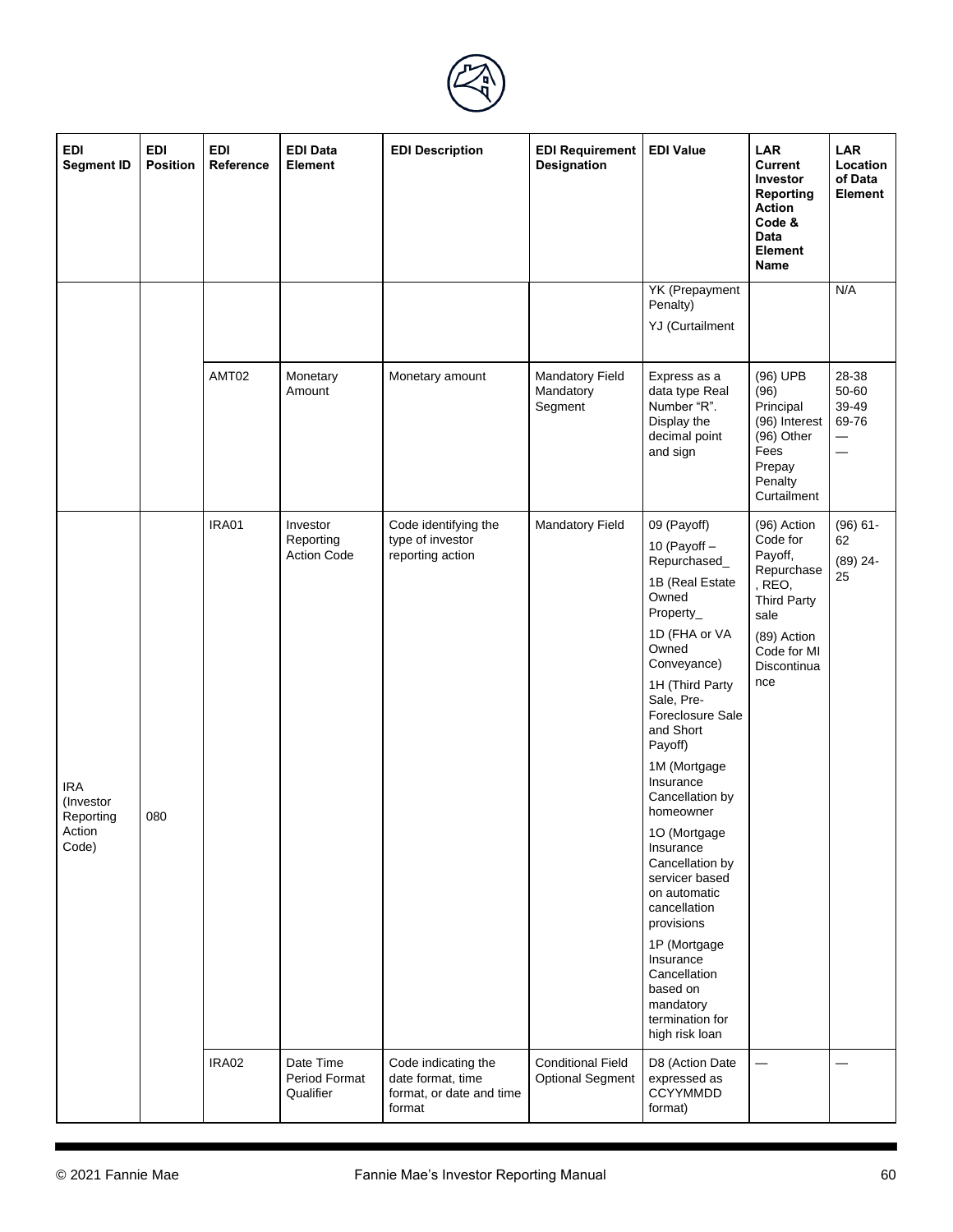

| <b>EDI</b><br><b>Segment ID</b> | <b>EDI</b><br><b>Position</b> | <b>EDI</b><br>Reference | <b>EDI Data</b><br><b>Element</b>              | <b>EDI Description</b>                                                             | <b>EDI Requirement</b><br><b>Designation</b>        | <b>EDI Value</b>                                                                                                         | <b>LAR</b><br><b>Current</b><br>Investor<br>Reporting<br><b>Action</b><br>Code &<br><b>Data</b><br><b>Element</b><br>Name | <b>LAR</b><br>Location<br>of Data<br>Element |
|---------------------------------|-------------------------------|-------------------------|------------------------------------------------|------------------------------------------------------------------------------------|-----------------------------------------------------|--------------------------------------------------------------------------------------------------------------------------|---------------------------------------------------------------------------------------------------------------------------|----------------------------------------------|
|                                 |                               | IRA03                   | Date Time<br>Period                            | Expression of a date, a<br>time, or range of dates,<br>times or dates and<br>times | <b>Conditional Field</b>                            |                                                                                                                          | (96) Action<br>Date                                                                                                       | 63-68                                        |
|                                 |                               | PRC01                   | Date/Time<br>Qualifier                         | Code specifying type of<br>date or time, or both<br>date and time                  | <b>Mandatory Field</b><br><b>Optional Segment</b>   |                                                                                                                          | N/A                                                                                                                       | N/A                                          |
|                                 |                               | PRC02                   | Date Time<br><b>Period Format</b><br>Qualifier | Code indicating the<br>date format, time<br>format, or date and time<br>format     | Mandatory Field<br><b>Optional Segment</b>          | D8 (Effective<br>date is<br>expressed in a<br><b>CCYYMMDD</b><br>format)                                                 | N/A                                                                                                                       | N/A                                          |
|                                 |                               | PRC03                   | Date Time<br>Period                            | Expression of a date, a<br>time, or range of dates,<br>times or dates and<br>times | Mandatory Field<br><b>Optional Segment</b>          | Effective date of<br>the change                                                                                          | (83)<br>Effective<br>Date of<br>Rate or<br>Payment<br>Change                                                              | 24-27                                        |
| <b>PRC</b>                      |                               | PRC04                   | Index Rate                                     | The index rate                                                                     | Optional Field*<br><b>Optional Segment</b>          | Index value<br>(expressed with<br>a decimal point.<br>Ex. Index value<br>of 04.2500%<br>would be<br>reported as<br>4.25) | $(83)$ Index<br>Value                                                                                                     | 28-33                                        |
| (Payment<br>Rate<br>Change)     | 100                           | PRC05                   | <b>Interest Rate</b>                           | The pass through<br>interest rate                                                  | Optional Field*<br><b>Optional Segment</b>          | New pass<br>through rate<br>(expressed with<br>a decimal point.<br>Ex. 5.5% would<br>be reported as<br>5.5)              | (83) Pass-<br>Thru Rate                                                                                                   | 40-45                                        |
|                                 |                               | PRC06                   | <b>Interest Rate</b>                           | The new interest rate                                                              | Optional Field*<br><b>Optional Segment</b>          | New interest rate<br>(expressed with<br>a decimal point.<br>Ex. 9.375%<br>would be<br>reported as<br>9.375)              | (83) New<br>Interest<br>Rate                                                                                              | 34-39                                        |
|                                 |                               | PRC07                   | Amount<br><b>Qualifier Code</b>                | Code to qualify amount                                                             | <b>Conditional Field</b><br><b>Optional Segment</b> | YI (New principal<br>and interest<br>payment<br>amount)                                                                  | N/A                                                                                                                       | N/A                                          |
|                                 |                               | PRC08                   | Monetary<br>Amount                             | The new P&I payment<br>amount                                                      | <b>Conditional Field</b><br><b>Optional Segment</b> | Expressed as a<br>real number<br>using a decimal<br>point (Ex. A<br>payment amount                                       | (83) New<br>P&I<br>Payment                                                                                                | 46-54                                        |